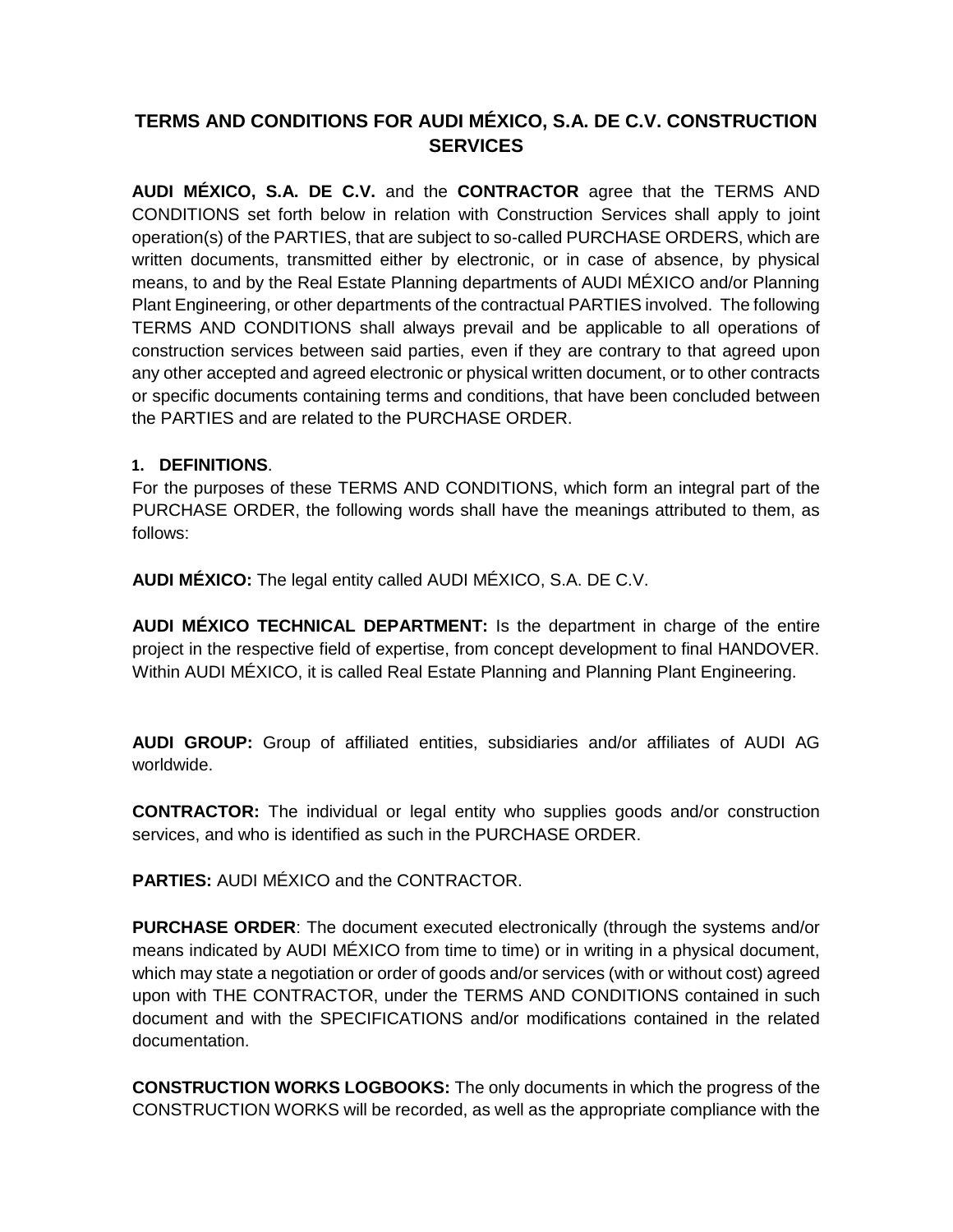SPECIFICATIONS and observations in relation to the CONSTRUCTION WORKS undertaken by the PARTIES. The CONSTRUCTION WORKS LOGBOOKS shall be prepared and signed by the SUPERVISOR and by the RESPONSIBLE CONSTRUCTION MANAGER, in addition to AUDI'S planning department; and in case of studies and/or engineering, they must be signed by the RESPONSIBLE CONSTRUCTION MANAGER (DRO), appointed by AUDI MÉXICO.

**ADDITIONAL CONSTRUCTION ITEMS:** The surplus quantities already contractually agreed and listed in the price catalogue negotiated with the purchasing department in the original PURCHASE ORDER of the project. These additional items may account to a maximum of 20% of the total amount of the construction work, taking into consideration the pre-finish or also known as the Plus-Minus of the project.

**EXTRAORDINARY CONSTRUCTION WORK ITEMS:** The quantities or items not included in the original scope, but which are necessary for the correct delivery of the contracted product or service. These extraordinary items must necessarily be negotiated and approved by the purchasing department before their execution, for which purpose the CONTRACTOR must present the unit price card to be technically and commercially confirmed.

**RESPONSIBLE CONSTRUCTION MANAGER:** The person appointed by the CONTRACTOR for representation purposes, responsible for the execution and performance of the CONSTRUCTION WORKS, who must be present at the SITE from the START DATE to the time of completion.

**DOCUMENTATION:** Any document created in addition to the PURCHASE ORDER and these TERMS AND CONDITIONS, whether by physical or electronic means, that may include, but is not limited to the following:

- i. Scope of work
- ii. Specification books (hereinafter "Lastenheft")
- iii. Mexican Laws and Official Standards
- iv. Applicable rules according to expertise (International or corporate)
- v. Specification catalogues
- vi. Specifications
- vii. Drawings, PLANS, designs
- viii. Delivery programs
- ix. Technical approvals
- x. Biddings
- xi. Quotations
- xii. Nomination letters
- xiii. Negotiation protocols
- xiv. Marketing agreements
- xv. RACI Matrix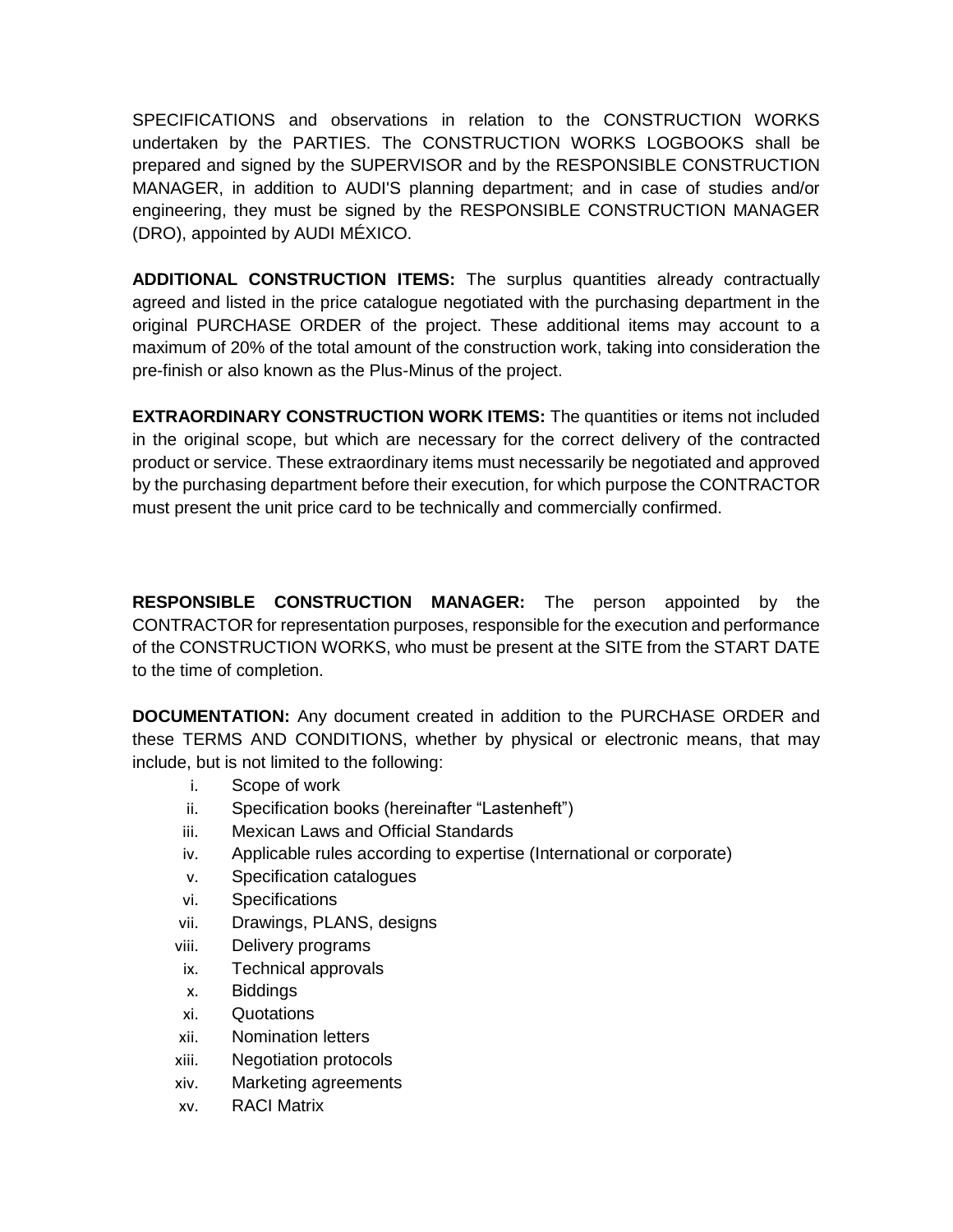- xvi. Requirements established in the supplier portal published in www.vwgroupsupply.com, including that related to the registration on this platform or others of the AUDI GROUP as well as the use thereof, insofar as it does not oppose the provisions of the PURCHASE ORDER and any additional annexes that AUDI MÉXICO or VOLKSWAGEN DE MÉXICO may determine.
- xvii. Requirements for the quotation of suppliers via Electronic Supplier Link (ESL) (when applicable to the procurement process)
- xviii. Any additional Annexes determined by AUDI MÉXICO or VOLKSWAGEN DE MÉXICO, particularly: [http://www.vwgroupsupply.com/one-kbp](http://www.vwgroupsupply.com/one-kbp%20pub/es/kbp_public/information/procurement_conditions_new/AUDI_ag.html)  [pub/es/kbp\\_public/information/procurement\\_conditions\\_new/AUDI\\_ag.html](http://www.vwgroupsupply.com/one-kbp%20pub/es/kbp_public/information/procurement_conditions_new/AUDI_ag.html) and<http://ldb1-vwm.vw.com.mx/> and
- xix. In general, any other information, digital or printed, received by the CONTRACTOR or agreed upon by the affected departments of both PARTIES, for purposes of the negotiation or operation of the PURCHASE ORDER, prior written approval of the Legal Department of AUDI MÉXICO in any case.

**CONSTRUCTION DOCUMENTS**: As a whole, they represent the calculations, computer programs and/or software, PLANS, TECHNICAL PROPOSAL , manuals, prices, models and other documents prepared by the CONTRACTOR in accordance with the PURCHASE ORDER and the SPECIFICATIONS among which are mentioned, but not limited to: Lastenheft, Contractor Safety Manual, Environmental Manuals and Conditions, HLS Procedures and the requirements of AUDI MÉXICO.

**HANDOVER** Is the act in which the CONTRACTOR shall deliver the finished construction work(s) to AUDI MÉXICO in accordance with the PURCHASE ORDER, by means of a document called construction work HANDOVER protocol.

**CONSTRUCTION EQUIPMENT**: It includes labour, as well as all the devices, machinery, vehicles, provisional installations, or other elements required for the execution of the CONSTRUCTION WORKS, not including construction MATERIALS.

**SPECIFICATIONS:** The documents that contain the procedures, guidelines and technical requirements which the CONTRACTOR and must adhere for the execution of the CONSTRUCTION WORKS, according to the PURCHASE ORDER.

**INVOICE:** Document detailing the goods sold or the services rendered and their price, which is delivered as proof of payment made by AUDI MÉXICO, according to the applicable legislation in the jurisdiction of the CONTRACTOR and which allows its tax deduction.

**START DATE:** The date on which the CONTRACTOR undertakes to start the execution of the CONSTRUCTION WORKS, which shall not be later than 5 (five) working DAYs from the issuance date of the PURCHASE ORDER. The beginning will be marked by the Kick-Off meeting, considering that the execution of the construction works will depend on the dimensions and characteristics of the project.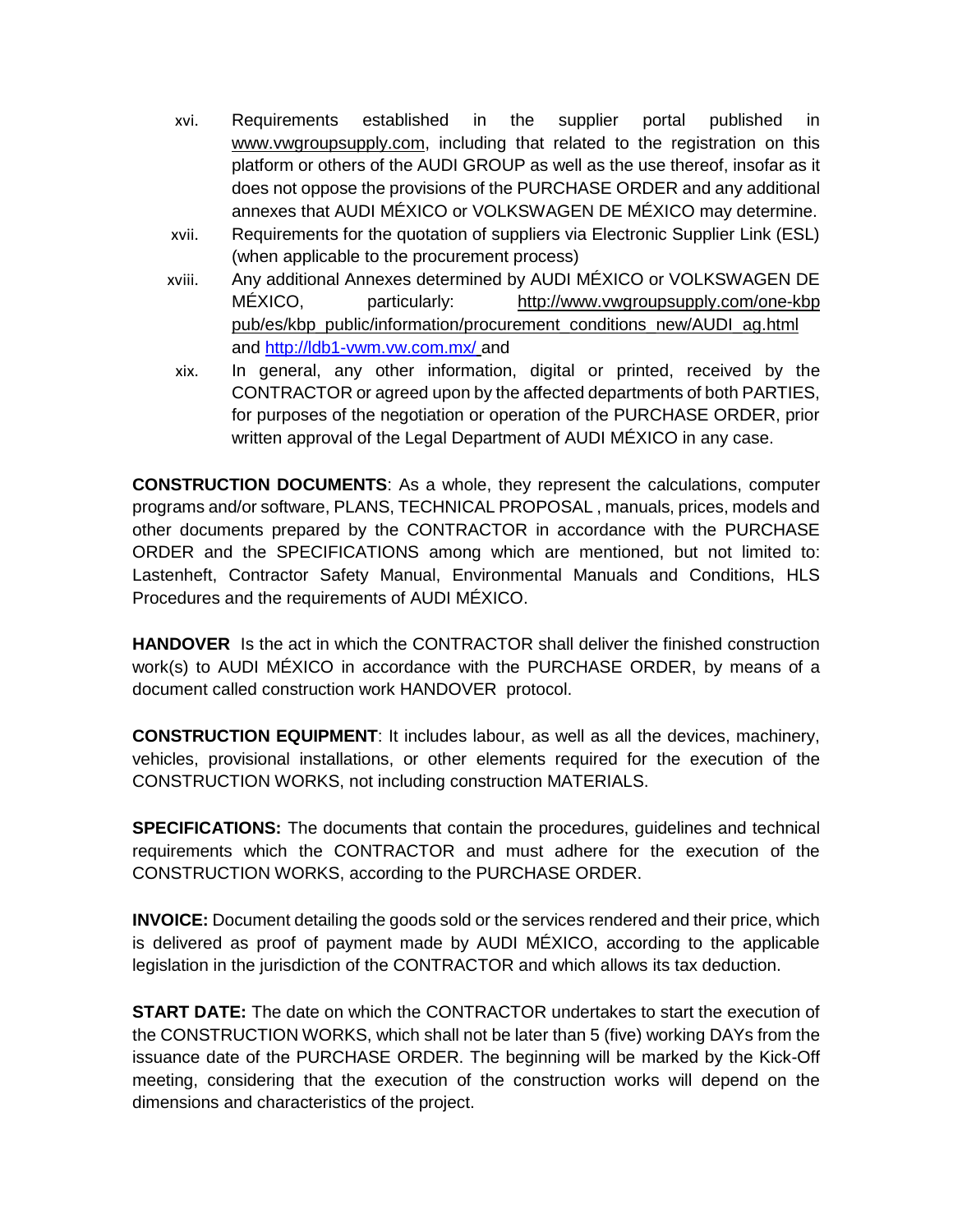**DAY**: Means one calendar DAY.

**MATERIALS:** Raw MATERIALS and manufactured products that will be used for the execution of the CONSTRUCTION WORKS and which must comply with the quality standards required and authorized by AUDI MÉXICO and the applicable legislation.

**SAMPLES:** All those elements considered as examples or models of the goods and/or services requested to the CONTRACTOR through the PURCHASE ORDER.

**GENERATOR NUMBERS:** The graphic and accounting representations that indicate the MATERIALS quantities and CONSTRUCTION EQUIPMENT used for the execution of the CONSTRUCTION WORKS, which the CONTRACTOR will be collecting to prove and charge for the CONSTRUCTION WORKS progress.

**CONSTRUCTION WORK(S)**: The actual work and design (if any) to be performed by the CONTRACTOR in accordance with the PURCHASE ORDER and any VARIATION in its case.

**PLANS:** The graphics elaborated and provided by the CONTRACTOR of the CONSTRUCTION WORKS, as well as any VARIATION of such PLANS.

**PLANS AS BUILT**: The graphics elaborated by the CONTRACTOR at the end of the CONSTRUCTION WORKS, including all the changes authorized by AUDI MÉXICO.

**QUALITY WARRANTY PERIOD:** The period granted by the CONTRACTOR, as established in the PURCHASE ORDER, which shall be counted starting from the HANDOVER based on the construction HANDOVER protocol.

**CONSTRUCTION WORKS PRICE:** The agreed amount specified in the PURCHASE ORDER for the execution of the CONSTRUCTION WORKS, including the repair of any defects, as well as adjustments where appropriate, in accordance with the current TERMS AND CONDITIONS.

**CONSTRUCTION SCHEDULE:** The program scheduled by the PARTIES, which the CONTRACTOR shall follow for the execution of the works.

**TECHNICAL PROPOSAL:** The document of technical nature, prepared by the CONTRACTOR according to the requirements and SPECIFICATIONS (Lastenheft) of AUDI MÉXICO.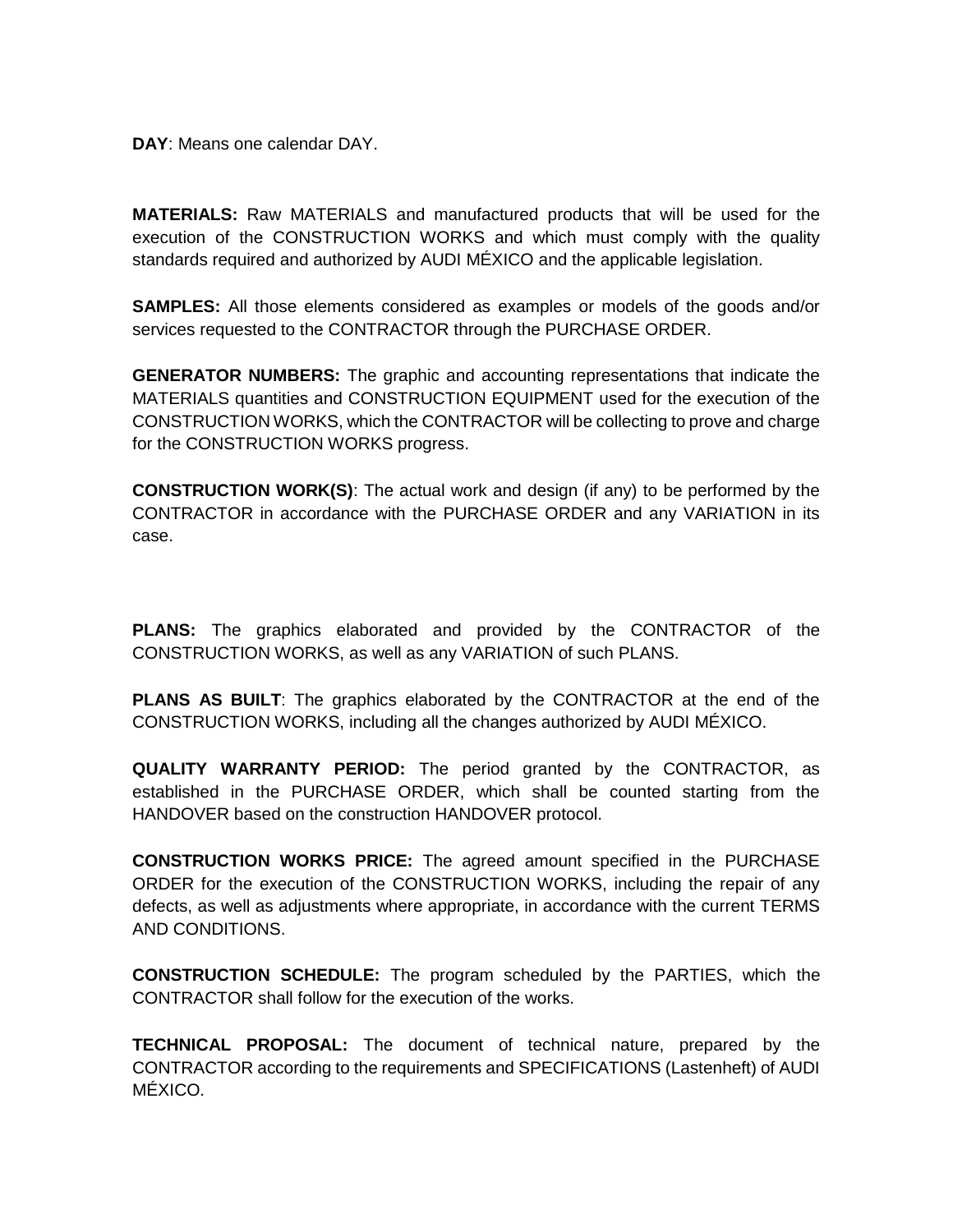**CONSTRUCTION HANDOVER PROTOCOL**: The document that guarantees the completion and delivery of the project to the client and areas involved, with the corresponding signatures.

**SITE:** The place indicated by AUDI MÉXICO on which the CONSTRUCTION WORKS will be executed, located in  $\mathfrak{f}^*$ ; San José Chiapa, Puebla, with a total surface of  $\mathfrak{f}^*$  m2, as well as any other place specified in the PURCHASE ORDER, which is part of the SITE.

**SUPERVISOR:** The individual or legal entity designated by AUDI MÉXICO to supervise the CONSTRUCTION WORKS to be in accordance with the TERMS AND CONDITIONS.

**COMPLETION TIME:** The time within which the CONTRACTOR must have concluded the CONSTRUCTION WORKS to the satisfaction of AUDI MÉXICO and which shall be established in the PURCHASE ORDER, counted from the START DATE.

**TERMS AND CONDITIONS:** The current rules of a general nature, binding between the PARTIES, and which form an integral part of the PURCHASE ORDER.

**VARIATION:** A change to the SPECIFICATIONS and/or PLANS and/or CONSTRUCTION DOCUMENTS requested in writing by AUDI MÉXICO or at the proposal of the CONTRACTOR in its case.

### **2. CONTRACTOR'S STATEMENTS REGARDING THE BIDDING OFFER.**

By submitting the bidding offer, the CONTRACTOR agrees that it:

- i. Is familiar with these TERMS AND CONDITIONS, as well as with the chart of the bidding services of the Additional Technical Conditions of Contract (TACC), including all its Annexes, and complies with the provision of the contractual services in full satisfaction thereof;
- ii. Can comply with all the offered services in due time and that all services are included in the bidding documents, as completely and unambiguously as necessary for the submission of an error-free bidding offer without having informed AUDI MÉXICO of any ambiguity and/or inaccuracy that may arise;
- iii. Has revised and read completely the bidding offer and that it is neither incomplete nor ambiguous and, that all questions can be clarified with the author of the plan, and accepts it as legally binding, submitting the offer as the basis for the PURCHASE ORDER. Therefore, the CONTRACTOR may not claim ambiguities in the bidding documents after submitting its bid;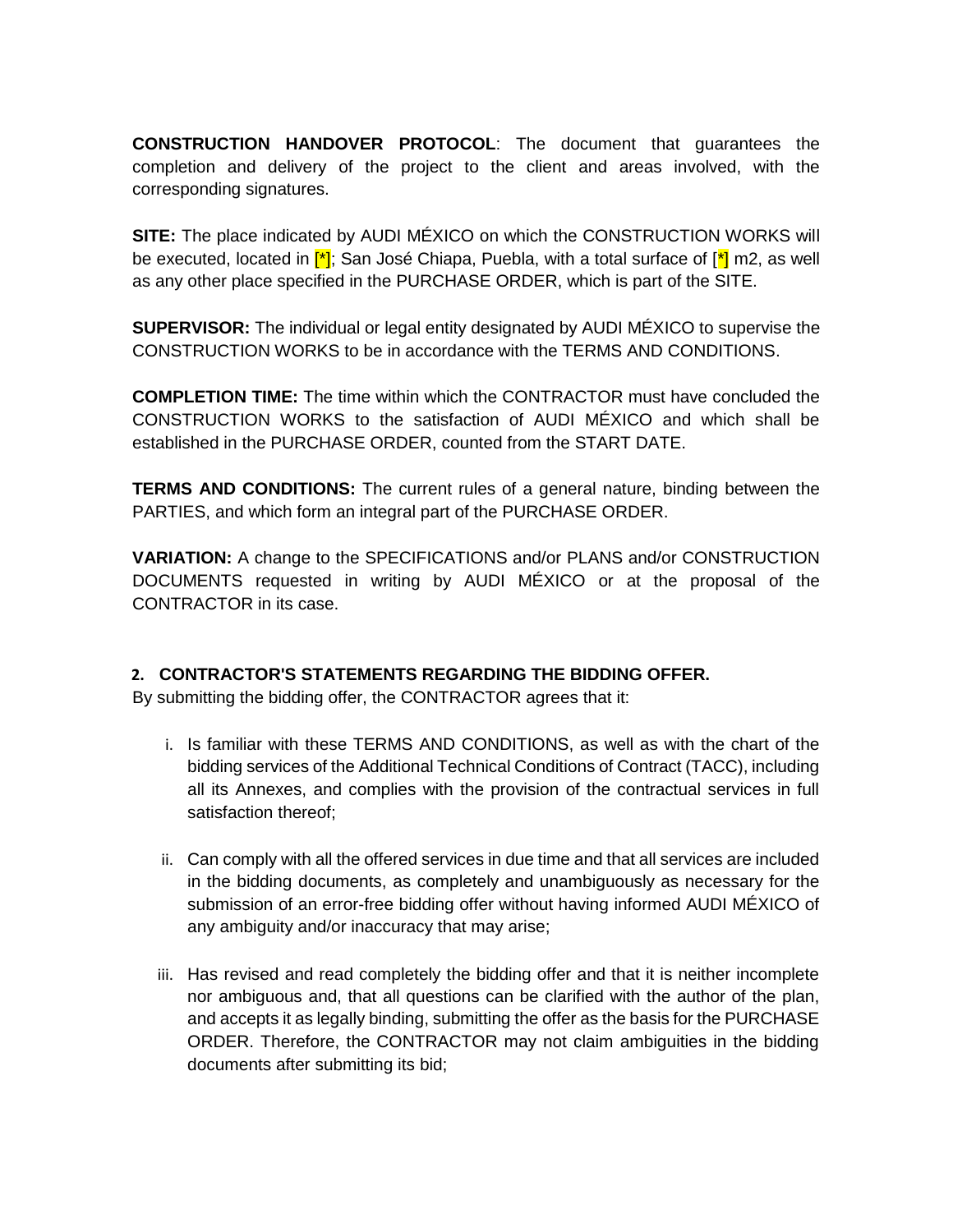- iv. Can comply with its legal and fiscal obligations, such as the payment of taxes and social security contributions, as well as those of the Institute of the National Workers' Housing Fund (Instituto del Fondo Nacional de la Vivienda para los Trabajadores (INFONAVIT)), and maintain the corresponding certificates to demonstrate its due compliance with all these obligations;
- v. Is familiar with the local conditions and has visited the site and, in particular, has established the location of public supply and waste disposal lines and similar;
- vi. Ensures contractually, in an appropriate manner, that the subcontractors commissioned by the CONTRACTOR also accept the above-mentioned obligations as binding;
- vii. Ensures that, in the case of a consortium of contractors, an authorized representative has been appointed, who shall have the faculties to receive payments on behalf of the consortium of contractors; the members of the consortium of contractors shall be jointly and severally liable for the execution of the PURCHASE ORDER and shall be directly obligated to perform the contractual services; and
- viii. Ensures that no price agreements have been celebrated to date.
- **2.1** In the event of breach of the obligations described above, the CONTRACTOR shall indemnify AUDI MÉXICO for all claims filed against it and for all damages suffered by it in this regard. In particular, in the event of breach of the aforementioned obligations by the CONTRACTOR or a subcontractor commissioned by him, the CONTRACTOR will take measures in coordination with AUDI MÉXICO so that the effects of the breach of the obligation are as low as possible. Furthermore, in case of breach of obligations arising from the declarations of the CONTRACTOR, AUDI MÉXICO shall be entitled to an extraordinary termination of the PURCHASE ORDER.

### **3. BIDDING OFFER PROCEDURE.**

The bidding is carried out by the purchasing department of VOLKSWAGEN DE MÉXICO, S.A. DE C.V., either in its name and on its behalf or in the name and on behalf of AUDI MÉXICO, specifying that the bidding offer of the CONTRACTOR will apply exclusively to AUDI MÉXICO.

# **3.1 The CONTRACTOR shall observe the following points when preparing the bidding offer:**

i. The bidding offer must comply with the Federal Civil Code and other applicable documents**.**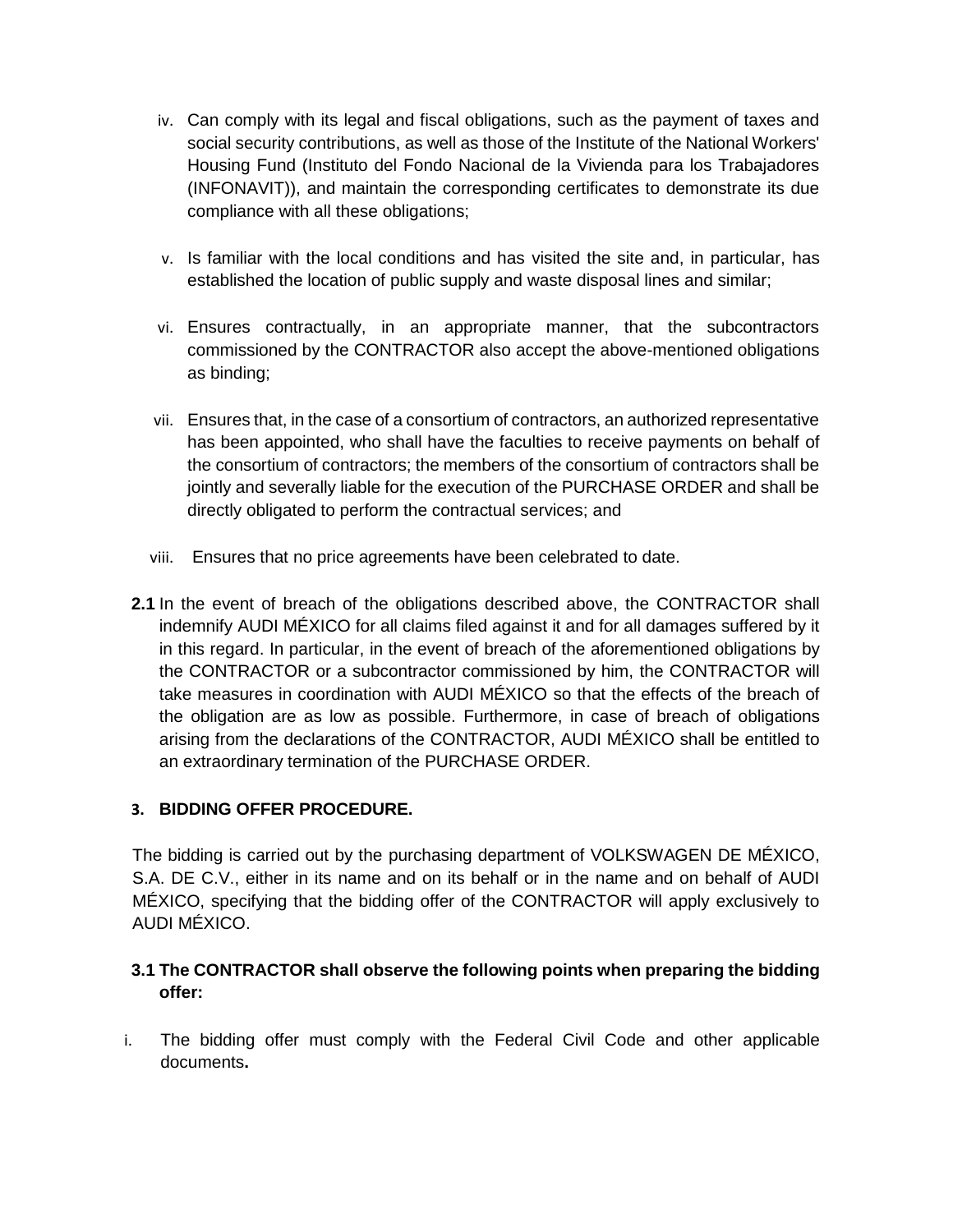- ii. By submitting the bidding offer, the CONTRACTOR acknowledges and accepts its conformity with these TERMS AND CONDITIONS and the General Purchase Conditions of AUDI MÉXICO, in their current version. This shall also apply to any additional or supplementary bids and to changes in orders.
- iii. All the bidding documents and their copies may not be transmitted to third PARTIES or published without the prior written consent of AUDI MÉXICO. The same applies to the information of the CONTRACTOR, its subcontractors and suppliers, such as SPECIFICATIONS, PLANS, photos, drawings, among others.
- iv. The bidding offer will be binding; however, the request in the bidding process shall always prevail over the offer made by the CONTRACTOR.
- v. The bidding offer shall be submitted through the following means:
	- In the case of bids: through the commercial platform www.vwgroupsupply.com where the CONTRACTOR must log-in on the platform no later than the deadline established for each bid.
	- In the case of a bidding offer by e-mail: the bidding offer must be signed and sent to the address indicated to the person requesting the offer.
- vi. The bidding documents must be submitted in the format in which they were delivered by AUDI MÉXICO (XLS, DOC, XML and PDF according to the type of document to be processed), otherwise the CONTRACTOR is not technically approved, and the bidding offer will automatically be discarded without any responsibility for AUDI MÉXICO.
- vii. The bidding offer must indicate the name of the company, the registered office and address, the authorized contact person, the cover page of the Federal Taxpayer Registry (tax identification code), the registration number and the bank account number, as well as the articles of incorporation and amendments to its bylaws and notarial deeds from which the power of attorney of its legal representatives derive.
- viii. AUDI MÉXICO reserves the right to award partial services.
- ix. The CONTRACTOR undertakes, through the submission of the bid, that in case of being awarded the PURCHASE ORDER, to:
	- Carry out the CONSTRUCTION WORKS in the TERMS AND CONDITIONS as requested in the Lastenheft, and those contained in the bidding offer in each case;
	- Appoint a RESPONSIBLE CONSTRUCTION MANAGER in accordance with the respective construction regulations. The CONTRACTOR is obliged to provide a Spanish-speaking RESPONSIBLE CONSTRUCTION MANAGER who understands English and/or German and who must always be available to AUDI MÉXICO; the CONTRACTOR shall communicate the relevant information of the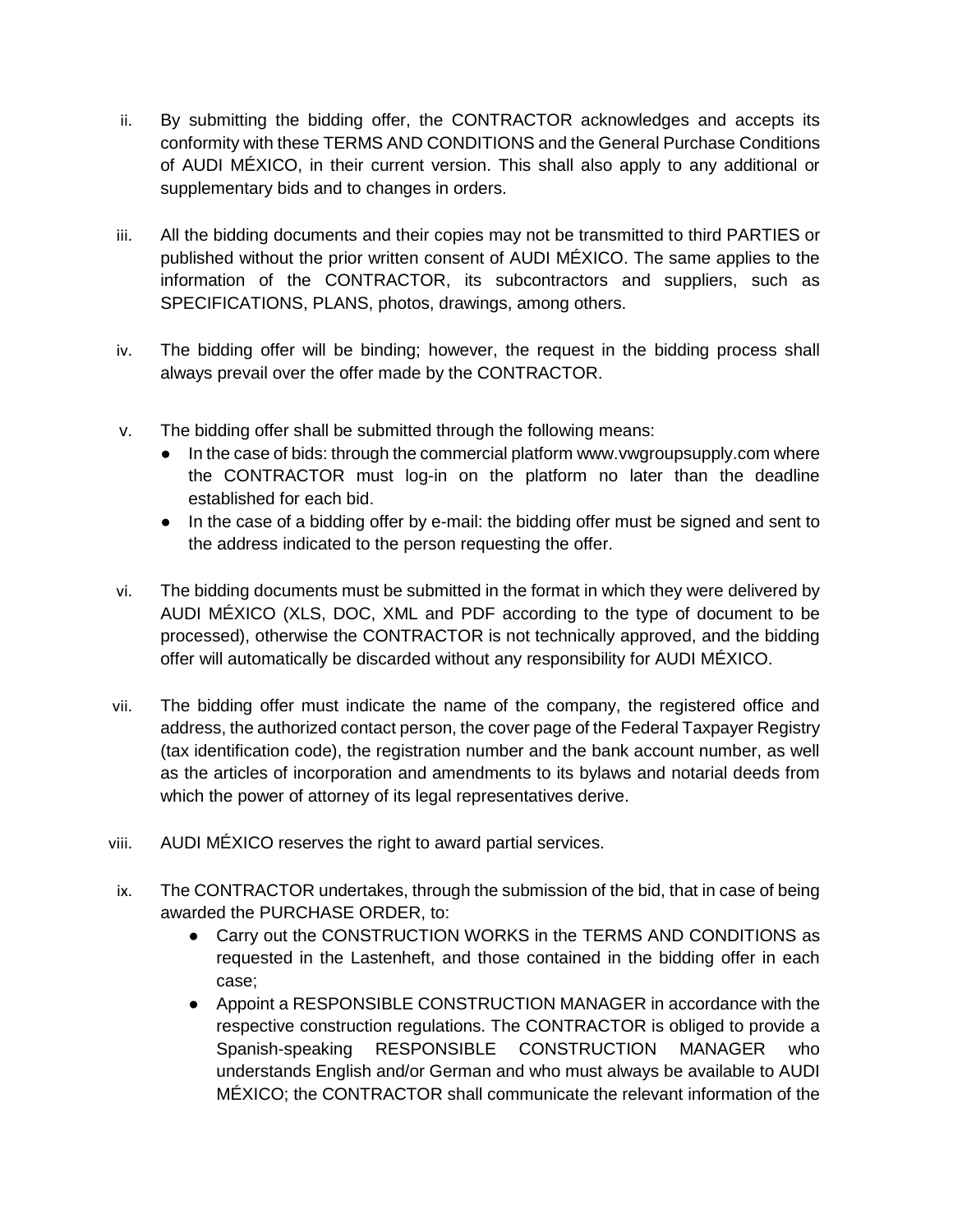project to all PARTIES involved through the software: *think project!* (internal designation VOR for Virtual Object Space)\*.

\*In case THE CONTRACTOR has any questions **about the VOR System (not general questions about the project), the CONTRACTOR should contact the responsible planner under** the following **e-mail address: vor-support@audi.mx.**

To register in the system, the CONTRACTOR agrees to contact the **company** *think project!* GmbH immediately after awarding the PURCHASE ORDER under the following link: http://www.thinkproject.com/de/

### **4. THE BIDDING OFFER.**

#### **4.1 General information**

The CONSTRUCTION WORKS must be carried out by the CONTRACTOR or a consortium of contractors, having all the legal requirements to celebrate contracts and carry out construction work on a set date and subject to the following conditions and documents. Regarding the bid:

- The bidding offer is free and non-binding for AUDI MÉXICO.
- The CONTRACTOR knows and understands all documents included and/or mentioned in the Lastenheft; those delivered subsequently shall be intended to provide additional explanations to the descriptions originally delivered and shall be considered as supplements to guarantee the necessary functional aspects of construction.
- By submitting its bidding offer, the CONTRACTOR accepts that he shall be bound by it for 3 (three) months starting from the submission date of the Lastenheft and the bid on the commercial platform or from the postal notification of the bid to AUDI MÉXICO.
- The CONTRACTOR is obligated to comply with all Mexican regulations, as well as those indicated in the Lastenheft, with the Lastenheft taking precedence.
- The bidding offer will be made exclusively based on the bid of AUDI MÉXICO and the corresponding Lastenheft. The CONTRACTOR must respect the description of the CONSTRUCTION WORKS and the wording of the bid. In case of VARIATIONs, the CONTRACTOR shall submit an additional explanatory letter to the bidding offer where such VARIATIONs are expressly specified and shall be clarified at the latest during the technical approval.
- If the CONTRACTOR, during the preparation of the bidding offer, finds that the scope of the bid cannot be fulfilled, he shall clearly indicate so. All questions must be clarified with AUDI MÉXICO TECHNICAL DEPARTMENT before submitting the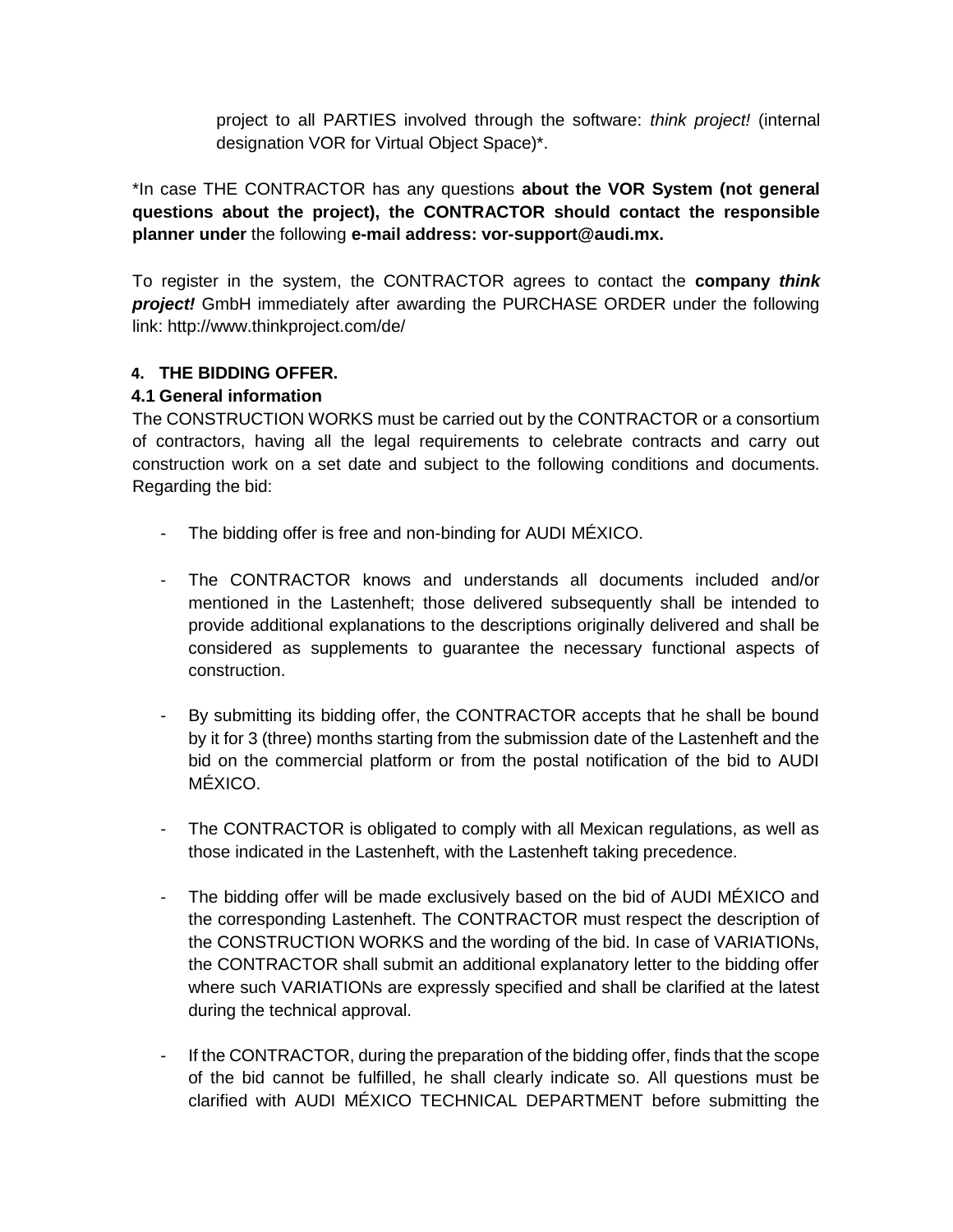bidding offer, and no notes or exclusions that the CONTRACTOR indicates in its bidding offer shall be applicable; for this purpose, a clarifying meeting on the project shall be held, in addition to a SITE visit with all CONTRACTOR companies, before submitting their bidding offer.

- By submitting the bidding offer, the CONTRACTOR declares that it was possible to determine the prices without any doubt based on the bidding documents, and that he has been informed about the local conditions and the feasibility of the services, particularly with respect to the technical, programming, logistical, operational, industrial safety and legal aspects of the proceeding of the CONSTRUCTION WORKS. The bidding offer shall be based on the Lastenheft, as well as all PLANS, other documents and execution instructions that have been made available to the CONTRACTOR for the purpose of preparing and monitoring the bidding offer.
- Additional CONSTRUCTION WORKS and/or services resulting from the lack of knowledge of the information contained in the bidding offer will not be recognized.
- If the bidding offer is submitted by a consortium of contractors, the name of the main contractor and the names of all participants must be indicated in the bidding offer. The bidding offer shall be signed by all members of the consortium of contractors, and all shall be jointly and severally liable for the correct and complete execution of the corresponding PURCHASE ORDER. The main CONTRACTOR shall be considered authorized before AUDI MÉXICO to represent the consortium and each of its members.
- The formation of consortiums of contractors after the submission of the bidding offer is only allowed with the prior written consent of AUDI MÉXICO. This does not constitute a justifiable reason to delay the works and the HANDOVER of the CONSTRUCTION WORKS beyond the COMPLETION TIME, indicated in the PURCHASE ORDER.
- The services offered will be set at unit prices.
- For the final net amount, the final gross amount will be included, and the value added tax, if any, or any other applicable tax, must be indicated separately.
- AUDI MÉXICO reserves the right to designate in writing the supplier(s) for the supply of MATERIALS; only in this case is it AUDI MÉXICO's responsibility to determine their suitability.
- MATERIALS must belong to the brands authorized by AUDI MÉXICO and must comply with the quality standards issued by the Mexican authorities, contemplated in applicable Mexican Official Standards (NOMs) and/or endorsed or approved by industrial associations. Likewise, the CONTRACTOR shall be responsible for the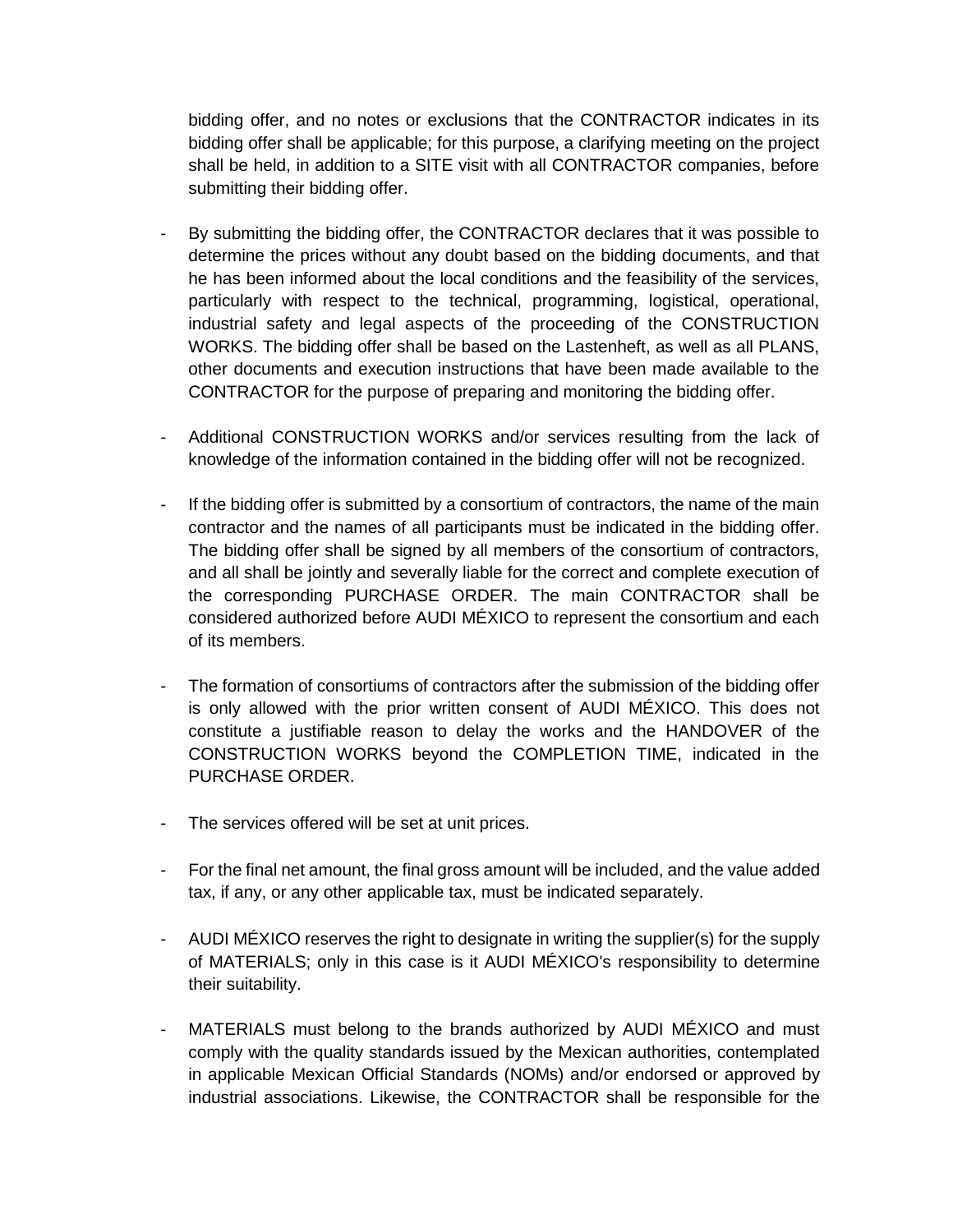volumes and/or quantity of the MATERIALS necessary for the execution of the CONSTRUCTION WORKS, guaranteeing that their quality is adequate for such execution. If the MATERIALS do not comply with the foregoing, the CONTRACTOR shall, at its own risk and cost, rectify the non-fulfillment and ensure that the MATERIALS are replaced and comply with the TERMS AND CONDITIONS established. The foregoing shall not be understood as an extension of the COMPLETION TIME established between the PARTIES in any case.

- Prices must include all costs and expenses related to the CONSTRUCTION WORKS, including those for obtaining all necessary permits related to the above.
- The unit prices are fixed prices during the COMPLETION TIME until the total acceptance of the CONSTRUCTION WORKS.

#### **4.2 Optional conditions**

If optional terms are agreed upon in the course of the negotiations, consisting either of (i) an extension of the COMPLETION TIME or (ii) an option to update the CONSTRUCTION WORKS PRICE, the following provisions must be set out in the relevant PURCHASE ORDER:

i) Extension of the COMPLETION TIME:

AUDI MÉXICO reserves the right to extend the COMPLETION TIME by  $\mathfrak{f}^*$ , subject to the same conditions and prices for a period that will precisely expire on [DD.MM.YYYY], upon express written request received from the CONTRACTOR. In such case, only a written declaration by AUDI MÉXICO is required, granting the CONTRACTOR such extension of the COMPLETION TIME or, in the absence thereof, in the case of AUDI MÉXICO, that it has instructed VOLKSWAGEN DE MÉXICO to exercise such right, in its name and representation.

ii) Update of the CONSTRUCTION WORKS PRICE:

AUDI MÉXICO reserves the right to negotiate the CONSTRUCTION WORKS PRICEs offered by the CONTRACTOR, to choose a target price or request a percentage discount, establishing a date and time limit for the presentation of the new price.

The established CONSTRUCTION WORKS PRICEs must be agreed upon prior to the above-mentioned date. To exercise such right, only a written statement from AUDI MÉXICO to the CONTRACTOR is required, explaining that AUDI MÉXICO hereby makes use of its optional right to update prices; however, AUDI MÉXICO shall not be obliged to exercise its optional right to update prices.

#### **4.3 Alternative offers**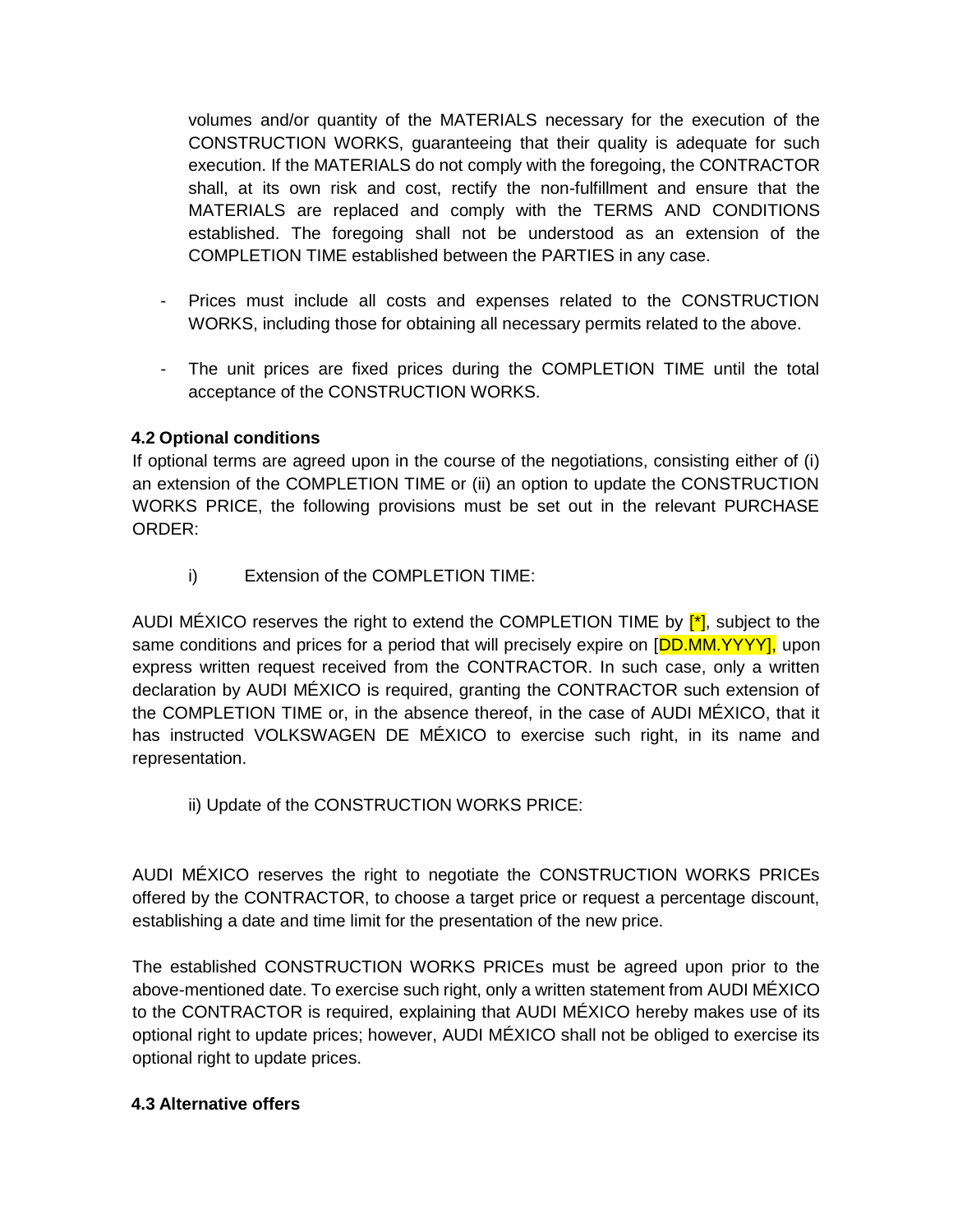- The submission of alternative and subsidiary offers, as well as special offers, are permitted in connection with the submission of the main offer and shall be explained in an explanatory brief in each case.
- If the CONTRACTOR considers it appropriate, he may propose VARIATIONs to the design, equipment, accessories, calculation or other details of the CONSTRUCTION WORKS as appropriate, with respect to the bidding or project planning documents, always in compliance with the brands authorized by AUDI MÉXICO and all applicable regulations. The VARIATIONs to be proposed must always maintain the purpose established by AUDI MÉXICO, the function of the individual part modified in the project, equipment or installation, as well as the architectural effect, as appropriate. Deviations from the description of the CONSTRUCTION WORKS must be described in detail and in full.
- The CONTRACTOR shall document, justify and present the proposed VARIATIONs (before performing them) to the planner responsible for the project in the corresponding AUDI MÉXICO TECHNICAL DEPARTMENT, in addition to the DRO in Civil Works and/or structural projects or as applicable, so that they are technically reviewed and validated, without, in principle, implying their tacit approval to be considered in the project, therefore, these proposals shall not be shared with the other CONTRACTORS participating in the bid, until they are approved.
- In case the proposals of the CONTRACTOR are validated by the of AUDI MÉXICO TECHNICAL DEPARTMENT, in order to be considered as accepted, they must receive the approval of the Manager of the corresponding technical department. In this case, it will be considered as a change in the scope of the Lastenheft and the bidding process shall be restarted, informing of the new Lastenheft to the CONTRACTORS participating in the bidding, taking into account the time to deliver their bids and the deadline for the execution of the project.

# **5. ACCEPTANCE OF THE PURCHASE ORDER**

If AUDI MÉXICO accepts the bidding offer, the CONTRACTOR shall confirm its bid through the electronic systems designated by AUDI MÉXICO by sending the PURCHASE ORDER signed at the bottom or by any of the following:

- **5.1** The CONSTRUCTOR has a period of 3 (three) business DAYs to notify any dissatisfaction, and if no written notice is received, it shall be understood that the CONSTRUCTOR has accepted all the conditions stipulated in the PURCHASE ORDER and these TERMS AND CONDITIONS.
- **5.2** If the advance payment by AUDI MÉXICO in favor of the CONTRACTOR is not returned within 72 (seventy-two) hours after it is made, it shall be understood as the tacit acceptance to the PURCHASE ORDER and the TERMS AND CONDITIONS.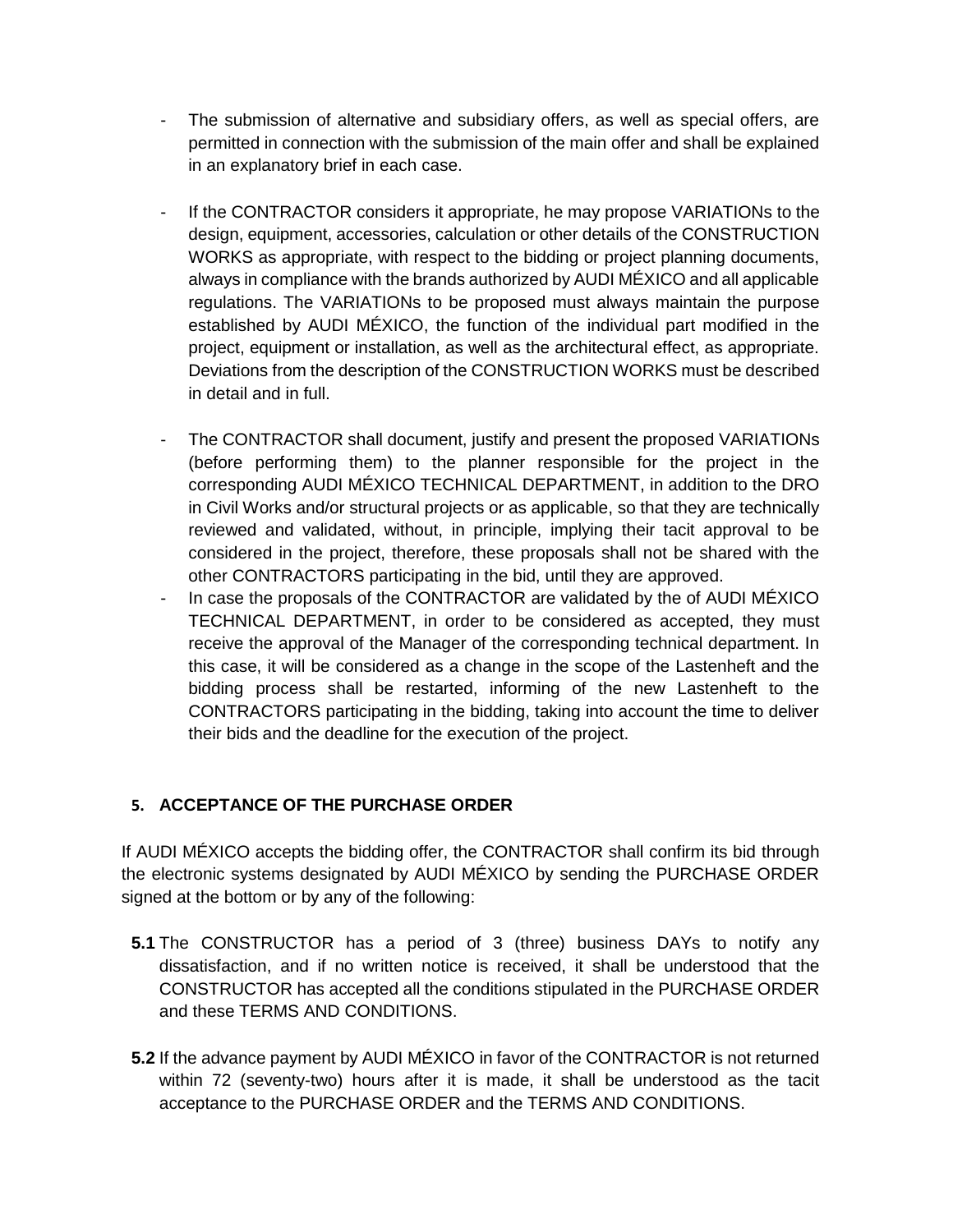- **5.3** The commencement of the CONSTRUCTION WORKS by the CONTRACTOR shall be understood as the tacit acceptance of the PURCHASE ORDER and the TERMS AND CONDITIONS.
- **5.4** Once the bid has been accepted, AUDI MÉXICO shall issue the corresponding PURCHASE ORDER, which will be legally binding and obligatory for both PARTIES confirmed by the CONTRACTOR.
- **5.5** In the execution of the CONSTRUCTION WORKS, the CONTRACTOR is obliged to adhere to the latest state of science and technology, the base of profitability, savings and functionality, being responsible for the application of all rules and regulations in force as set forth but not limited to the Mexican Official Standards (NOMs), Construction Regulations for the Distrito Federal and its Complementary Technical Standards, the N.F.P.A. regarding fire protection, NEC regarding electrical installations, accident prevention manuals, IMC, IPC, ASME, ASHRAE, and the execution of construction work and assembly, if applicable, in the understanding that those indicated in the Lastenheft prevail.
- **5.6** The CONTRACTOR declares that it is its free will to bind itself and to accept these TERMS AND CONDITIONS, acknowledging that it had previous knowledge of them, of the CONSTRUCTION WORKS documents and the documentation, accepting that the provisions contained therein shall be part of the PURCHASE ORDER, and that in the event of deviating provisions between the PURCHASE ORDER and the TERMS AND CONDITIONS, those established in the TERMS AND CONDITIONS shall prevail.
- **5.7** The PURCHASE ORDER only creates obligations and rights between the PARTIES, in case the CONTRACTOR does not have prior written authorization from AUDI MÉXICO, it may not transfer all or part of the obligations and/or rights it acquires derived from the PURCHASE ORDER, nor rights or obligations acquired from third PARTIES, originated through it, nor subcontract third PARTIES for its execution.
- **5.8** Likewise, the CONTRACTOR states that its own conditions of sale or supply or any other TERMS AND CONDITIONS are not applicable, except for agreements expressly granted in writing between the PARTIES, either through the Purchasing Department of AUDI MÉXICO and/or other documents granted by legally authorized representatives of the PARTIES.

### **6. TECHNICAL DOCUMENTS BINDING FOR THE PURCHASE ORDER**

- I. The official language of the PURCHASE ORDER shall be Spanish, followed by English as an alternative.
- II. Technical chronological bases and regulations for the offer and, later, the PURCHASE ORDER, depending on the specialty and what will be delivered or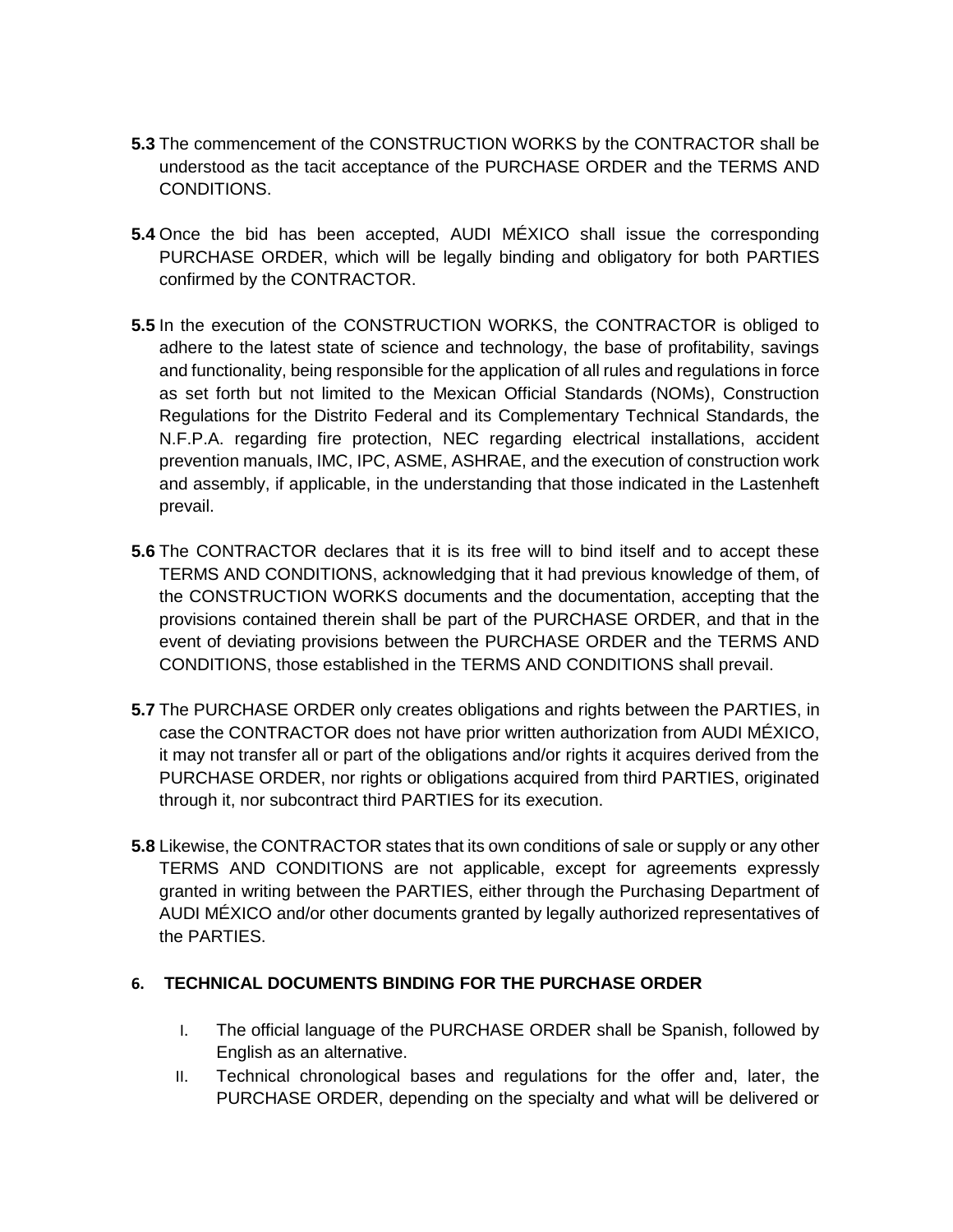stated by the technical departments at the beginning of the bidding and/or at the latest in the technical approval, includes, without limitation, the following:

- Lastenheft and its corresponding Annexes or bids of AUDI MÉXICO;
- Any other correspondence prior to the PURCHASE ORDER, provided that AUDI MÉXICO has expressly consented in writing to its contents;
- The table of services or catalogue for the bidding with the additional technical conditions, including all Annexes;
- All applicable International Technical SSPECIFICATIONS (ISO) and Mexican Official Standards (NOMs);
- General TERMS AND CONDITIONS of Purchase of AUDI MÉXICO, in the currently valid version;
- Safety requirements for external companies of AUDI MÉXICO, in the currently valid version;
- Applicable environmental regulations;
- Lastenheft Requested Tour Attendance Lists;
- Technical approval protocol;
- Technical bulletins of clarifications and/or minutes of clarifications;
- The CONTRACTOR's bidding offer; and
- Minutes of the negotiations.

In the event of contradictions between the PURCHASE ORDER and the documents indicated, the above sequence shall apply, unless by legal provision one should prevail over the other. In the event that any of the foregoing implies different degrees of compliance, the one that implies a higher degree of compliance shall be applicable, at the expense of the CONTRACTOR.

III. The PURCHASE ORDER and any additions or modifications must be in writing and must expressly state the consent of the PARTIES involved.

### **7. DOCUMENTS.**

The PURCHASE ORDER and the construction work documentation contain all the agreements between the PARTIES with the technical approval notes, leaving without effect and cancelling of all the previous agreements, reports, negotiations, correspondence, commitments and communications, whether oral or written, with the technical documentation prevailing.

- **7.1** Since the CONTRACTOR, upon acceptance of the PURCHASE ORDER, accepted and validated the SPECIFICATIONS, PLANS and CONSTRUCTION WORKS documents, it hereby acknowledges that AUDI MÉXICO shall not be responsible for any error, inaccuracy or omission of any kind in that regard.
- **7.2** The CONTRACTOR declares to have reviewed in detail the PLANS, SPECIFICATIONS and CONSTRUCTION WORKS documents, so any error, omission, ambiguity,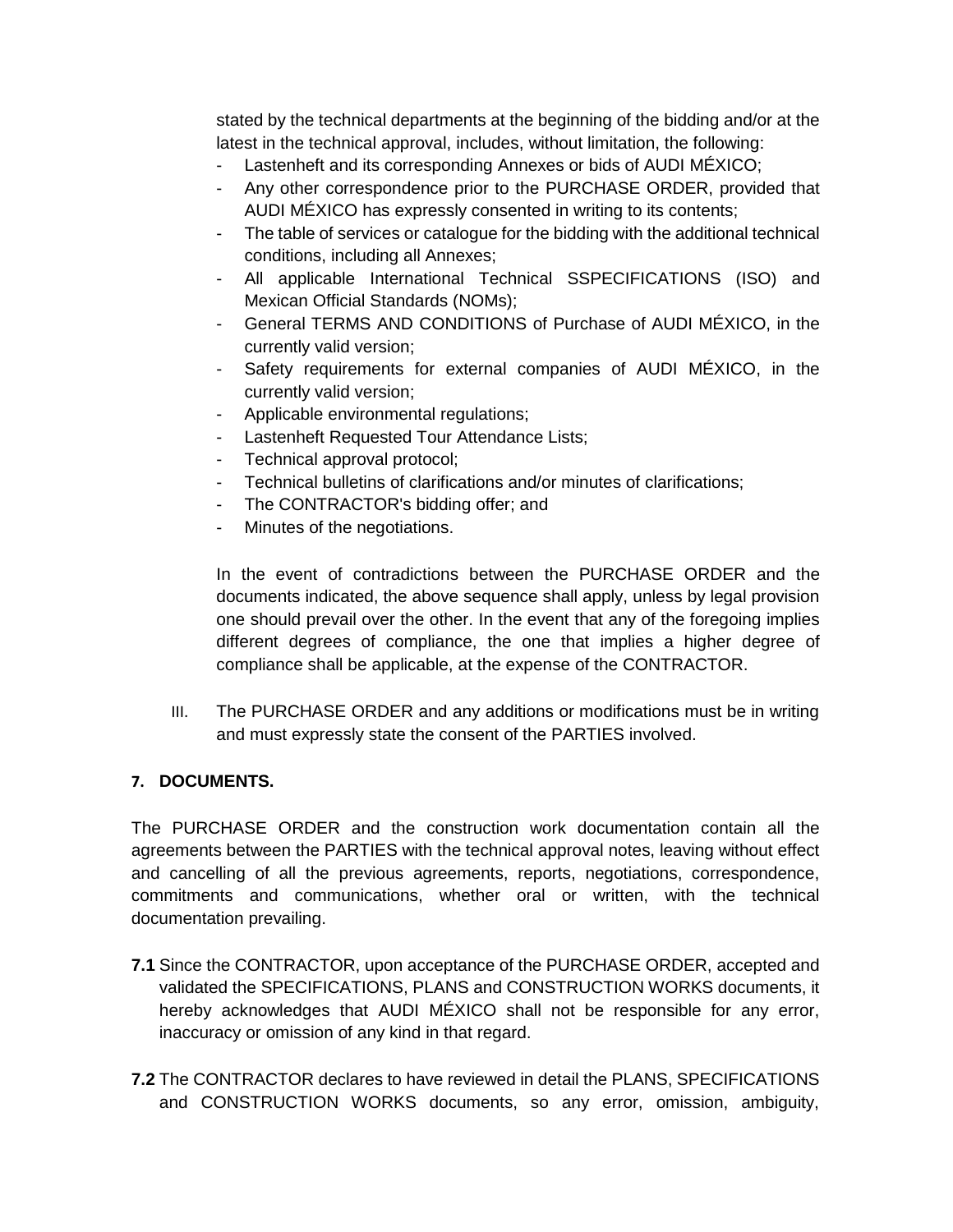inconsistency, inadequacy or other defect shall be corrected at the CONTRACTOR's expense and, in any case, AUDI MÉXICO shall not be responsible for any error, inaccuracy or omission of any kind in the PLANS and SPECIFICATIONS. Any data or information received by the CONTRACTOR from AUDI MÉXICO, the SUPERVISOR or a third party, shall not release the CONTRACTOR from the responsibility in the execution and performance of the CONSTRUCTION WORKS.

- **7.3** The CONTRACTOR accepts that it shall make the workshop drawings that are necessary for the development of the CONSTRUCTION WORKS, following the drawing manuals, and shall provide the SUPERVISOR with copies of the PLANS or drawings developed for review and approval. The workshop drawings will also become part of the CONSTRUCTION WORKS documents, so they will be updated during the HANDOVER process.
- **7.4** AUDI MÉXICO and the SUPERVISOR shall have the power to review the CONSTRUCTION WORKS documents at any time, without this implying any type of responsibility. AUDI MÉXICO may notify the CONTRACTOR in writing that any CONSTRUCTION WORKS document does not comply with the PURCHASE ORDER. In this case, the CONTRACTOR shall rectify and forward the CONSTRUCTION WORKS documents to AUDI MÉXICO.
- **7.5** Any approval or consent in this way or any revision under this section or otherwise shall not release the CONTRACTOR from any obligation or responsibility with respect to the CONSTRUCTION WORKS.

### **8. PERMITS AND LICENCES.**

The CONTRACTOR, as a professional in the field, knows and undertakes to obtain in full compliance with Mexican Laws, Regulations and Official Standards in force and applicable, Social Security Law (SATIC or SIROC), all permits, licenses and authorizations issued by the competent Federal, State and Municipal authorities required for the rendering of its services and/or execution of the CONSTRUCTION WORKS.

The CONTRACTOR declares that the permits, licenses and authorizations referred to above are accurate, complete and those necessary to execute the CONSTRUCTION WORKS, releasing AUDI MÉXICO from any responsibility regarding error, inaccuracy or omission of any kind. It shall be the obligation of the CONTRACTOR to abide by the provisions of the permits, licenses and authorizations granted by the corresponding authorities for the correct execution of the CONSTRUCTION WORKS, releasing AUDI MÉXICO from any liability, whether civil, labor, criminal or any other, whether for the omission or non-compliance thereof, as well as from the imposition of any fine or penalty related to such permits or licenses.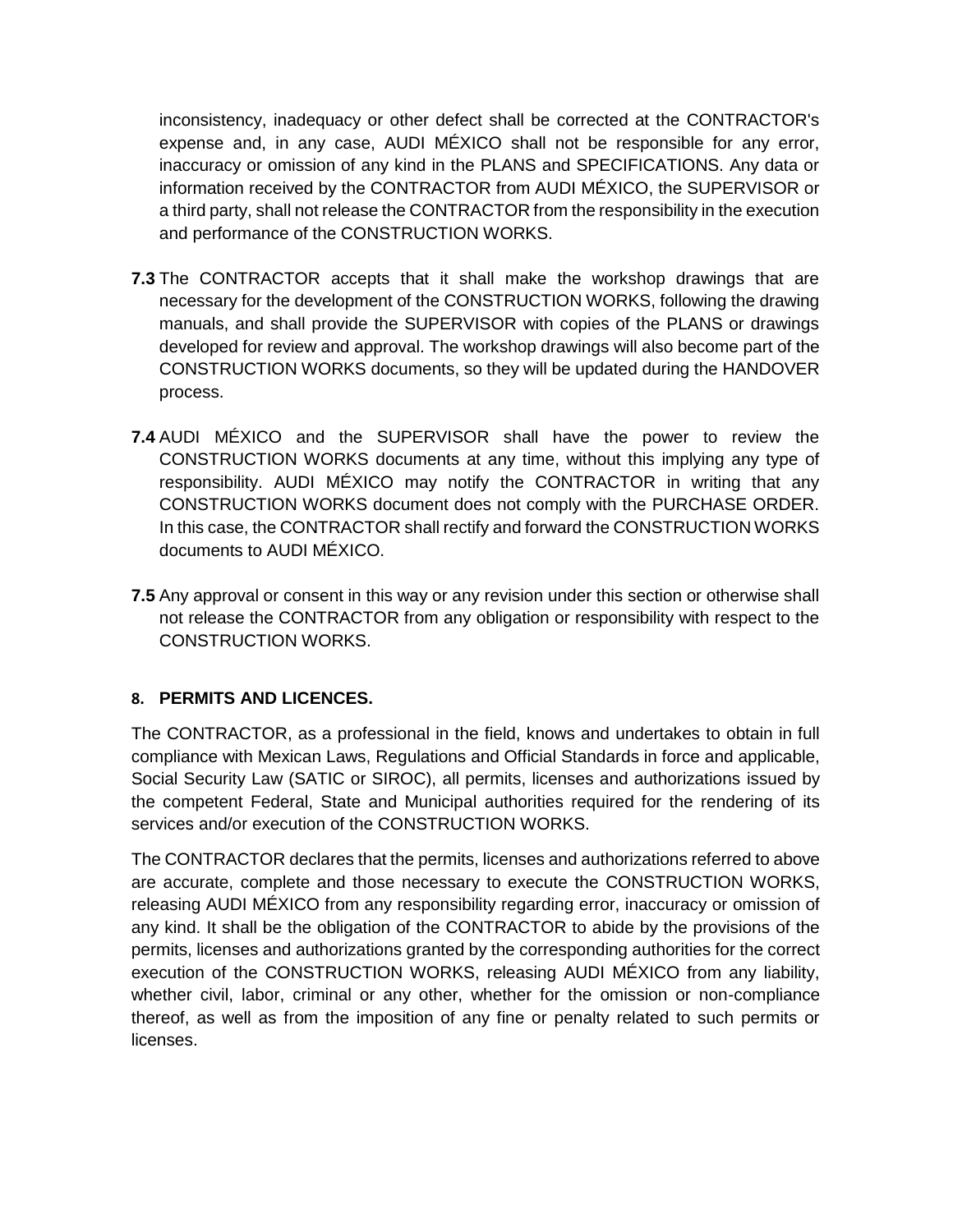The CONTRACTOR is obligated to deliver all the documents and information necessary to process the necessary documents required for the completion of the CONSTRUCTION WORKS.

### **9. MATERIALS**

The CONTRACTOR is solely responsible for supplying the MATERIALS for the proper execution of the CONSTRUCTION WORKS, in accordance with the PURCHASE ORDER and these TERMS AND CONDITIONS. The CONTRACTOR may not demand a higher price under any circumstances, under the assumption of an increase in the cost of the equipment, since it recognizes that the CONSTRUCTION WORKS PRICE includes the total of the equipment necessary for the execution of the CONSTRUCTION WORKS.

- **9.1** The MATERIALS must fulfill the SPECIFICATIONS and the TECHNICAL PROPOSAL, fulfilling the quality standards issued by the Mexican authorities, applicable Mexican Official Standards (NOMs) and/or industry associations. Likewise, the CONTRACTOR shall be responsible for the quality of the MATERIALS, guaranteeing that their quality is adequate for the execution of the CONSTRUCTION WORKS. If the MATERIALS do not comply with the foregoing, the CONTRACTOR shall, at its own risk and cost, remedy the default and ensure that the MATERIALS are replaced and comply with the TERMS AND CONDITIONS of the contract. The foregoing shall in no case be understood as an extension of the COMPLETION TIME.
- **9.2** The CONTRACTOR shall require prior written authorization of AUDI MÉXICO for the substitution of MATERIALS, and the PARTIES shall adjust the CONSTRUCTION WORKS PRICE in writing.
- **9.3** The PARTIES agree that any taxes regarding the MATERIALS are included in the CONSTRUCTION WORKS PRICE.
- **9.4** The CONTRACTOR confirms that the delivery and supply times of the MATERIALS shall not affect the COMPLETION TIME.
- **9.5** AUDI MÉXICO reserves the right to designate in writing the supplier(s) for the supply of MATERIALS; only in this case will it be AUDI MÉXICO's responsibility to ensure their quality and suitability.

### **10. SUPPLEMENTS AND QUANTITY INCREASES.**

I. All discounts agreed in the main offer, including quantity discounts, shall also apply to all quantity increases, ancillary work and hourly work.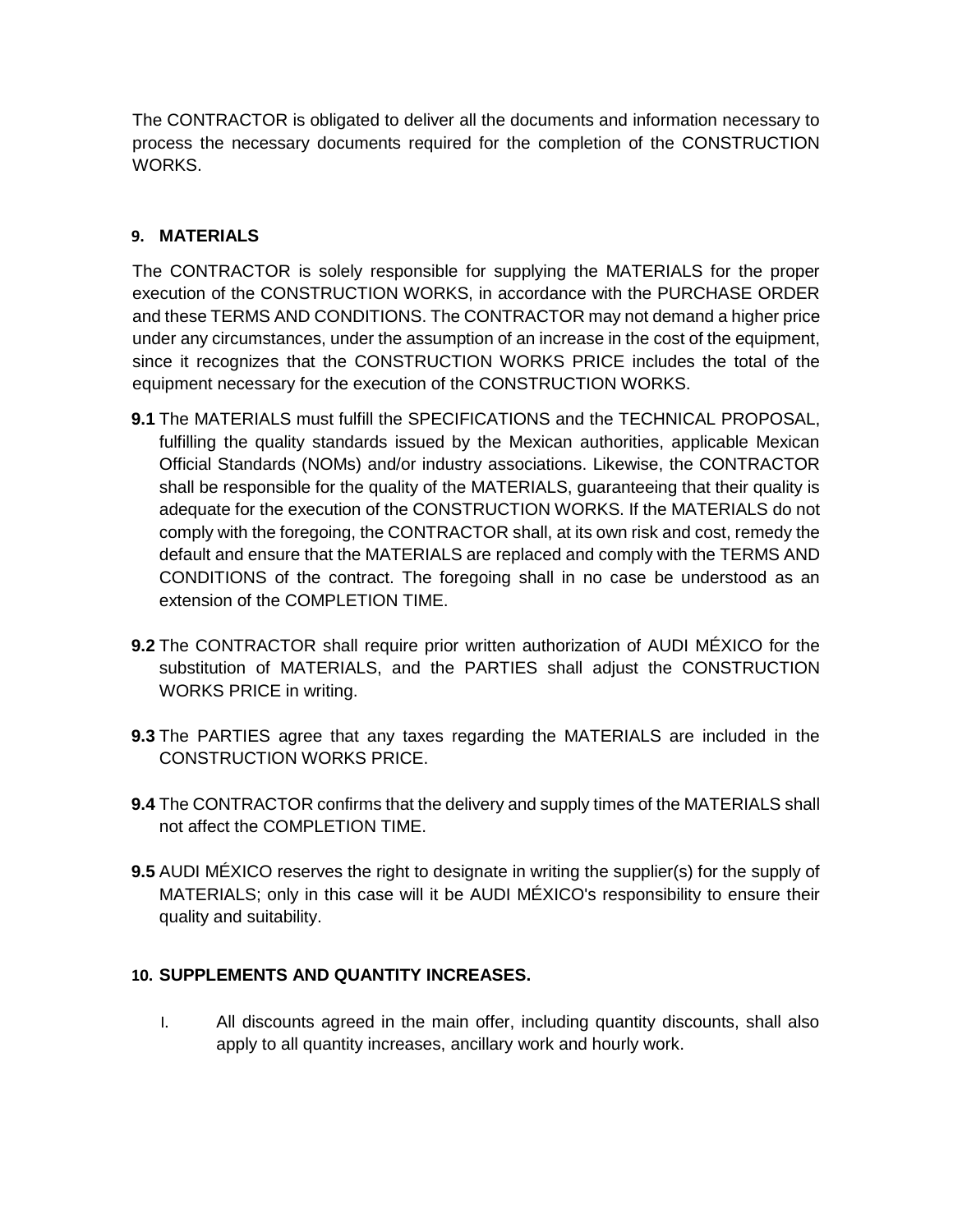- II. All discounts granted in the main offer do not alter the quantities, qualities and SPECIFICATIONS required in the Lastenheft.
- III. Supplementary bids shall be calculated according to the terms of the main bidding offer and shall be broken down in detail into production costs (in particular by hours, MATERIALS, equipment, subcontractors, surcharges, profits and indirect costs, etc.) as set out in unit price lists (TPU), to be reviewed and authorized as volumetrics and yields by the technical department of AUDI MÉXICO and to be later economically approved by the purchasing department.
- IV. AUDI MÉXICO and the CONTRACTOR agree that in case of increases or reductions not exceeding 20% (twenty percent) of the original purchase quantity, the PARTIES shall not make any type of claim or revision of the contracted unit prices or of the final agreed price. In case the reduction is between 21% and 50%, the CONTRACTOR shall be entitled to 5% of the total amount not executed.
- V. If additional CONSTRUCTION WORKS items are required by AUDI MÉXICO, the CONTRACTOR shall respect the prices already negotiated in the PURCHASE ORDER, in the understanding that these concepts were already negotiated and are part of the original catalogue and are only modifications to the contracted quantity. The CONTRACTOR must be expressly authorized in writing by AUDI MÉXICO before adding additional CONSTRUCTION WORKS items. No payments will be made for additional CONSTRUCTION WORKS items, if not expressly authorized by AUDI MÉXICO.
- VI. If extraordinary CONSTRUCTION WORKS items (items NOT considered or negotiated in the original PURCHASE ORDER) are requested by AUDI MÉXICO, the CONTRACTOR agrees NOT to add any of these extraordinary CONSTRUCTION WORKS items, until there is a negotiation of them in quantity and price, in which the Purchasing department grants its express authorization for its addition, by means of a UNIT PRICE CARD (TPU), prior approval of the CONTRACTOR and the AUDI MÉXICO TECHNICAL DEPARTMENT, on the yields and quantities of the same. The unit price cards shall contain: the vouchers of the direct cost of the MATERIALS plus its indirect costs and utilities. The bids for these extraordinary CONSTRUCTION WORKS items shall be subdivided into the partial services of the manufacturing costs and shall be presented using the calculation rates/charges based on the negotiation protocol of the original PURCHASE ORDER. No payments will be made for extraordinary CONSTRUCTION WORKS items, if not authorized by AUDI MÉXICO.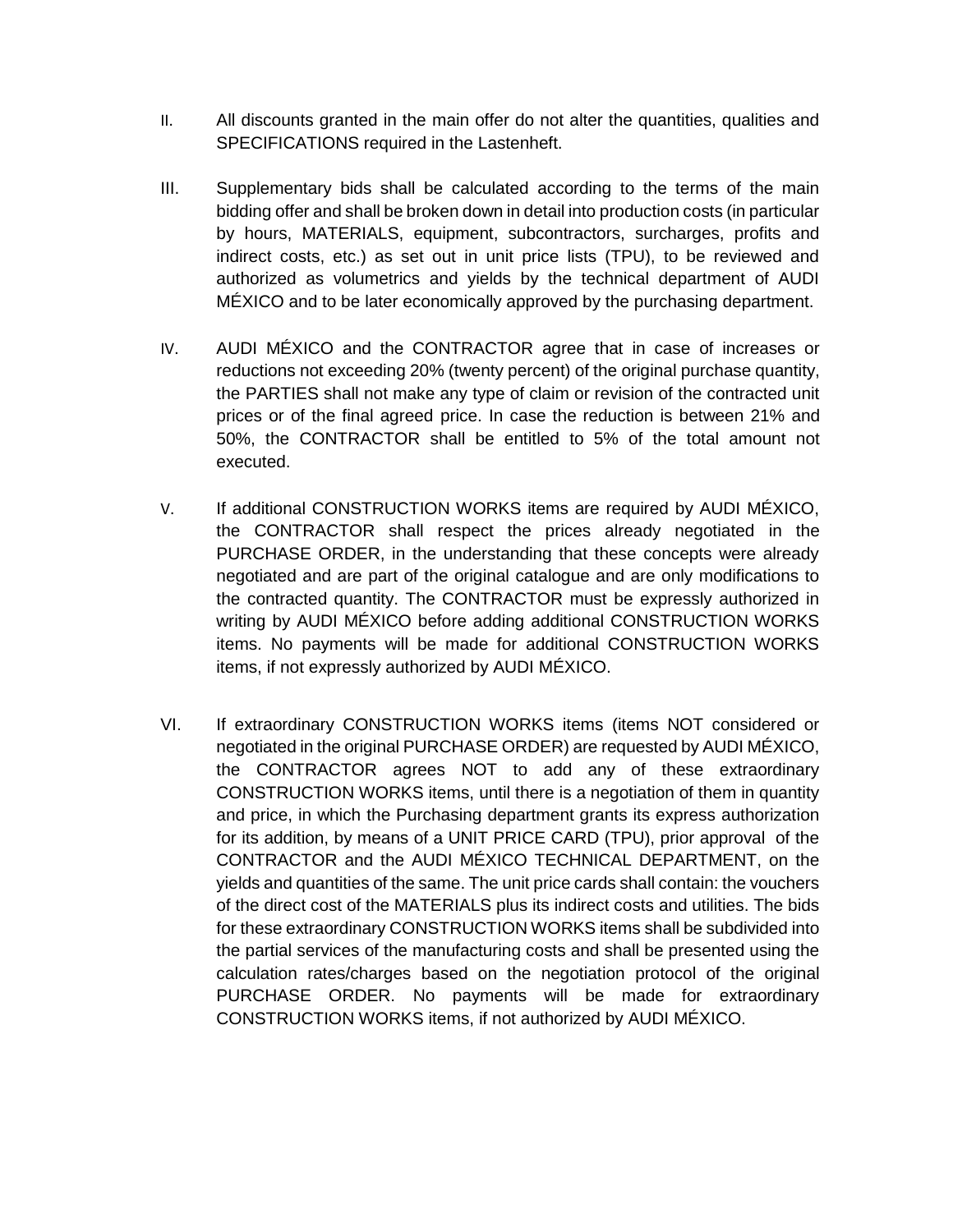#### **11. CONSTRUCTION WORKS PRICE.**

The CONSTRUCTION WORKS PRICE is the one indicated in the PURCHASE ORDER, which both PARTIES accept as the fair and correct one for all the legal effects that may occur, so neither of the PARTIES will have the right to change the CONSTRUCTION WORKS PRICE, unless they agree in writing. The CONTRACTOR acknowledges that it has taken into consideration all the risks within the construction spectrum of the CONSTRUCTION WORKS.

- **11.1** The CONSTRUCTION WORKS PRICE includes all those items foreseen in the CONSTRUCTION WORKS documents, as well as all those costs not specifically mentioned in the PURCHASE ORDER but considered necessary for the construction of the CONSTRUCTION WORKS. The prices will be expressed in net values (without VAT or any other applicable tax) in Mexican pesos, American dollars and/or Euros.
- **11.2** The CONSTRUCTION WORKS PRICE shall in no case be adjusted due to difficulties or unforeseeable costs derived from the conditions of the PLANS, SPECIFICATIONS, CONSTRUCTION WORKS documents or any other necessary documentation provided by AUDI MÉXICO to the CONTRACTOR for the execution of the CONSTRUCTION WORKS subject to the PURCHASE ORDER.
- **11.3** The CONTRACTOR shall cover all costs and charges for special and/or temporary rights of service that may be required, including, if applicable, those for access and stay on the SITE, committing to restore the conditions in which the CONTRACTOR found the areas and services, at no cost to AUDI MÉXICO.
- **11.4** The CONTRACTOR shall make, at its own expense and cost, the connections to the water supply, electric cables, telecommunication lines and other internal and/or public installations necessary for the execution and correct operation of the CONSTRUCTION WORKS on the SITE. If the consumption of public services used by the CONTRACTOR is charged by the authorities to AUDI MÉXICO, these costs shall be deducted from the CONSTRUCTION WORKS PRICE. Likewise, the CONTRACTOR agrees to settle the costs of such services and, if applicable, to pay them upon completion of the CONSTRUCTION WORKS.
- **11.5** The PARTIES agree that no additional or secondary costs or modifications to the CONSTRUCTION WORKS PRICE shall be accepted under any circumstances unless previously agreed in writing by the PARTIES. In the case of unit prices, the applicable procedure shall be the presentation of unit price cards, supported by an INVOICE for MATERIALS intended to be considered as additional.
- **11.6** The CONSTRUCTION WORKS PRICE includes MATERIALS, CONSTRUCTION EQUIPMENT, as well as any ancillary and necessary expenses for the realization, achievement and installation of the CONSTRUCTION WORKS in accordance with the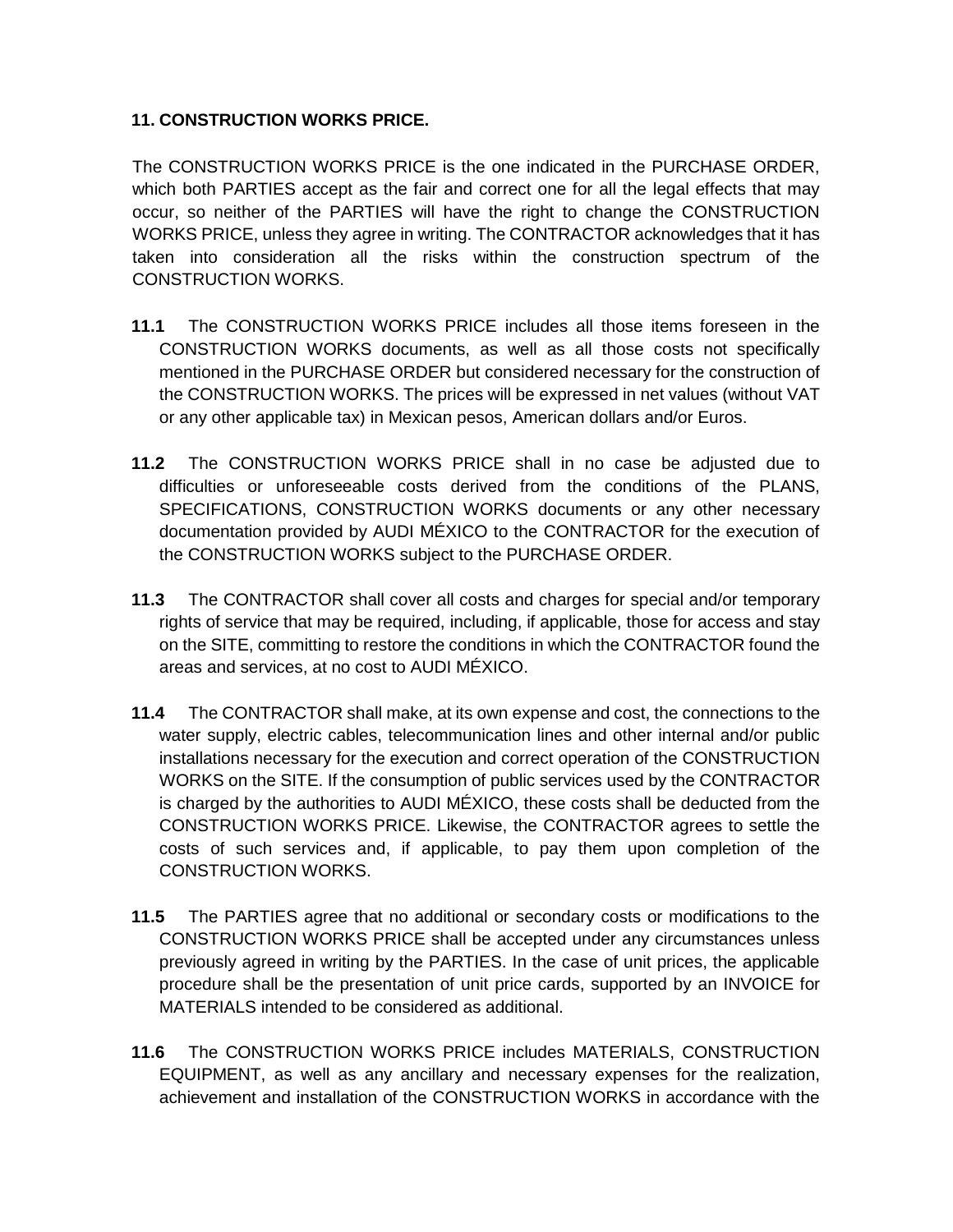PURCHASE ORDER, including, without limitation, labor, topographical studies, consumption and supply of electric power (when AUDI MÉXICO does not have a nearby source available), telecommunications, water, water discharges, as well as all direct and indirect expenses and corresponding profits and taxes, particularly those indicated below, unless otherwise specified in the PURCHASE ORDER:

#### - **Transport costs**

For the delivery and removal of MATERIALS, CONSTRUCTION EQUIPMENT, and tools on the SITE. Deliveries of MATERIALS must be made according to the progress of the CONSTRUCTION WORKS.

#### - **Storage costs**

For the unloading, storage, preservation and monitoring of MATERIALS, CONSTRUCTION EQUIPMENT and components supplied by the CONTRACTOR, including any necessary temporary storage, among others. AUDI MÉXICO, depending on the magnitude of the project, may assign to the CONTRACTOR a temporary area on the SITE with space to store the minimum necessary MATERIALS, tools, equipment, machinery, etc. The CONTRACTOR shall be responsible for the expenses generated for its conformation and protection (mesh fencing, booths, etc.), in addition to correctly safeguarding what is stored there, guaranteeing compliance with the Health and Safety and DOL (Discipline, Order and Cleanliness) conditions required by the client. The CONTRACTOR is obliged to leave the assigned area clean and safe at the end of the project.

#### - **Travel expenses**

General expenses such as travel expenses (transportation, lodging and food) and other salary compensations, are always subject to AUDI MÉXICO's travel expense policies.

### - **Preparation / supply of PLANS and documents**

Working drawings, workshop drawings, assembly documents for the execution of services, inventory and review documents, application and additional approval documents, project documentation and certificates of conformity.

### **Installations of the CONSTRUCTION WORKS**

Power and water outlets, as well as the sanitation of residual water and the common areas, changing rooms, bathroom facilities, warehouses, etc.

#### - **Construction equipment and MATERIALS**

Provision and implementation of CONSTRUCTION EQUIPMENT and MATERIALS.

### **Supply of CONSTRUCTION EQUIPMENT**

The delivery and supply of CONSTRUCTION EQUIPMENT, such as ramps, fixed and mobile scaffolding and the like for the required construction and assembly heights. The relocation, dismantling and reconstruction of fixed and mobile scaffolds shall be carried out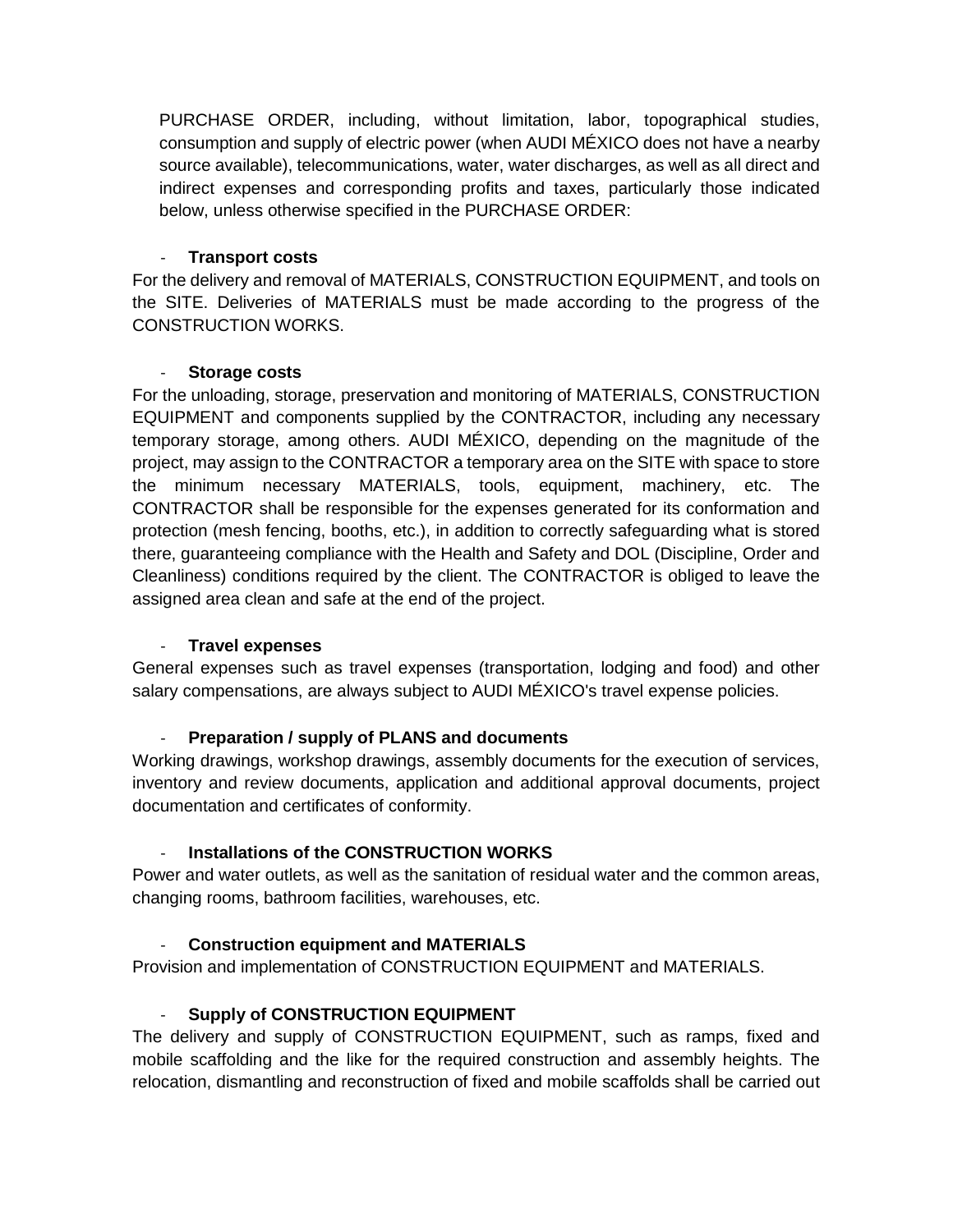according to the instructions of AUDI MÉXICO's SITE management and shall not be paid separately.

### **Management of the CONSTRUCTION WORKS**

Supervision of work, acceptance, testing and similar.

#### - **Testing**

Commissioning, operation and supervision of the facilities during testing, instruction of operating personnel and correction of defects, if applicable.

#### - **Cleaning and waste disposal**

AUDI MÉXICO shall be entitled at any time to require the CONTRACTOR to prepare and deliver to AUDI MÉXICO any reports and documentation that accredit any of the concepts set forth.

### **12. SITE of execution of the CONSTRUCTION WORKS**

Conditions for AUDI MÉXICO:

The CONTRACTOR, its personnel and CONSTRUCTION EQUIPMENT will be allowed to access SITE according to the following schedule:

- Monday to Friday from 7:00 AM to 6:00 PM.
- Saturday from 07:00 AM to 2:00 PM.

The CONTRACTOR may only have access to the SITE outside these hours prior written authorization by AUDI MÉXICO, without the foregoing constituting an additional cost, since the CONTRACTOR has the obligation to complete and maintain the CONSTRUCTION WORKS according to the Lastenheft, the program and when the type of the CONSTRUCTION WORKS so requires. The CONTRACTOR is obliged to timely comply with every procedure required by AUDI MÉXICO, for the process of identification and registration of access of personnel to the facilities.

- **12.1** The CONTRACTOR accepts and acknowledges that the PLANS, SPECIFICATIONS, CONSTRUCTION WORKS documents, as well as all documentation provided by AUDI MÉXICO are adequate, complete and sufficient for the performance of the CONSTRUCTION WORKS.
- **12.2** Unless expressly stated otherwise in the PURCHASE ORDER, the following shall apply:
	- a) The CONTRACTOR obtained and examined all the information related to risks, contingencies and other circumstances that may influence or affect the execution and realization of the CONSTRUCTION WORKS;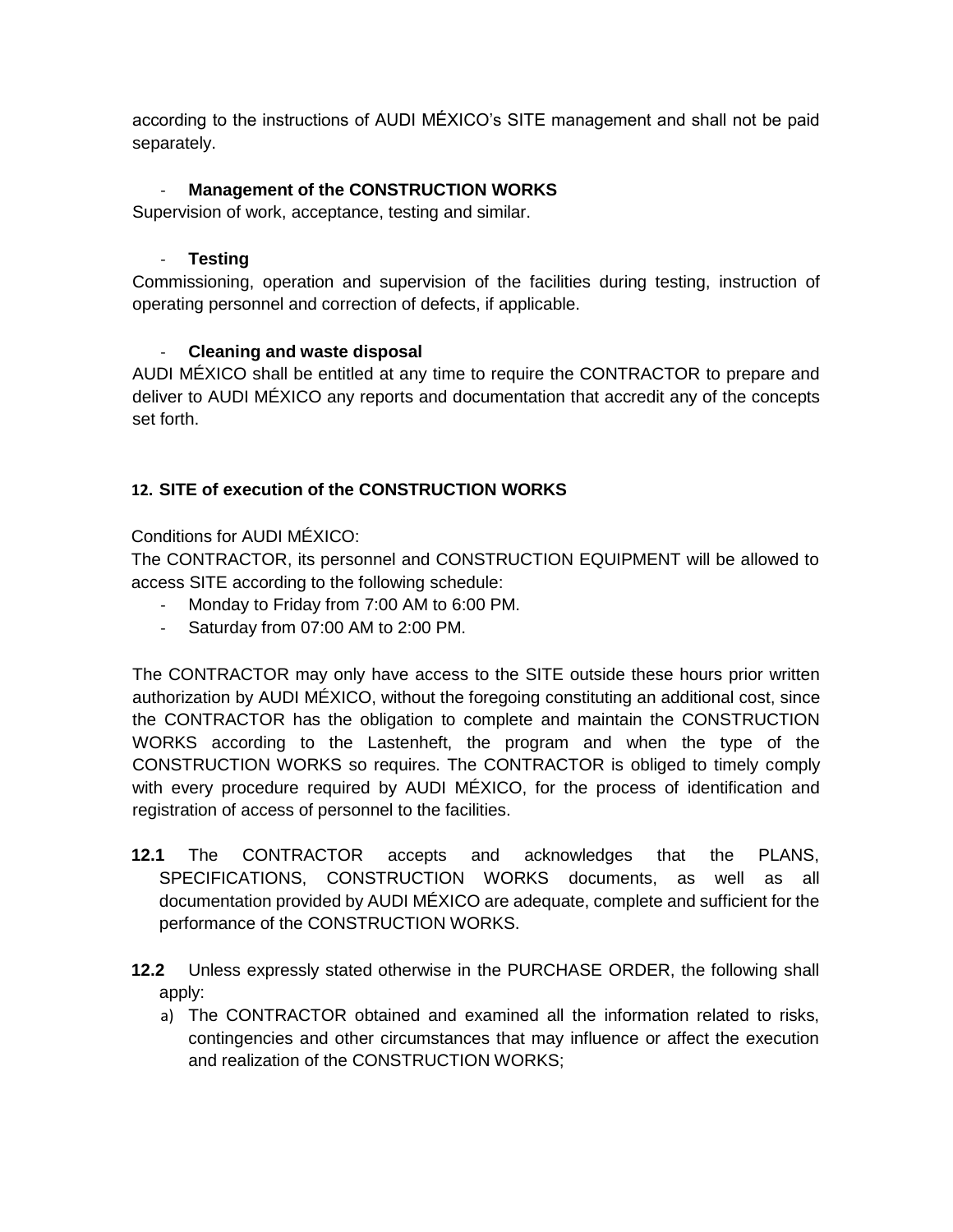- b) The CONTRACTOR accepts full responsibility for the difficulties and costs for events that, being unforeseeable, are avoidable for the successful completion of the CONSTRUCTION WORKS;
- c) If necessary, the CONTRACTOR shall establish proper offices on the SITE for the use of AUDI MÉXICO's personnel. Likewise, the CONTRACTOR shall cooperate with the SUPERVISOR, as well as with any third party related to the CONSTRUCTION WORKS.
- **12.3** During the execution of the CONSTRUCTION WORKS, the CONTRACTOR shall clean, segregate and remove from the SITE any waste, scrap or temporary CONSTRUCTION WORKS that are no longer required, committing to perform them continuously and with the necessary frequency, in order to guarantee the safety, hygiene and DOL (Discipline, Order and Cleanliness) conditions that allow the execution of the project. In case of not complying with the above, AUDI MÉXICO shall be entitled to withhold any payment to the CONTRACTOR. The CONTRACTOR shall process and maintain in force the permits required for such purpose.
- **12.4** Prior to the HANDOVER, the CONTRACTOR shall clean and remove from the SITE all CONSTRUCTION EQUIPMENT, surplus MATERIALS, waste, debris, rubble, tools, scaffolding, scrap metal, temporary CONSTRUCTION WORKS and other implements used during the execution of the CONSTRUCTION WORKS. In the event that the CONTRACTOR does not comply with this obligation, it shall cover AUDI MÉXICO or with the retention payment, the cost of the removal and cleaning works hired with a different person.
- **12.5** It shall be the CONTRACTOR's obligation to leave the SITE and the CONSTRUCTION WORKS in clean and safe conditions.
- **12.6** All MATERIALS found on the SITE shall be considered property of AUDI MÉXICO, as the case may be, and therefore the CONTRACTOR shall supply in quality and quantities closest to those to be used in the CONSTRUCTION WORKS. The surplus, waste and excess shall be the property of AUDI MÉXICO, as the case may be, and when applicable, shall indicate to the CONTRACTOR where they have to be delivered within the facilities of AUDI MÉXICO for their disposal.
- **12.7** The CONTRACTOR is responsible for the safety required to:
	- a) Comply with all applicable safety regulations;
	- b) Make provisions for the safety of all persons who may be on the SITE, especially staff, agents and customers of AUDI MÉXICO;
	- c) Implement safety measures to prevent unauthorized access to the SITE and the CONSTRUCTION WORKS, in order to prevent theft, vandalism or destruction of the CONSTRUCTION WORKS and MATERIALS;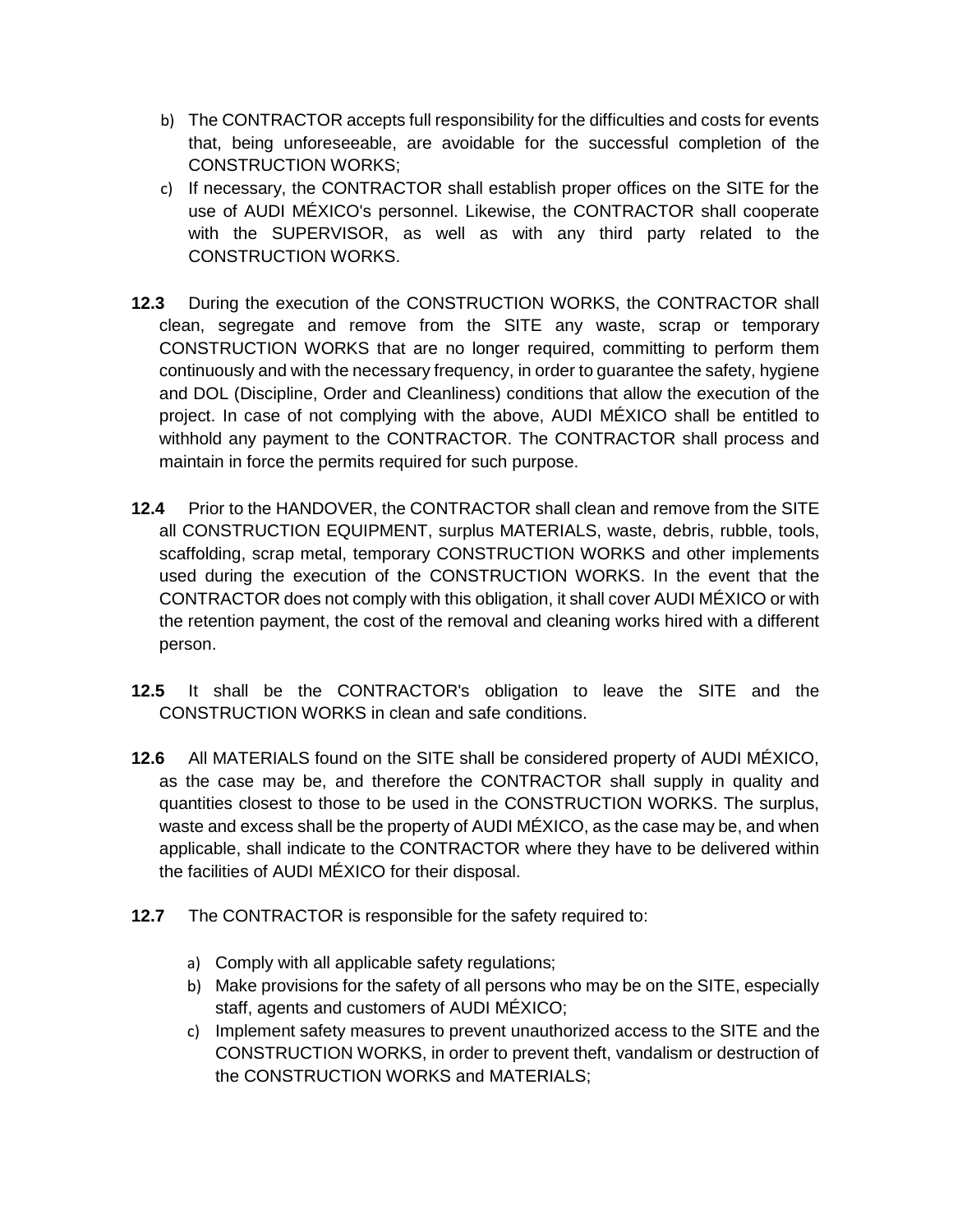- d) Make reasonable efforts to keep the SITE and CONSTRUCTION WORKS free of unnecessary obstructions in order to avoid harm to others;
- e) To provide, if necessary, wire fencing, lighting, guard and custody of the CONSTRUCTION WORKS until their completion and the HANDOVER;
- f) Provide at their expense any temporary works (including roads, paths, guards and fences) that may be necessary to carry out the CONSTRUCTION WORKS for the use and protection of third PARTIES, as well as the owners and occupants of adjacent lands; and
- g) Comply with Mexican laws and regulations regarding transportation, noise prevention, environmental protection of the SITE and comply with the required formalities.

### **13. PAYMENT AND INVOICING TERMS.**

The PARTIES agree that AUDI MÉXICO may pay the CONTRACTOR a percentage of the total amount of the CONSTRUCTION WORKS PRICE as an advance payment that shall be established in the PURCHASE ORDER of the corresponding negotiation with the Purchase Department, which shall be invoiced once the CONTRACTOR delivers a Bond Policy to AUDI MÉXICO to guarantee the compliance of the CONSTRUCTION WORKS and the proper use of the advance payment or, in the absence thereof, to reimburse the payment of the advance payment; the CONTRACTOR undertakes to maintain the Bond Policy in effect until the DAY on which it has demonstrated the amortization of the advance payment and to maintain the performance bond, in accordance with this section of the TERMS AND CONDITIONS.

- **13.1** The PARTIES agree that, in order to cancel the above-mentioned bond, AUDI MÉXICO must issue its written authorization to the Bonding Institution.
- **13.2** AUDI MÉXICO will make the payment of the advance payment upon presentation and authorization of the Bond Policy and the INVOICE itself, which must comply with all tax requirements that allow its deductibility according to the dates, procedures and payment schedules that the finance departments of AUDI MÉXICO have for such purpose. The above in no way limits or modifies the START DATE.
- **13.3** In the event of an advance payment, AUDI MÉXICO shall make partial payments to the CONTRACTOR, which may be 60% (sixty percent) and no more than 90% (ninety percent) of the total amount of the consideration, for the progress made in accordance with the CONSTRUCTION WORKS execution program. If there is NO advance payment, up to 90% (ninety percent) may be paid partially to the CONTRACTOR for the advances registered in accordance with the CONSTRUCTION SCHEDULE. Such advances shall be recorded in the CONSTRUCTION WORKS LOGBOOKS and the GENERATOR NUMBERS. The CONTRACTOR shall send the corresponding INVOICE with the breakdown of the payment for the advances made to AUDI MÉXICO. The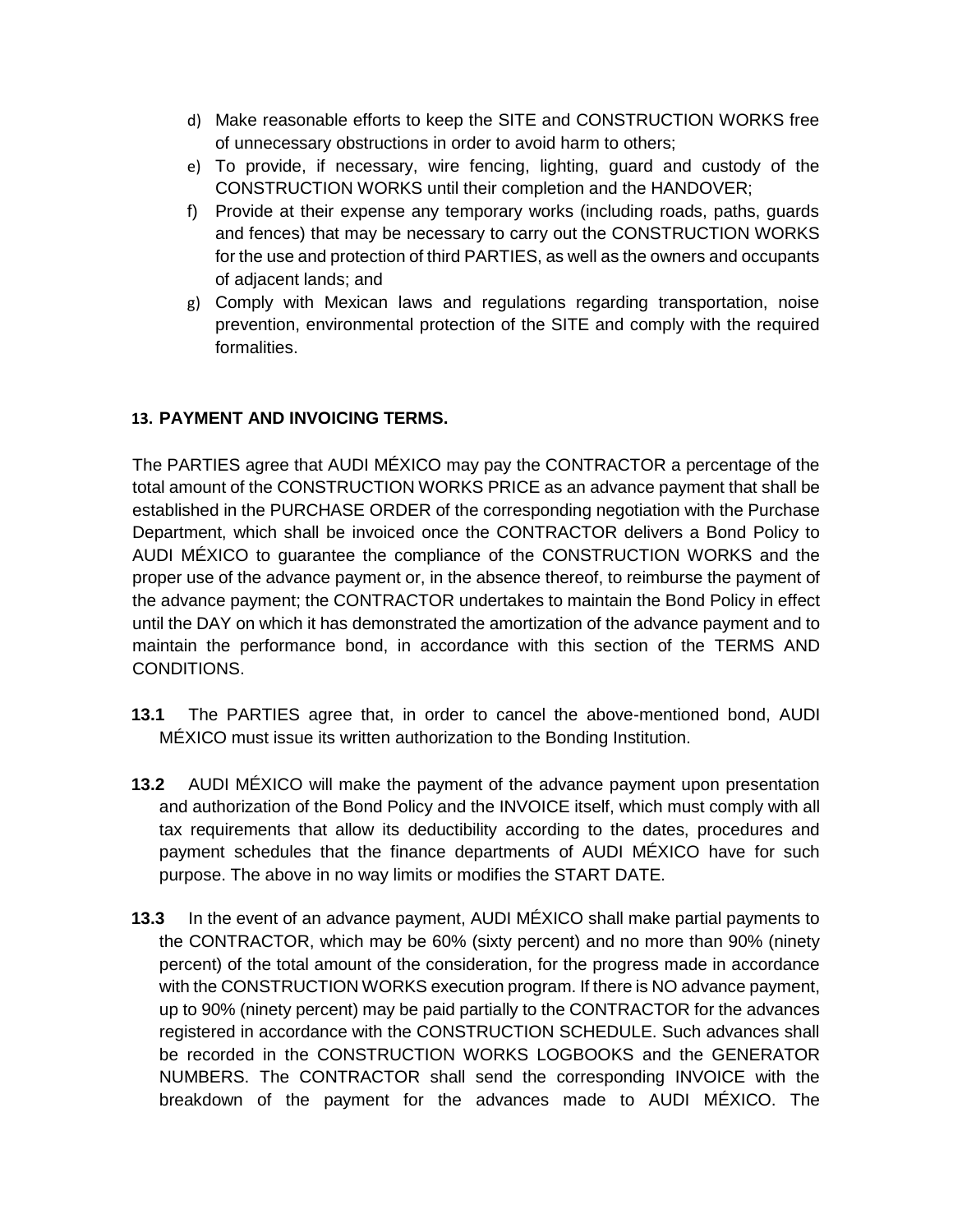CONTRACTOR accepts that any payment made by AUDI MÉXICO shall not be construed as total or partial acceptance of the CONSTRUCTION WORKS.

- **13.4** THE CONTRACTOR understands that it may not prepare or send its INVOICE until having the written authorization of AUDI MÉXICO. Once the INVOICE is received, AUDI MÉXICO will corroborate that the CONSTRUCTION WORKS LOGBOOKS and the GENERATOR NUMBERS are in accordance with the CONSTRUCTION SCHEDULE for authorizing the corresponding payment.
- **13.5** The PARTIES agree that the partial payments shall be amortized in the same proportion in which 30% (thirty percent) of the amount reviewed and authorized as progress of CONSTRUCTION WORKS are released. Amortizations shall be indicated and broken down in the INVOICE. The CONTRACTOR shall accept that at 80% (eighty percent) of progress in the CONSTRUCTION WORKS, the advance payment shall be 100% (one hundred percent) paid.
- **13.6** The PARTIES agree that to guarantee compliance with the CONSTRUCTION WORKS, the CONTRACTOR authorizes AUDI MÉXICO to withhold 10% (ten percent) of the amount reviewed and authorized as progress of the CONSTRUCTION WORKS; this amount shall be invoiced, and shall be released after the HANDOVER , according to the payment conditions and against the signing of the protocol of construction HANDOVER .
- **13.7** AUDI MÉXICO shall cover the corresponding partial amounts by means of a wire transfer to the bank account that the CONTRACTOR will inform AUDI MÉXICO of in due time and in accordance with the calendars and procedures established by AUDI MÉXICO for the realization of payments; but in all cases, at least 30 DAYs before the due date. The CONTRACTOR is obliged to issue the INVOICE containing all tax requirements in accordance with the applicable and current laws, otherwise AUDI MÉXICO will have the right to withhold payment, and must return the INVOICE and request a new one, in which case the payment date will be modified in accordance with AUDI MÉXICO's policies.
- **13.8** The equivalent value of the INVOICE shall be deemed paid if it is transferred to the CONTRACTOR's bank account. The CONTRACTOR guarantees the accuracy of the bank account, with the understanding that the consequences of an erroneous transfer due to the indication of an incorrect account number shall be borne by the CONTRACTOR.
- **13.9** The CONTRACTOR's INVOICE and/or other documentation required to make the payment must be physically and/or electronically presented in accordance with the tax legislation of Mexico, at the domicile of AUDI MÉXICO, at the department indicated by any of them, unless another form of presentation is indicated. If agreed with the CONTRACTOR, AUDI MÉXICO shall incorporate the CONTRACTOR into the secure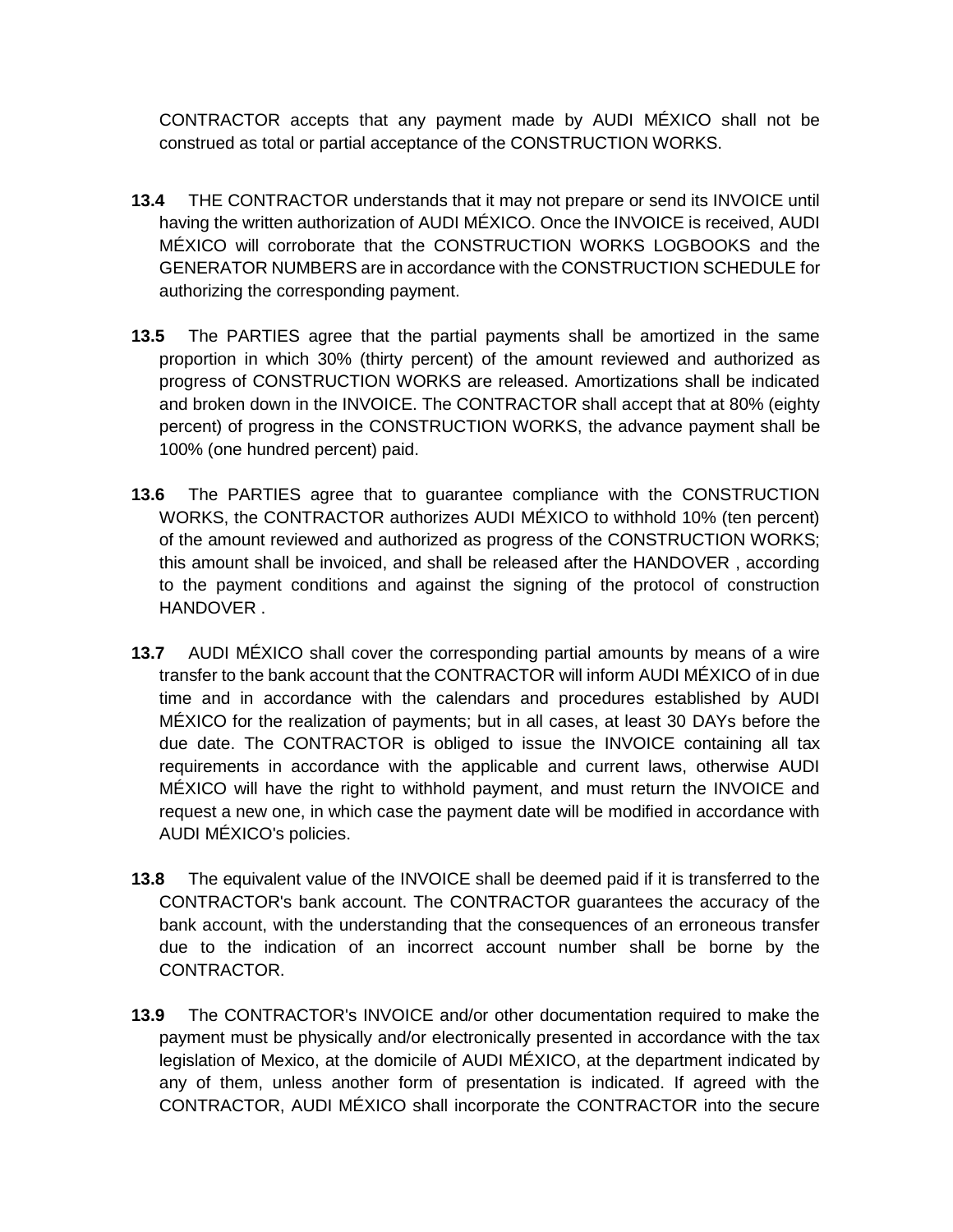invoicing system (only applicable to the CONTRACTOR whose fiscal domicile is in Mexico), which may INVOICE the goods and/or services received by the CONTRACTOR. It is understood that AUDI MÉXICO is not obliged to receive articles and/or services or INVOICE that are not covered by the PURCHASE ORDER and/or respective agreement.

- **13.10** The PARTIES agree that once 80% (eighty percent) of the CONSTRUCTION WORKS have been executed, the CONTRACTOR is obliged to submit the *As Built* documents in order to continue with its process.
- **13.11** No payment made by AUDI MÉXICO will be interpreted as an acceptance of the CONSTRUCTION WORKS.
- **13.12** AUDI MÉXICO will own, as appropriate, all or part of the CONSTRUCTION WORKS carried out on the SITE.
- **13.13** The CONTRACTOR accepts that AUDI MÉXICO shall have the power to withhold any payment for default by the CONTRACTOR, as provided in this section of these TERMS AND CONDITIONS.
- **13.14** Upon HANDOVER, the CONTRACTOR shall send AUDI MÉXICO all the technical and legal documentation required to enable AUDI MÉXICO to ensure the completion of the CONSTRUCTION WORKS. The 10% final payment shall be subject to the acceptance and conformity of all documents by AUDI MÉXICO and its receiving departments (request, production and maintenance). A copy of the acceptance by AUDI MÉXICO will be attached to the final INVOICE as confirmation of the HANDOVER.
- **13.15** The CONTRACTOR shall pay taxes and social security fees in accordance with Mexican laws. AUDI MÉXICO shall not be liable for any taxes or social security contributions and/or fines imposed on the CONTRACTOR in accordance with Mexican laws and shall not be liable for any surcharge derived or affected by such taxes or social security contributions and/or their fines. The CONTRACTOR agrees to submit, within a term of no more than 72 (seventy-two) hours, the documentation stating non-debt of the aforementioned concepts when AUDI MÉXICO considers it pertinent and without exception, the proofs of non-debt shall be part of the HANDOVER.
- **13.16** AUDI MÉXICO shall have the power to withhold up to 5% (five percent) of the CONSTRUCTION WORKS PRICE in order to guarantee that the contributions have been paid in a timely and correct manner by the CONTRACTOR to the Mexican Social Security Institute and Union. If this is not the case, the PARTIES agree that this amount may be used to rectify such payments, or if applicable, return them to the CONTRACTOR. The amount withheld shall only be returned to the CONTRACTOR once the CONTRACTOR proves that it has paid and is up to date with the contributions referred to in this paragraph.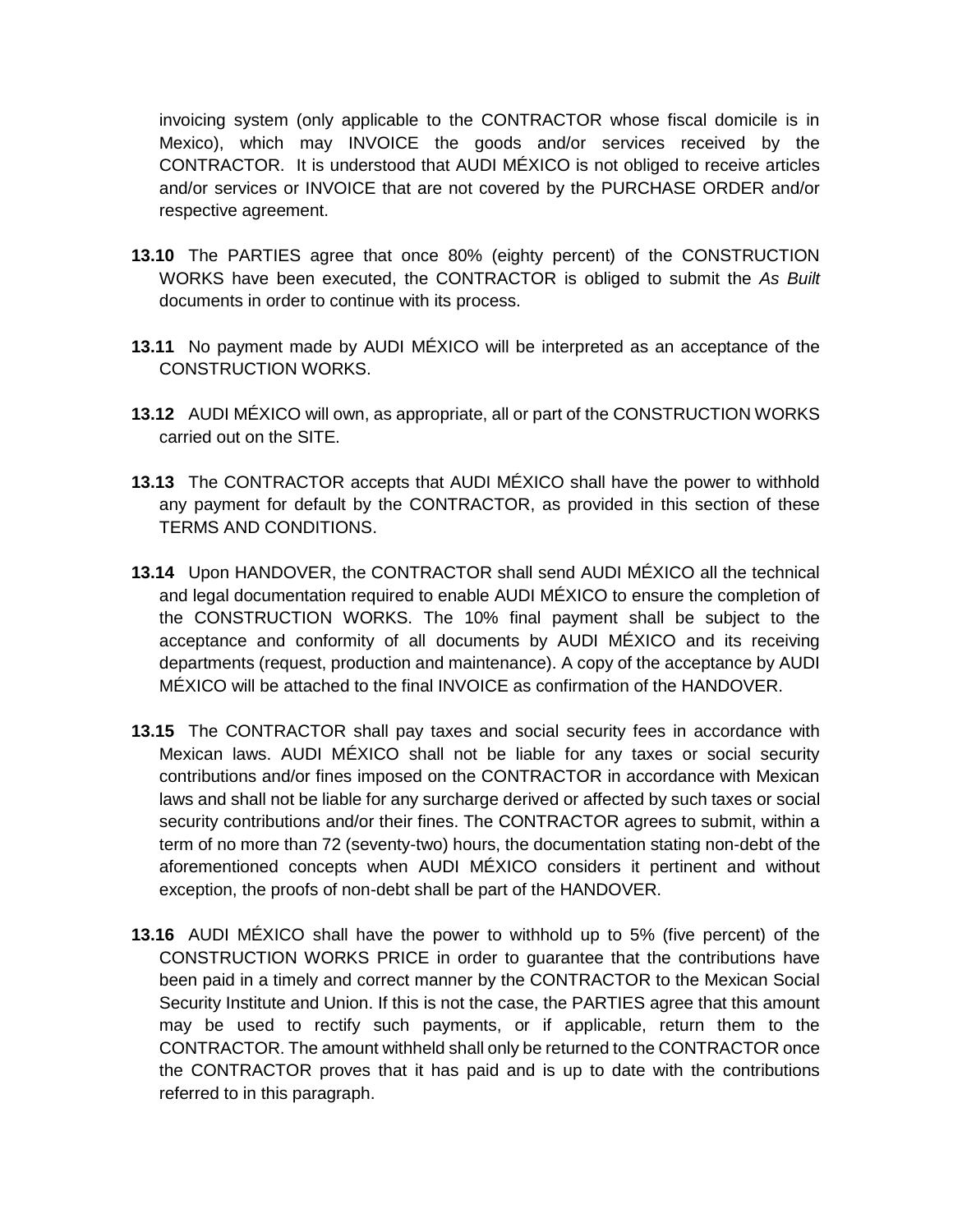Likewise, it shall be considered a justified cause to withhold the payment if AUDI MÉXICO receives the CONSTRUCTION WORKS or services with defects and/or deviations.

- **13.17** AUDI MÉXICO shall notify the CONTRACTOR of the amount of the damage and the need for compensation. Once the amount has been agreed upon with the CONTRACTOR; AUDI MÉXICO may apply it against any outstanding debt in favor of the CONTRACTOR and in charge of AUDI MÉXICO, in accordance with the provisions of article 2185 of the Federal Civil Code and other related provisions. In addition to the damages, the CONTRACTOR shall agree with AUDI MÉXICO any other mechanism to reimburse all expenses incurred by AUDI MÉXICO, until the total payment of all its claims.
- **13.18** The claims and/or rights of the CONTRACTOR against AUDI MÉXICO that may result from the PURCHASE ORDER may not be assigned to third PARTIES without the prior written consent of AUDI MÉXICO.
- **13.19** The PARTIES agree that AUDI MÉXICO is legitimately entitled to refrain from making the payments that may correspond to the CONTRACTOR; in case AUDI MÉXICO is required by order of an administrative and/or judicial authority or by law to withhold such payments and/or to make them available to the corresponding authority.
- **13.20** The CONTRACTOR understands and accepts that AUDI MÉXICO may request financing schemes from third PARTIES to obtain funding for the execution of projects, of which the deliverables of this PURCHASE ORDER may be part. For this purpose, AUDI MÉXICO may be required to provide both, its own information and that of the CONTRACTORS participating in the project.
- **13.21** In this context, and if so requested by AUDI MÉXICO, the CONTRACTOR shall deliver to it and/or to whomever it may indicate, all the information and documentation requested by AUDI MÉXICO and/or the entity it may designate in order to comply with the requirements both to manage the granting of the mentioned financing and to exercise the provisions thereof. The information/documentation to be requested includes, but is not limited to, the delivery of: (i) commercial INVOICE, shipping documents, certificates of origin, letter of confirmation from the CONTRACTOR regarding payments made by AUDI MÉXICO, as well as confirmation of the validity of this PURCHASE ORDER; (ii) letter of commitment to reimburse in case of breach of contract, declaration of anticorruption practices, etc. Insofar, as the delivery of such documentation is one of the conditions for the granting of the financing and provisions thereof, the CONTRACTOR acknowledges and accepts that the delivery of the information/documentation required may be a condition for the payments confirmed by this PURCHASE ORDER to be made.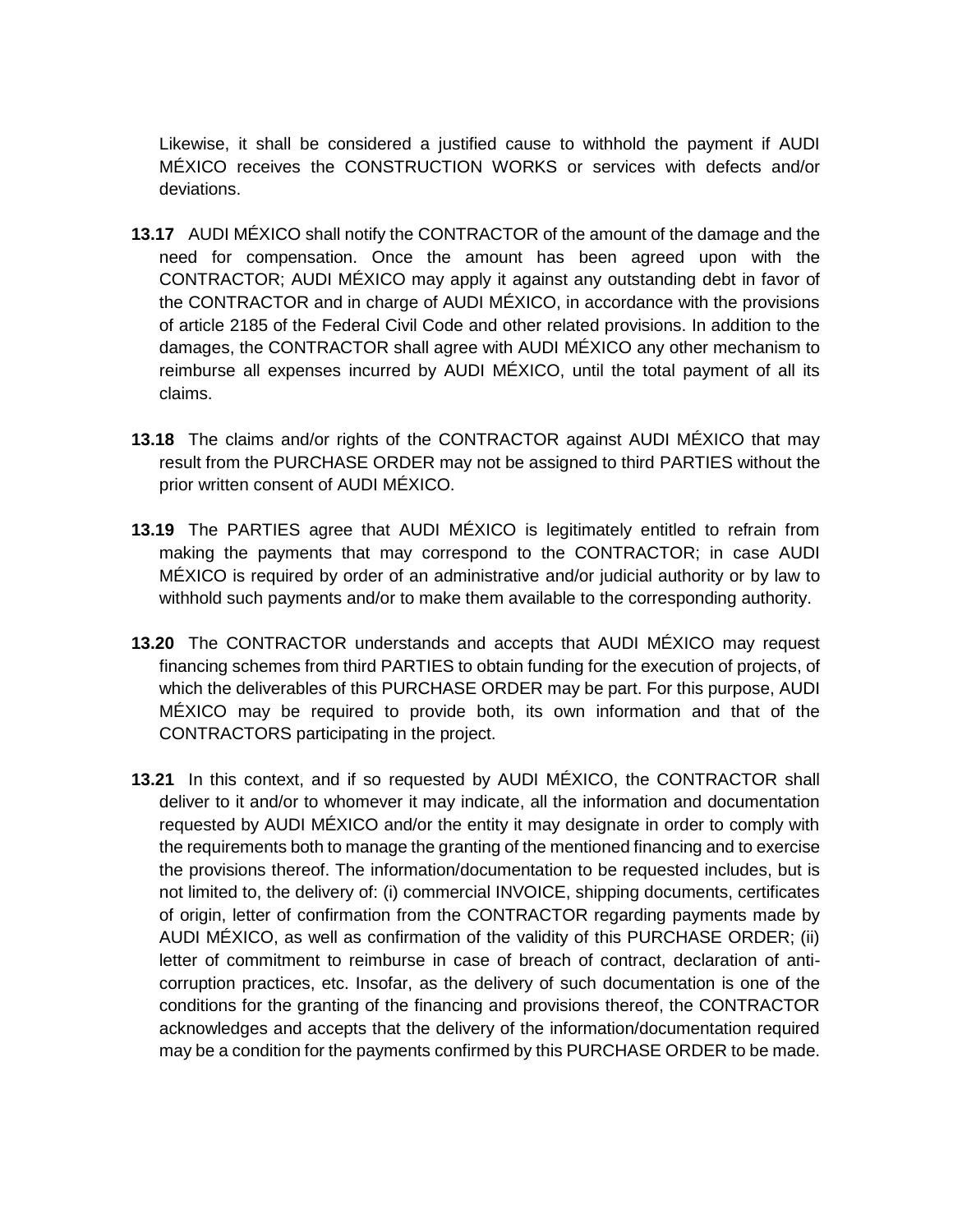**13.22** The CONTRACTOR shall provide AUDI MÉXICO with unrestricted access to its records and documentation related to the cost and/or pricing structures.

### **14. SUBCONTRACTORS.**

The CONTRACTOR may partially subcontract the execution of the CONSTRUCTION WORKS with the prior written consent of AUDI MÉXICO. For the purposes of the foregoing, the CONTRACTOR shall inform AUDI MÉXICO of the type of activity it wishes to subcontract, the full name of the subcontractor, its fiscal domicile, RFC, data showing its experience in the field, number of workers, engineers, technicians, number of employer registration with the Mexican Social Security Institute, as well as all documentation proving that it is up to date with the payment of the fees and obligations of the employer.

- **14.1** AUDI MÉXICO reserves the right to reject any subcontractor, regardless of whether it has been previously authorized, by giving written notice to the CONTRACTOR.
- **14.2** The CONTRACTOR shall guarantee AUDI MÉXICO that the subcontracted individual or legal entity is obliged and complies with the specific requirements of the PURCHASE ORDER, including the possible penalties for non-compliance thereof and the contracting of the following policies: i) Civil Liability Insurance with General Coverage, or its local equivalent (broad coverage: injuries and property damage), for an amount not less than \$2'000,000.00 USD (Two Million Dollars 00/100) per event. The coverage shall include Subcontractors Liability; and ii) any other policy that may be necessary to insure persons, assets, machinery, furniture and equipment owned by AUDI MÉXICO located within the SITE.
- **14.3** The CONTRACTOR undertakes to enter into the contract or PURCHASE ORDER with the subcontracted company or the individual, as the case may be, in which reference is made to the obligation set forth herein and the others established in the TERMS AND CONDITIONS and the PURCHASE ORDER. Prior to the signing of any contract referring to the partial subcontracting of the CONSTRUCTION WORKS, it shall be the obligation of the CONTRACTOR to send it to AUDI MÉXICO for its knowledge and review, and the latter shall be entitled to make modifications to said contract, which the CONTRACTOR shall be obliged to implement and to include in the document it signs with the subcontractor.
- **14.4** The CONTRACTOR represents and warrants that all subcontractors shall be fully qualified and eligible to complete and perform the subcontracted CONSTRUCTION WORKS, including, without limitation, all applicable permits, licenses and approvals.
- **14.5** The CONTRACTOR shall be responsible for the acts or omissions of any subcontractors, their agents, employees and/or personnel, as if they were the acts or omissions of the CONTRACTOR. The CONTRACTOR and any subcontractor shall be jointly and severally liable before AUDI MÉXICO with respect to any part of the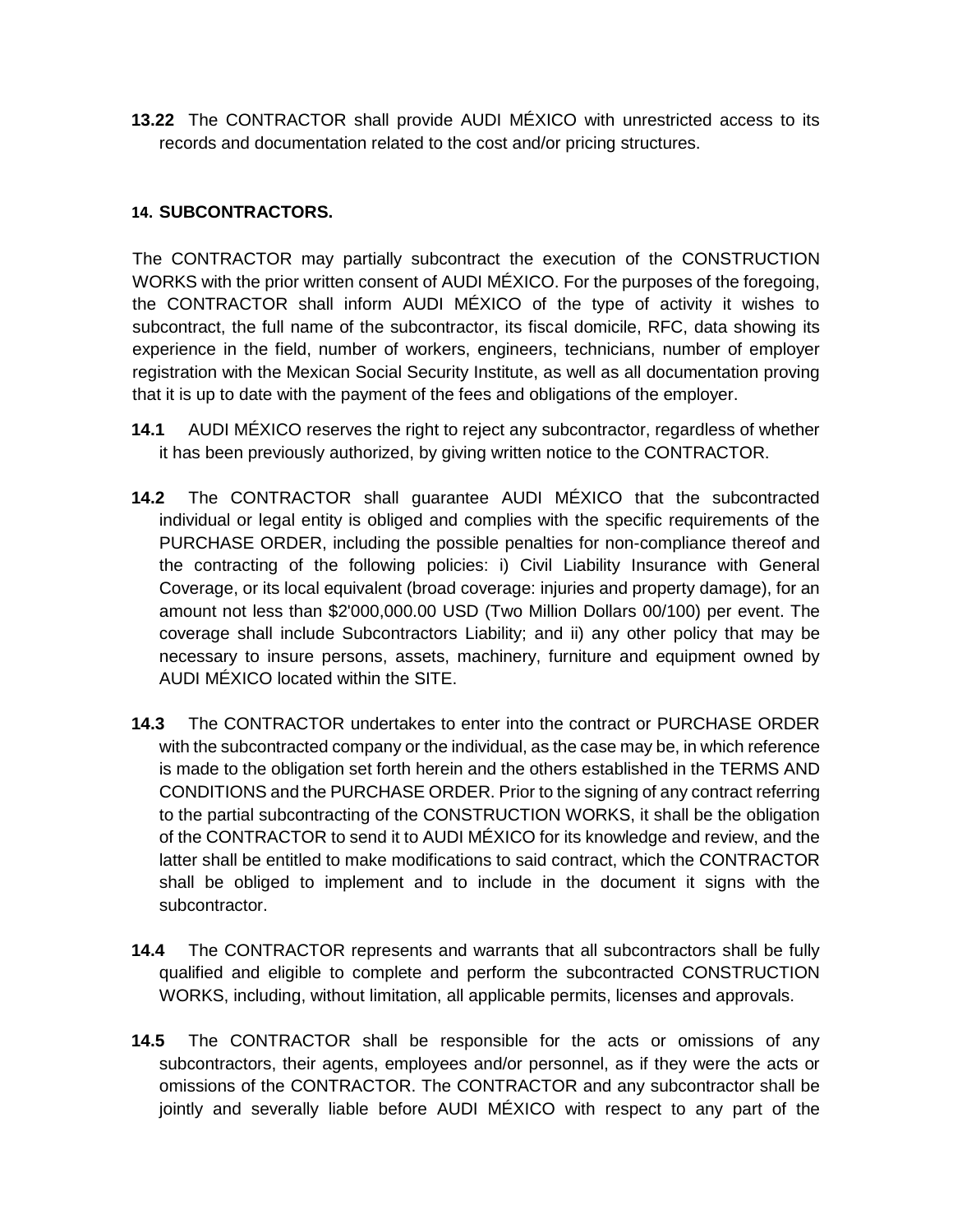CONSTRUCTION WORKS that is subcontracted. AUDI MÉXICO shall have no obligation to pay any subcontractor directly. It is explicitly agreed that any subcontracting not approved in writing by AUDI MÉXICO shall be considered as a breach of the provisions of the PURCHASE ORDER and these TERMS AND CONDITIONS, and therefore the CONTRACTOR shall be liable to a conventional penalty equivalent to 10% (ten percent) of the CONSTRUCTION WORKS PRICE.

### **15. INSURANCE AND BONDS.**

AUDI MÉXICO will not be obliged to contract any insurance related to the construction of the CONSTRUCTION WORKS.

The CONTRACTOR shall, at its own cost and expense, contract and maintain valid and in full effect the following insurance policies and bonds during the time of completion and the quality guarantee period to AUDI MÉXICO and/or as long as the CONTRACTOR has not made the HANDOVER of the work.

### **15.1 INSURANCE:**

- a) Civil Liability Insurance with General Coverage, or its local equivalent (broad coverage: injuries and property damage), for an amount not less than \$2'000,000.00 USD (Two Million Dollars 00/100) per event. The coverage will include the liability of subcontractors.
- b) Any other policy that may be necessary to insure persons, assets, machinery, furniture and equipment owned by AUDI MÉXICO located within the SITE.

### **15.2 BONDS:**

The CONTRACTOR is obliged, at its own cost and expense, to contract and maintain in effect the following Bonds in favor of AUDI MÉXICO:

- a) Bond to guarantee the proper use of the advance payment, equivalent to the amount of the negotiated advance payment;
- b) Performance Bond equivalent to 10% (ten percent) of the total CONSTRUCTION WORKS PRICE; regardless of whether or not an advance payment is requested.
- c) Guarantee and Hidden Defects Bond equivalent to 10% (ten percent) of the CONSTRUCTION WORKS PRICE. It shall be fulfilled by the CONTRACTOR, once the CONSTRUCTION WORKS are concluded in accordance with AUDI MÉXICO, according to the final delivery certificate and the Performance Bond is cancelled.

Once the work has been completed, a request will be made for the cancellation of the bonds marked in subparagraphs (a) and (b) and a request will be made for the Guarantee and Hidden Defects Bond in accordance with subparagraph (c).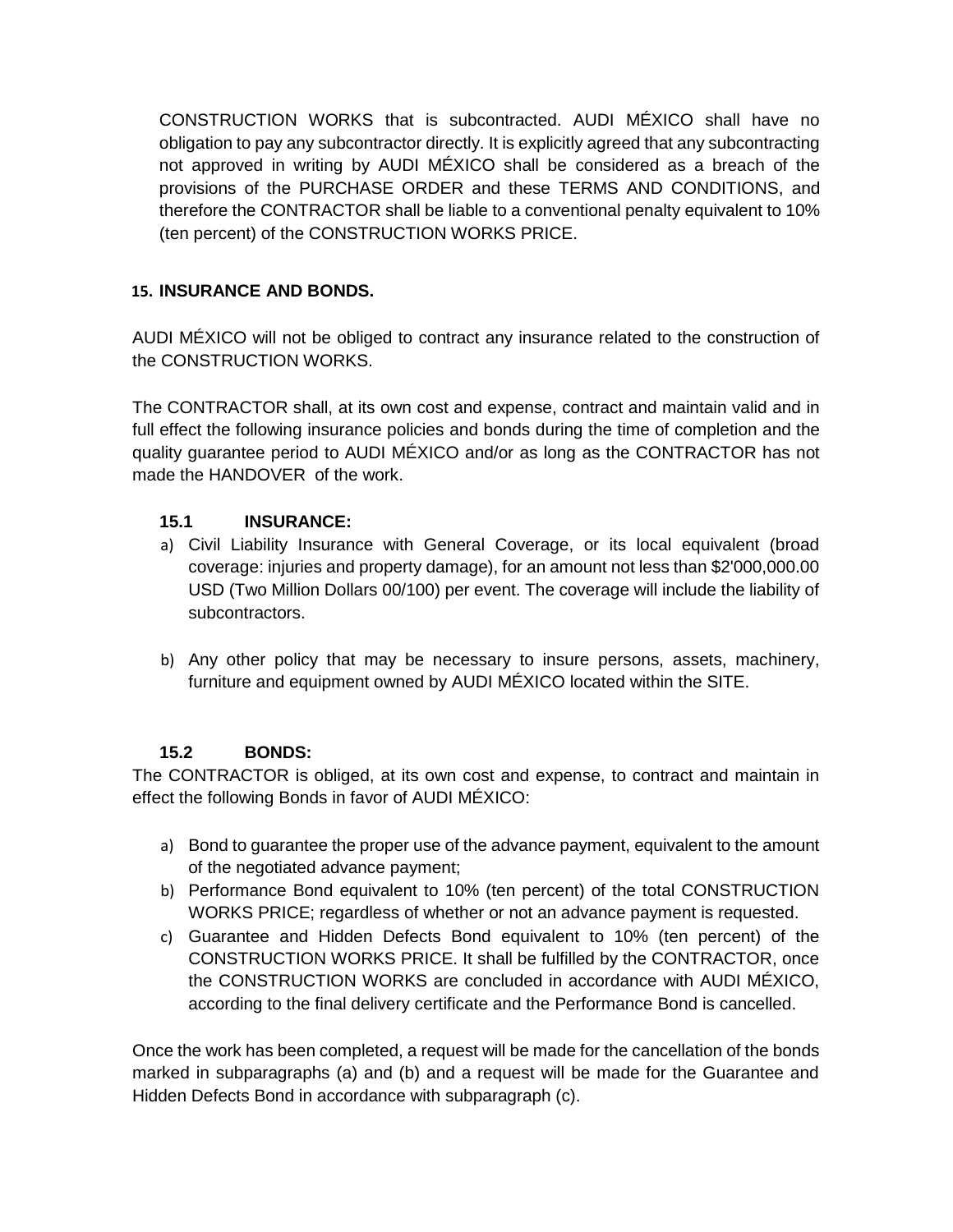The bonds provided for in paragraphs a) and b) of the previous section must be delivered to AUDI MÉXICO within the following 5 (five) DAYs from the date of issue of the PURCHASE ORDER.

The CONTRACTOR agrees to keep the policy indicated in paragraph a) in effect until the DAY on which the advance payment shall be demonstrated. In the event the CONSTRUCTION WORKS are extended beyond the term of COMPLETION TIME with a justified cause and accepted by AUDI MÉXICO, the CONTRACTOR shall renew or extend the validity of the bond policy without generating a cost for AUDI MÉXICO.

The PARTIES agree that during the CONSTRUCTION SCHEDULE, and if VARIATIONs have been requested and accepted, the CONSTRUCTION WORKS PRICE shall be updated to that amount that the CONTRACTOR shall consider for the Bond established in paragraph c) above.

The Guarantee and Hidden Defects Bond shall be delivered at the end of the CONSTRUCTION WORKS, once the bonds mentioned in the preceding paragraph have been cancelled.

**15.3** The CONTRACTOR shall provide AUDI MÉXICO with proof that any required policy is in force and duly paid, sending a copy of such policies to AUDI MÉXICO.

In the event that the CONTRACTOR fails to comply with this obligation, AUDI MÉXICO has the right to withhold, during the term of the CONTRACTOR's default, an amount equivalent to 10% (ten percent) of each and every payment to be made to the CONTRACTOR, which shall be used to guarantee compliance of the obligations derived from the PURCHASE ORDER and from these TERMS AND CONDITIONS.

- **15.4** If the CONTRACTOR does not obtain and/or maintain with full force and effect the aforementioned insurance policies and bonds, AUDI MÉXICO shall have the right (but not the obligation) to contract the corresponding policies and such expense shall be discounted from the CONSTRUCTION WORKS PRICE.
- **15.5** AUDI MÉXICO reserves the right to suspend the CONSTRUCTION WORKS while the CONTRACTOR regularizes any of its insurance policies and bonds without the CONTRACTOR having a justified cause of delay in the COMPLETION TIME. The conventional penalties indicated in section 2.4 of the TERMS AND CONDITIONS may be applied.
- **15.6** The Insurance and Bonds Department of AUDI MÉXICO is authorized to request the CONTRACTOR to submit sufficient documentation to prove the coverage, validity, amount and term of its policies.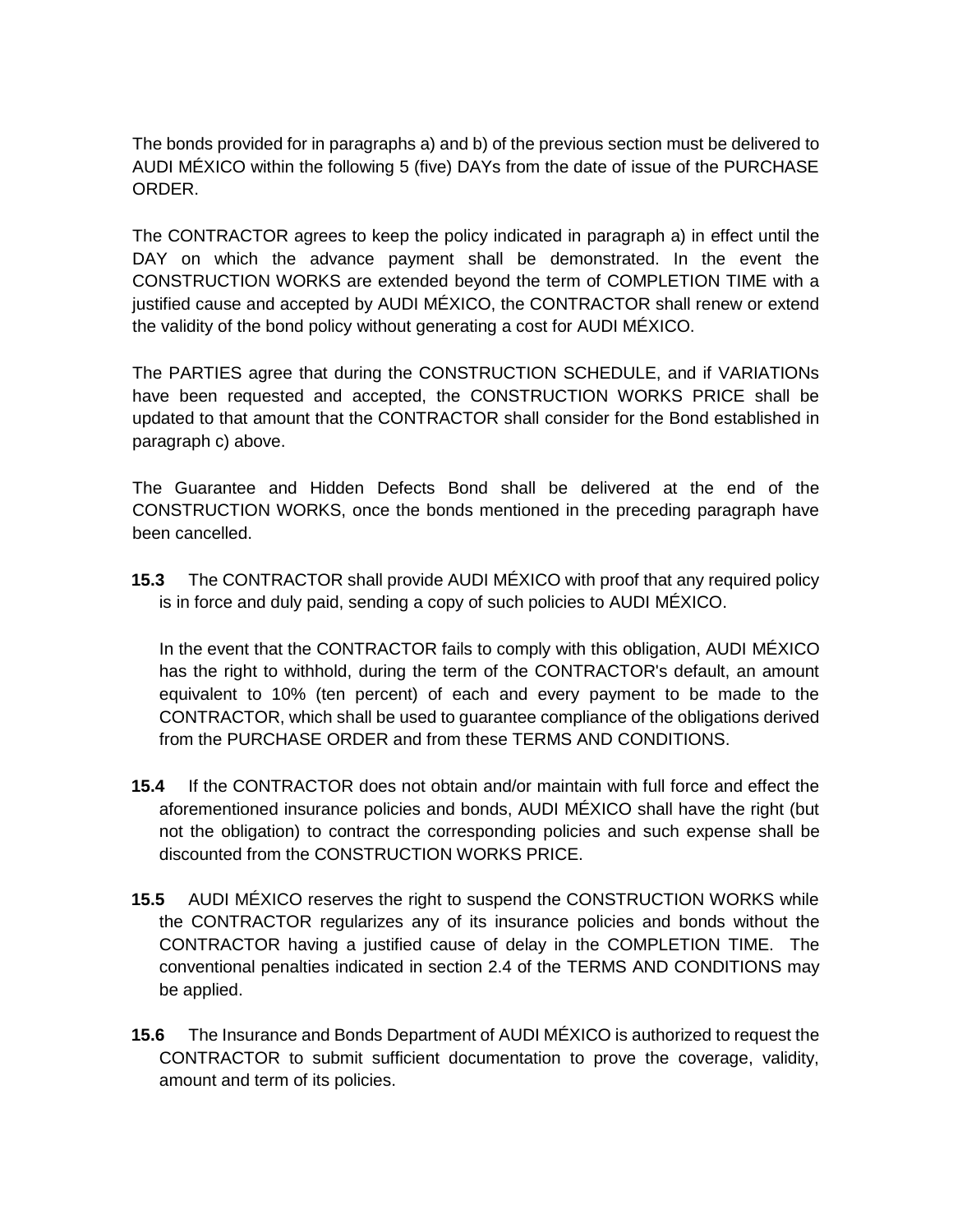- **15.7** Whatever the deposit is, it can only be cancelled if AUDI MÉXICO receives the cancellation in writing.
- **15.8** The bonds originated by reason of the PURCHASE ORDER may be claimed up to 180 (one hundred and eighty) calendar DAYs after the end of the validity of the PURCHASE ORDER and must contain at least the following statements:
	- 1) That AUDI MÉXICO be designated as the sole beneficiary, as the case may be;
	- 2) That they are granted in accordance with all the stipulations contained in the PURCHASE ORDER;
	- 3) That they can be adjusted to the changes in the PURCHASE ORDER;
	- 4) That they will continue in force if a waiting period or extension is granted for the fulfillment of this PURCHASE ORDER (even if these have been authorized extemporaneously); and
	- 5) They shall be cancelled when the CONTRACTOR has fulfilled all the obligations that such bonds guarantee.
- **15.9** All insurance and/or bonding policies that insure or guarantee the obligations of the PURCHASE ORDER must be issued by a Bonding Institution authorized by the Ministry of Finance and Public Credit (Secretaría de Hacienda y Crédito Público), and must have a long-term international investment grade rate (issuer and/or debt category). All insurances (whatever their nature) and/or Advance and/or Compliance and/or Good Quality bonds must be issued with the text indicated by the Insurance and Bonding Management of AUDI MÉXICO and its authorized agent.

#### **16. HIDDEN CONSTRUCTION WORKS**

If part of the CONSTRUCTION WORKS have to be covered or concealed, the CONTRACTOR shall notify AUDI MÉXICO and the SUPERVISOR in writing to participate in the inspection of the same, 48 (forty-eight) hours prior to its coverage or concealment. The notice of inspection shall include the MATERIALS, the contents to be covered or concealed and the time and place of the inspection.

- **16.1** The inspection shall be recorded in the CONSTRUCTION WORKS LOGBOOKS and only after it is signed by the SUPERVISOR, the CONTRACTOR may proceed with the covering or concealment. In the event AUDI MÉXICO and the SUPERVISOR do not approve the inspection, the CONTRACTOR shall rectify the CONSTRUCTION WORKS within the term set by AUDI MÉXICO and submit to a new inspection.
- **16.2** When AUDI MÉXICO and the SUPERVISOR request a re-inspection regarding CONSTRUCTION WORKS already covered and hidden, the CONTRACTOR shall uncover such CONSTRUCTION WORKS in accordance with the request and recoat or repair that part after the re-inspection. If the re-inspected CONSTRUCTION WORKS are approved by AUDI MÉXICO and the SUPERVISOR, AUDI MÉXICO shall pay for any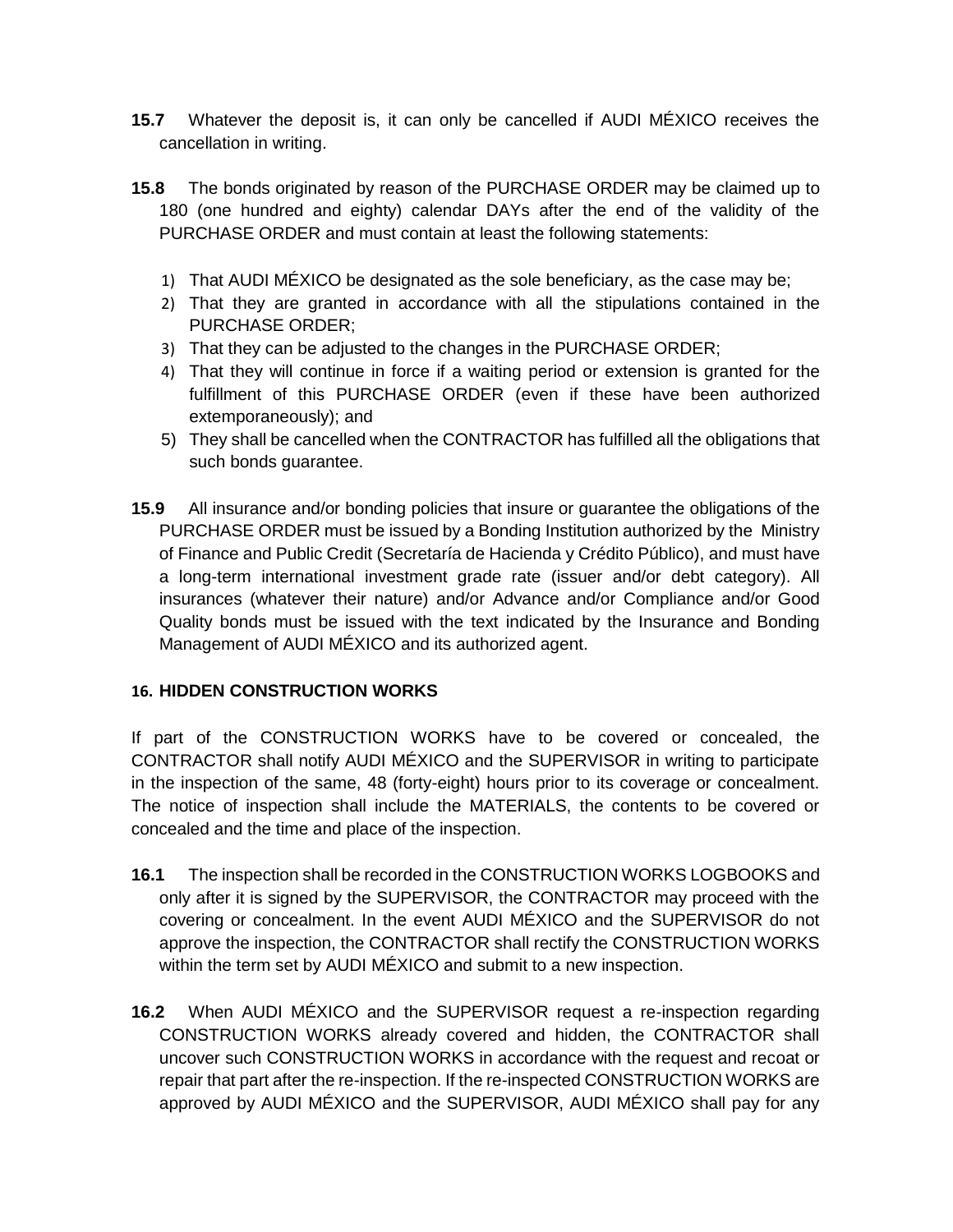expenses incurred and shall grant the corresponding extension of COMPLETION TIME. If the re-inspected CONSTRUCTION WORKS do not approve the reinspection, the CONTRACTOR shall pay all expenses and no extension of the term shall be granted**.**

- **16.3** The PARTIES agree that the quality guarantee period will be the one established in the PURCHASE ORDER, counting from the HANDOVER , which, unless otherwise stated in the Lastenheft, cannot be less than:
	- 5 years, in the case of structure and CONSTRUCTION WORKS;
	- 2 years, in the case of machinery and equipment;
	- 1 year, in the case of defects in labour and MATERIALS.
- **16.4** AUDI MÉXICO may, at any time within the quality guarantee period, request in writing to the CONTRACTOR to repair the defects or hidden defects that appear within the quality guarantee period.
- **16.5** THE CONTRACTOR is obliged to repair any hidden defects that may arise in the CONSTRUCTION WORKS during the quality guarantee period, as from the HANDOVER of the CONSTRUCTION WORKS, against the signing of the protocol of HANDOVER of CONSTRUCTION WORKS.
- **16.6** The CONTRACTOR shall initiate the repairs within a term not exceeding 24 (twentyfour) hours, as of the reception of the request by AUDI MÉXICO, which shall conclude within a term not exceeding 15 (fifteen) DAYs, taking into consideration the nature and complexity of the repairs. In case the period of repairs is longer due to the nature of the defect, this must be agreed in writing between the PARTIES. In the event that the CONTRACTOR does not initiate the repairs within the term established herein, AUDI MÉXICO may contract a third party to repair the hidden defect, in which case, the costs of such repair (which shall be reasonable and based on the market value) shall be reimbursed by the CONTRACTOR to AUDI MÉXICO within a term not exceeding 5 (five) DAYs from the delivery of the corresponding INVOICE to the total cost of the repairs of the hidden defect.
- **16.7** If the CONTRACTOR does not comply with the above, AUDI MÉXICO will not be able to enforce the guarantee of hidden defects foreseen in section 10.2.

### **17. GUARANTEES.**

All quality SPECIFICATIONS and other conditions required by AUDI MÉXICO through the PURCHASE ORDER constitute the characteristics that must be guaranteed by the CONTRACTOR. The quality guarantee period will be counted from the HANDOVER, according to the current and applicable legislation, unless a different period has been agreed in writing between the PARTIES. These TERMS AND CONDITIONS shall also apply to deliveries made by the CONTRACTOR as replacement of goods and/or services for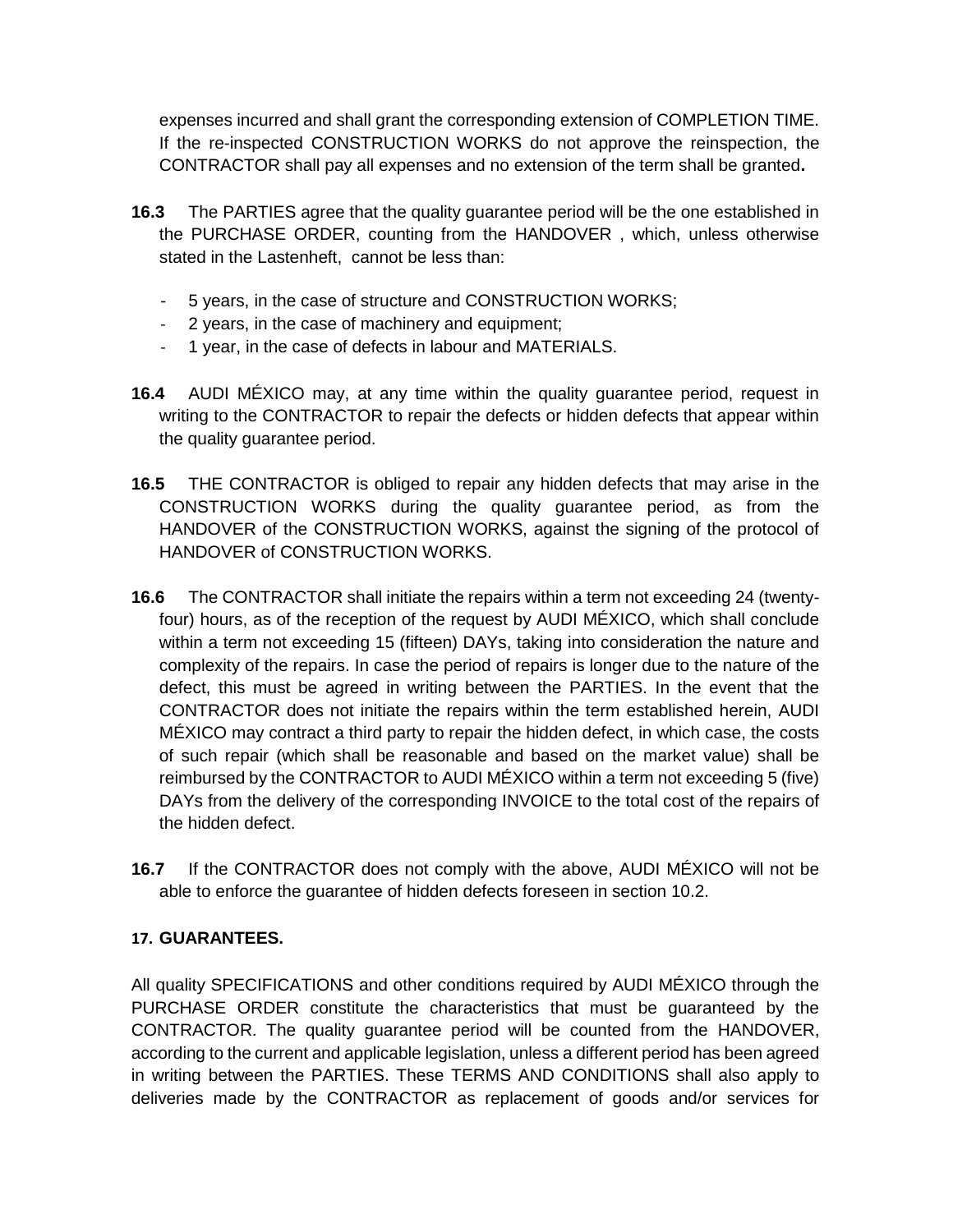correction of defects, in which case the warranty period shall be deemed to commence upon receipt of the replacements. In the event of rework, the warranty period shall be extended by the time that has elapsed between the removal of the defect and the completion of the rework.

- **17.1** Any economic consequence shall be previously agreed between AUDI MÉXICO and the CONTRACTOR. If AUDI MÉXICO claims goods and/or services from the CONTRACTOR that have deviations, defects and/or vices, the amounts demanded from the CONTRACTOR shall include all costs both in labor and MATERIALS, packaging and transportation, etc., that have been used to rectify the claim. The CONTRACTOR may submit the allegations it deems pertinent, within 30 (thirty) DAYS following the receipt of such notice to the CONTRACTOR.
- **17.2** It is agreed by the PARTIES that the quality test reports or even the acceptance or reception by AUDI MÉXICO of goods and/or services provided, shall not affect AUDI MÉXICO's right to demand the guarantee granted by the CONTRACTOR.
- **17.3** AUDI MÉXICO may establish at any time with the CONTRACTOR specific guarantee agreements, which shall be considered as CONSTRUCTION WORKS documentation related to the PURCHASE ORDER referring specifically to such guarantee agreement.
- **17.4** The CONTRACTOR shall be liable before AUDI MÉXICO for the goods and/or service it provides, regardless of whether it has acquired goods from third PARTIES and/or subcontracted them for its preparation and/or execution. Consequently, it shall enter into the contracts or purchase orders with such third PARTIES, establishing the TERMS AND CONDITIONS that guarantee the compliance with the various premises that under this PURCHASE ORDER are required of the CONTRACTOR for the final product or service, particularly with respect to the terms of guarantee and quality.

### **18. SUPERVISOR**

- **18.1** AUDI MÉXICO will appoint an individual or legal entity, who will henceforth be called SUPERVISOR and who will be in charge of supervising the correct execution of the CONSTRUCTION WORKS.
- **18.2** AUDI MÉXICO reserves the right to replace the SUPERVISOR, making the CONTRACTOR aware of such situation in writing, taking effect on the DAY of notification.
- **18.3** It is the SUPERVISOR's responsibility to:
	- a) Supervise that the CONSTRUCTION WORKS are executed subject to the CONSTRUCTION WORKS PRICE;
	- b) Issue instructions to the CONTRACTOR on the SITE for the correct execution of the CONSTRUCTION WORKS and, if applicable, to the provisions of a VARIATION;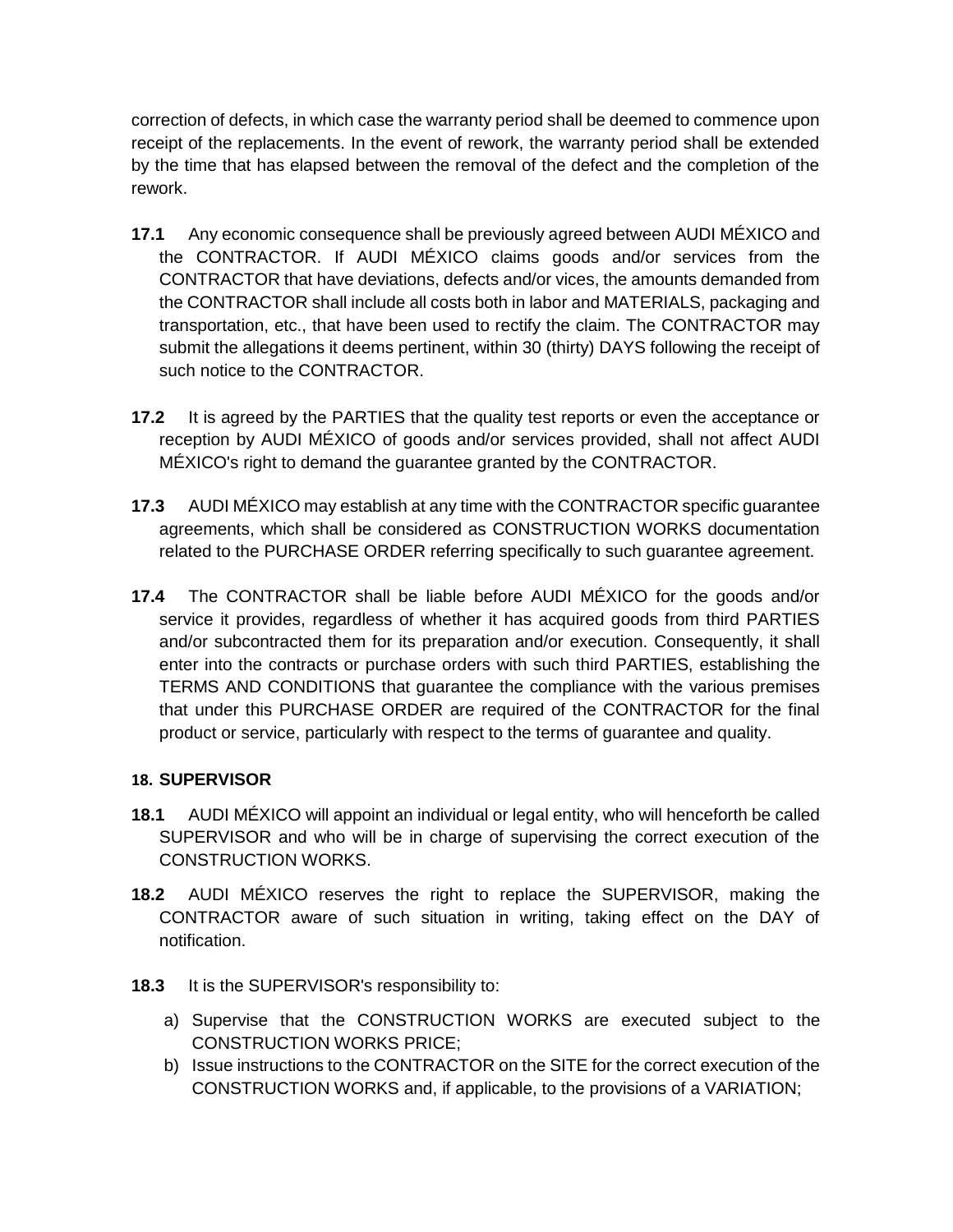- c) Supervise the execution of the CONSTRUCTION WORKS by the CONTRACTOR in accordance with the PLANS, TECHNICAL PROPOSAL , SPECIFICATIONS, CONSTRUCTION WORKS documents, CONSTRUCTION EQUIPMENT, MATERIALS and CONSTRUCTION SCHEDULE;
- d) Ensure that the CONSTRUCTION WORKS are carried out in accordance with the START DATE and are completed within the COMPLETION TIME;
- e) Be present on the SITE during the execution of the CONSTRUCTION WORKS until the HANDOVER is concluded;
- f) Review and approve the MATERIALS for the execution of the CONSTRUCTION WORKS and verify the quality conditions of such MATERIALS ensuring that the CONTRACTOR follows the installation and testing instructions indicated by the manufacturers of the MATERIALS;
- g) Review the Progress Reports made by the CONTRACTOR;
- h) Elaborate and give the informative signature for the CONSTRUCTION WORKS LOGBOOKS;
- i) Validate that the content of the CONSTRUCTION WORKS LOGBOOKS corresponds to the physical progress of the execution of the CONSTRUCTION WORKS;
- j) Carry out the tests it considers necessary to corroborate that the CONSTRUCTION WORKS are executed in accordance with the provisions of the SPECIFICATIONS;
- k) Issue the necessary opinions to inform the PARTIES about the irregularities and anomalies it detects during the execution of the CONSTRUCTION WORKS;
- l) Participate in the inspection of hidden CONSTRUCTION WORKS prior to their coverage or concealment; and
- m) Any other obligations of SITE supervision.
- **18.4** The PARTIES confirm that:
	- a) The SUPERVISOR shall in no case grant any authorization with respect to postponing or changing the time of completion and/or increasing the CONSTRUCTION WORKS PRICE; no act of the SUPERVISOR shall increase the obligations of AUDI MÉXICO or release or mitigate the CONTRACTOR from its obligations under the PURCHASE ORDER.
- **18.5** Any act of the SUPERVISOR that goes beyond the scope of AUDI MÉXICO's authorization will not be recognized by AUDI MÉXICO and the latter will not assume any responsibility therefrom.

#### **19. RESPONSIBLE CONSTRUCTION MANAGER.**

The CONTRACTOR shall appoint a RESPONSIBLE CONSTRUCTION MANAGER, who shall be the permanent representative of the CONTRACTOR on the SITE from the START DATE to the time of completion. The AUDI MÉXICO TECHNICAL DEPARTMENT, depending on the magnitude of the construction work, reserves the right to evaluate and authorize the assignment of the same RESPONSIBLE CONSTRUCTION MANAGER for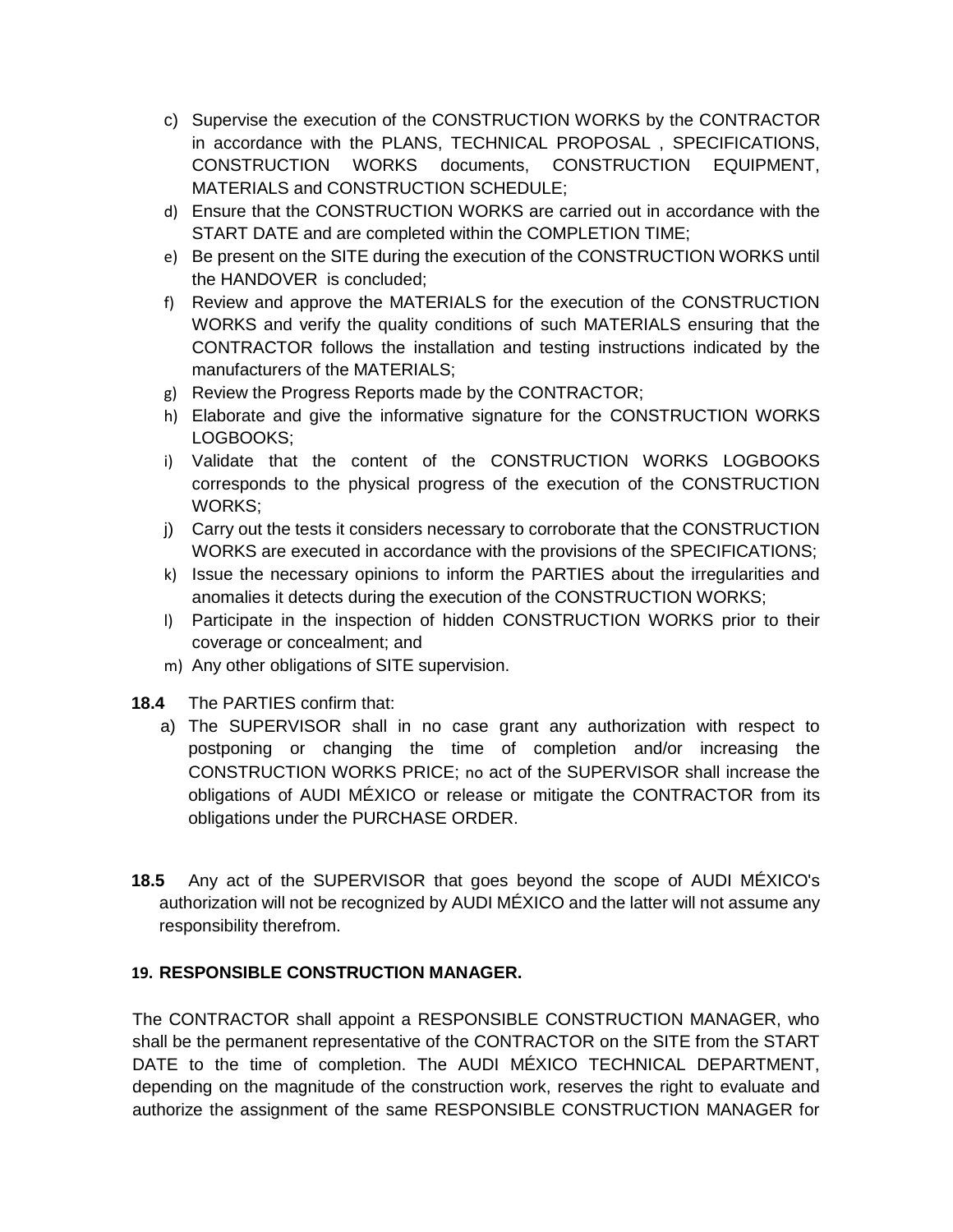small projects, or to request the assignment of more than one RESPONSIBLE CONSTRUCTION MANAGER to large projects for different departments thereof.

- **19.1** Under no circumstances may the RESPONSIBLE CONSTRUCTION MANAGER do any modifications to the CONSTRUCTION WORKS, since this must be expressly agreed by the PARTIES in writing.
- **19.2** The responsibilities of the RESPONSIBLE CONSTRUCTION MANAGER are to:
	- a) Execute, coordinate and supervise the CONSTRUCTION WORKS subject to the CONSTRUCTION WORKS PRICE, doing the corresponding accounting and controlling the costs through the revision of INVOICE;
	- b) Execute the CONSTRUCTION WORKS in accordance with the PLANS, SPECIFICATIONS, CONSTRUCTION WORKS documents, CONSTRUCTION EQUIPMENT, TECHNICAL PROPOSAL s MATERIALS and CONSTRUCTION SCHEDULE;
	- c) Ensure that the CONSTRUCTION WORKS are executed on the START DATE and are completed within the time for completion, as well as that the CONSTRUCTION WORKS are executed with all the required permits and licenses granted by the corresponding authorities;
	- d) Ensure that the CONSTRUCTION WORKS are executed at all times with the highest standards of quality in the industry, as well as in compliance with Mexican regulations and Official Standards relating to the construction of industrial spaces;
	- e) Be present at all times on the SITE from the START DATE until the HANDOVER is concluded;
	- f) Carry out regular tours of the CONSTRUCTION WORKS, documenting at all times their development;
	- g) Maintain the SITE safe and clean at all times during the execution of the CONSTRUCTION WORKS including removal of any waste, debris, scrap and temporary works that are not required in the moment;
	- h) Elaborate the Progress Reports;
	- i) Elaborate and sign the CONSTRUCTION WORKS LOGBOOKS;
	- j) At the request of AUDI MÉXICO and/or the SUPERVISOR, carry out the necessary tests to corroborate that the CONSTRUCTION WORKS are executed in accordance with the SPECIFICATIONS;
	- k) Report to AUDI MÉXICO and the SUPERVISOR any irregularities and anomalies detected during the execution of the CONSTRUCTION WORKS;
	- l) Notify AUDI MÉXICO and the SUPERVISOR within 48 (forty-eight) hours in advance of the DAY and time when the inspection of the hidden CONSTRUCTION WORKS will be carried out before covering or hiding them;
	- m) Attend any visit, inspection and/or requirement of any authority, having for such effects all the documentation inherent to the execution of the CONSTRUCTION WORKS that may be required by such authority. For this purpose, the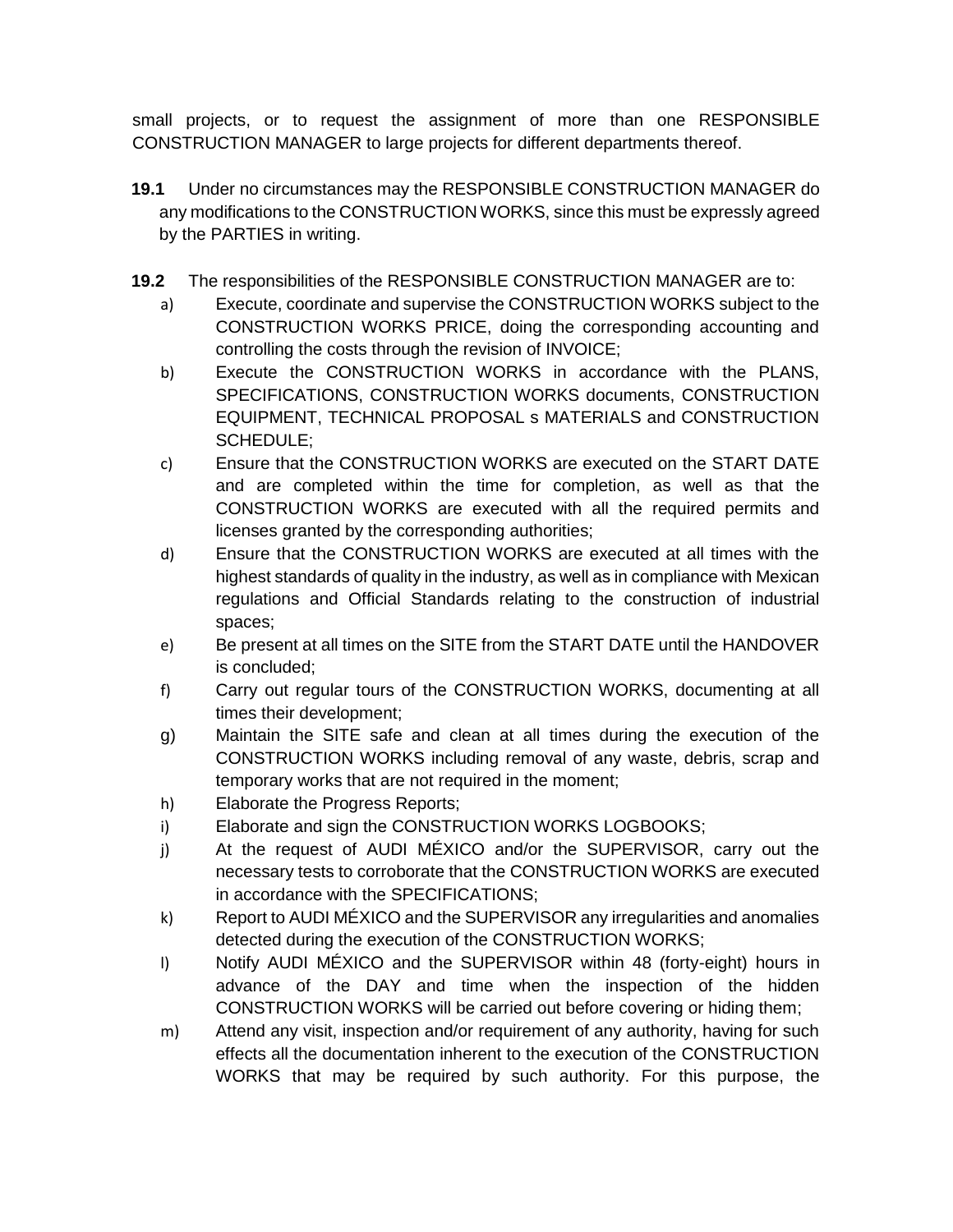RESPONSIBLE CONSTRUCTION MANAGER shall notify this circumstance to AUDI MÉXICO and the SUPERVISOR;

- n) Validate and sign any document required or requested from the corresponding authorities during the execution of the CONSTRUCTION WORKS until the HANDOVER ;
- o) As any other obligations of SITE management.
- **19.3** AUDI MÉXICO has the right to require the CONTRACTOR to replace the RESPONSIBLE CONSTRUCTION MANAGER within the next 5 (five) DAYS after requiring it. The CONTRACTOR shall notify AUDI MÉXICO and the SUPERVISOR if it replaces the RESPONSIBLE CONSTRUCTION MANAGER previously and in writing. The substitution or replacement of the RESPONSIBLE CONSTRUCTION MANAGER shall not affect in any case the compliance with the PURCHASE ORDER nor represent an additional cost to the CONSTRUCTION WORKS PRICE.
- **19.4** The CONTRACTOR is obliged to pay a contractual penalty of USD \$300 (Three Hundred Dollars) for each DAY that the RESPONSIBLE CONSTRUCTION MANAGER is not present at the SITE without justified cause.
- **19.5** If the RESPONSIBLE CONSTRUCTION MANAGER is temporarily absent from the SITE during the execution of the CONSTRUCTION WORKS due to a justified cause, the CONTRACTOR shall notify AUDI MÉXICO and the SUPERVISOR in writing and immediately, and shall commit to take the necessary measures to ensure the compliance with the PURCHASE ORDER.

### **20. PROGRESS REPORTS.**

The CONTRACTOR, through the RESPONSIBLE CONSTRUCTION MANAGER, shall prepare weekly written reports on the progress of the CONSTRUCTION WORKS from the START DATE to the HANDOVER and notify AUDI MÉXICO and the SUPERVISOR about them. The obligation to prepare and notify about the progress reports of the CONSTRUCTION WORKS by the CONTRACTOR shall remain in effect until the time of completion.

- **20.1** Each report shall at least include:
	- a) Detailed descriptions of CONSTRUCTION WORKS progress, including each stage of design, construction, erection, and testing operations;
	- b) Photographs showing the progress of the CONSTRUCTION WORKS;
	- c) Copies of quality guarantee documents, test results and certificates of MATERIALS, as well as information regarding the supplier of the MATERIALS;
	- d) Safety statistics, including details of any hazardous incidents or activities, environmental aspects and human resources related to CONSTRUCTION WORKS;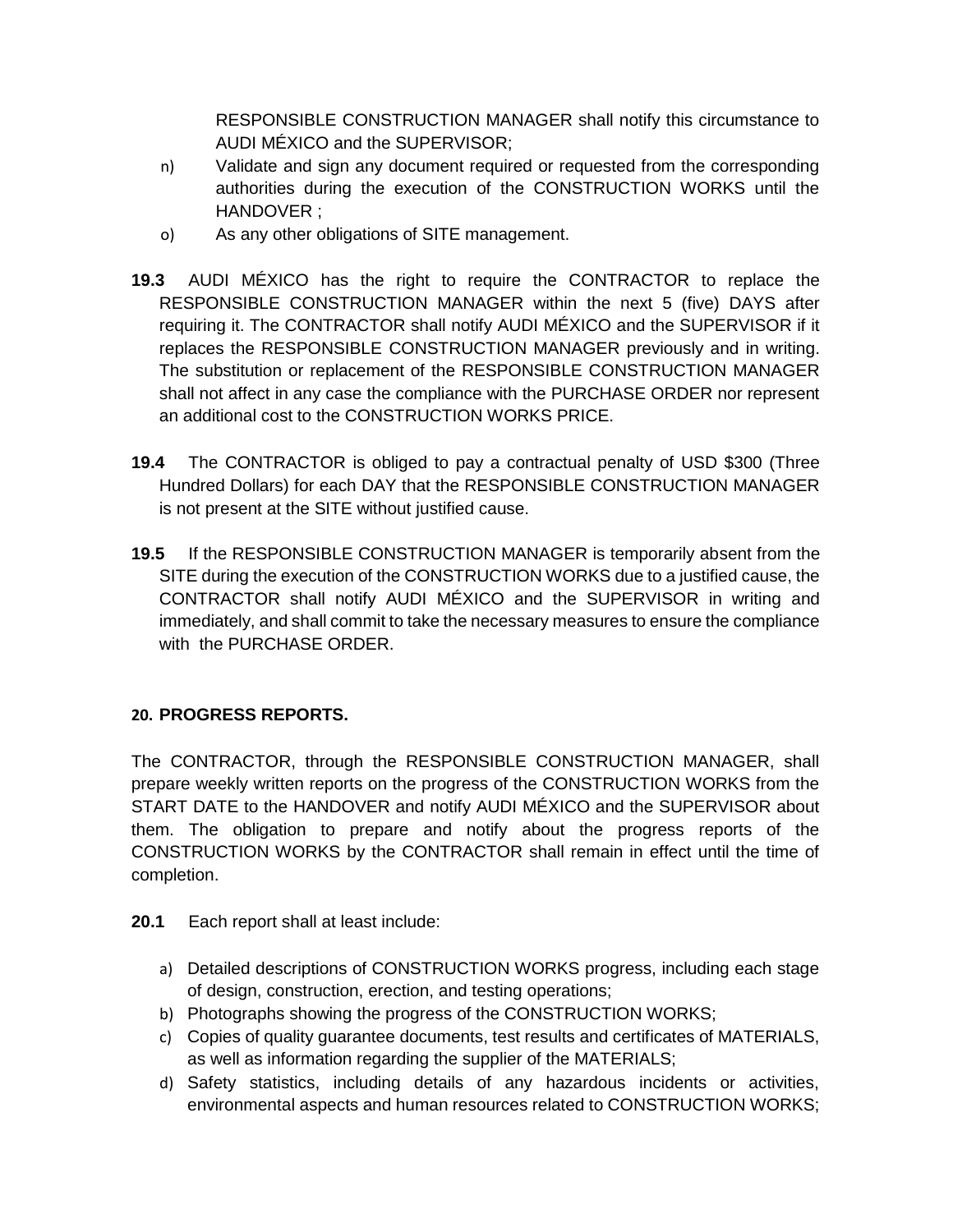e) In the event that the physical progress of the CONSTRUCTION WORKS is inconsistent with the CONSTRUCTION SCHEDULE or there are circumstances that could jeopardize the completion of the CONSTRUCTION WORKS, the improvement measures to be adopted to overcome such delays shall be proposed and executed by the CONTRACTOR.

#### **21. CONSTRUCTION WORKS LOGBOOKS.**

The PARTIES agree that the CONSTRUCTION WORKS LOGBOOKS will be the only documents that validate the progress of the CONSTRUCTION WORKS according to the CONSTRUCTION SCHEDULE.

- **21.1** The CONSTRUCTION WORKS LOGBOOKS are the official means of communication so the decisions, changes and any impact on the times of completion, quality or CONSTRUCTION WORKS PRICE must be documented and authorized therein; any electronic means will be recognized only as informative, but not as instructions.
- **21.2** The CONSTRUCTION WORKS LOGBOOKS shall be signed by the SUPERVISOR and the RESPONSIBLE CONSTRUCTION MANAGER and the AUDI MÉXICO TECHNICAL DEPARTMENT and shall be made according to the CONSTRUCTION WORKS execution program and must be accompanied by the Progress Reports established in section 20.

### **22. SUSPENSION OF CONSTRUCTION WORKS**

AUDI MÉXICO may, at any time, partially or totally suspend the CONSTRUCTION WORKS by a written notice to the CONTRACTOR, indicating the date as of which the suspension shall take effect, without the foregoing being considered a breach by AUDI MÉXICO.

- **22.1** In the event of partial suspension, it shall be the CONTRACTOR's obligation to protect and safeguard the CONSTRUCTION WORKS and MATERIALS on the SITE against any deterioration, damage, theft or harm. Only when the partial suspension of the CONSTRUCTION WORKS is generated by causes not attributable to the CONTRACTOR, the latter shall be entitled to an extension of the COMPLETION TIME, up to a term equivalent to the time the CONSTRUCTION WORKS were in partial suspension, and the PARTIES agree that such suspension is covered by the CONSTRUCTION WORKS PRICE. Only in this case and for reasons not attributable to the CONTRACTOR, the renewal or extension of the validity of the Bond policy shall be an additional cost and AUDI MÉXICO shall pay for this modification.
- **22.2** In case of total suspension of the CONSTRUCTION WORKS, the CONTRACTOR shall immediately deliver all the CONSTRUCTION WORKS executed up to the moment of the notification from AUDI MÉXICO, and the PARTIES shall sign the HANDOVER. In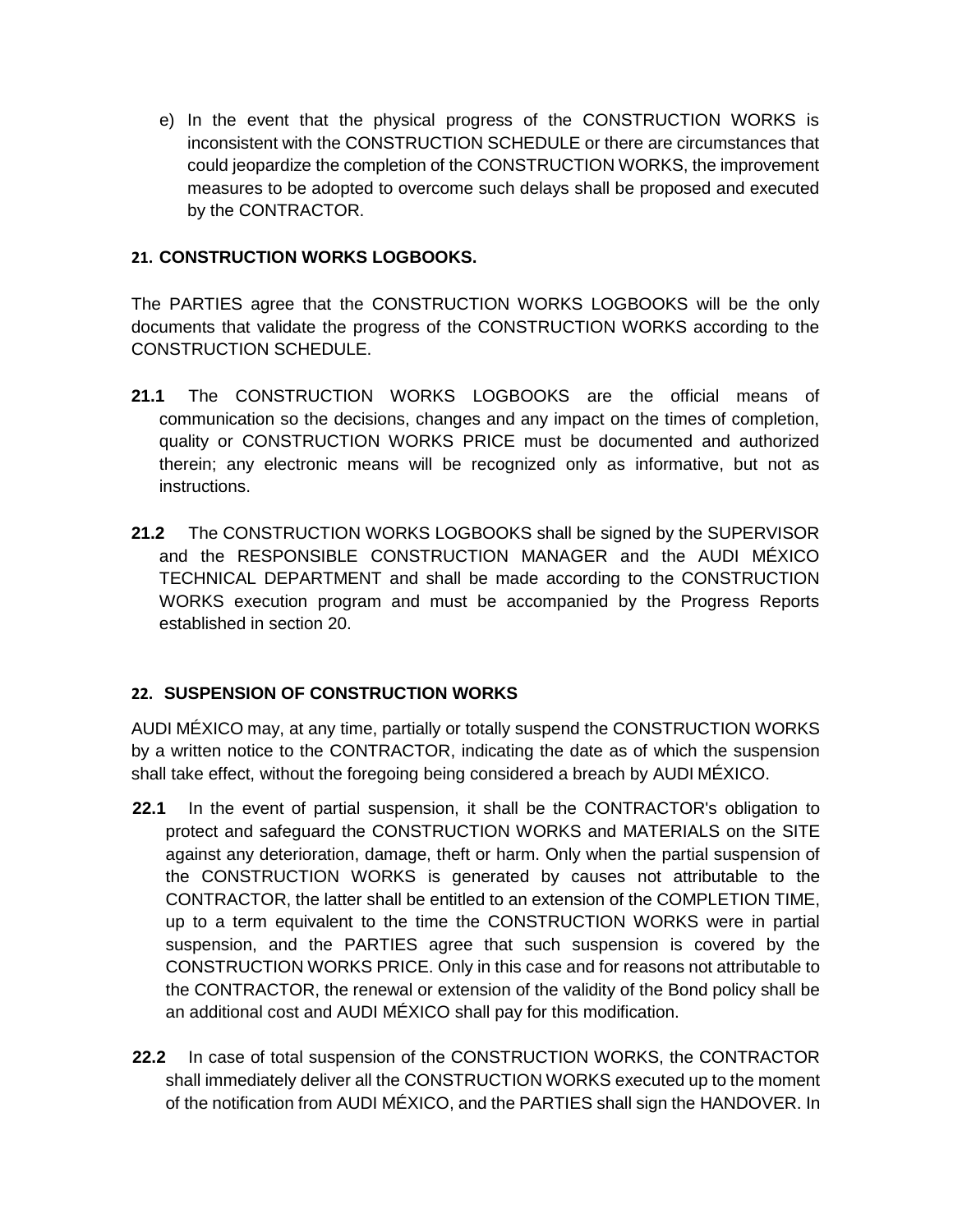this case, the CONTRACTOR shall be entitled to the payment of the unpaid balance corresponding to the advances registered and validated in the CONSTRUCTION WORKS LOGBOOKS according to the CONSTRUCTION SCHEDULE. AUDI MÉXICO shall not be obliged to pay any cost, expense or penalty to the CONTRACTOR.

- **22.3** The CONTRACTOR cannot unilaterally suspend the CONSTRUCTION WORKS. In the event that the CONTRACTOR suspends the CONSTRUCTION WORKS for reasons beyond AUDI MÉXICO's control:
- It will NOT be entitled to an extension of the COMPLETION TIME:
- It will assume responsibility for late completion in accordance with section 24.5 of these TERMS AND CONDITIONS;
- It will assume all costs generated by this concept; and
- It will cover all damages generated to AUDI MÉXICO and third PARTIES.

#### **23. HANDOVER.**

The CONTRACTOR shall notify AUDI MÉXICO in writing when the CONSTRUCTION WORKS are completed in accordance with the provisions of the PURCHASE ORDER. AUDI MÉXICO shall, within the following 5 (five) DAYS as of receipt of the notification, notify the CONTRACTOR of the dates on which the final tests of the CONSTRUCTION WORKS shall be carried out with the participation of the SUPERVISOR and the RESPONSIBLE CONSTRUCTION MANAGER. If applicable, such final tests shall include, without limitation, the stress and/or thrust tests, including:

- **23.1** At the beginning of the final tests, the CONTRACTOR is obliged to deliver all the necessary information and documentation regarding the CONSTRUCTION WORKS to AUDI MÉXICO in order to carry out such tests. This includes, but is not limited to: Operation and Maintenance Manuals, Technical Folder with the approved submittals of all the CONSTRUCTION WORKS, As-Built PLANS, HLS Drawings in any other program or technique that may replace it, duly reviewed and validated by the SUPERVISOR, or Punch list, copies of the warranties that the manufacturers offered to the CONTRACTOR to support the warranty that the CONTRACTOR shall offer to AUDI MÉXICO as a whole.
- **23.2** If at the time of the final test AUDI MÉXICO and/or the SUPERVISOR have observations regarding the CONSTRUCTION WORKS, the PARTIES shall agree in writing on the term and form in which they are to be rectified by the CONTRACTOR. If the observations are not corrected within the term agreed upon by the CONTRACTOR, the conventional penalty provided in the TERMS AND CONDITIONS shall apply. Once the observations made by AUDI MÉXICO and the SUPERVISOR have been corrected, or if at the time of the final test of the CONSTRUCTION WORKS on the SITE, AUDI MÉXICO and the SUPERVISOR make sure that the CONSTRUCTION WORKS are executed in accordance with everything established in the CONTRACT, the PARTIES, together with the SUPERVISOR and the RESPONSIBLE CONSTRUCTION MANAGER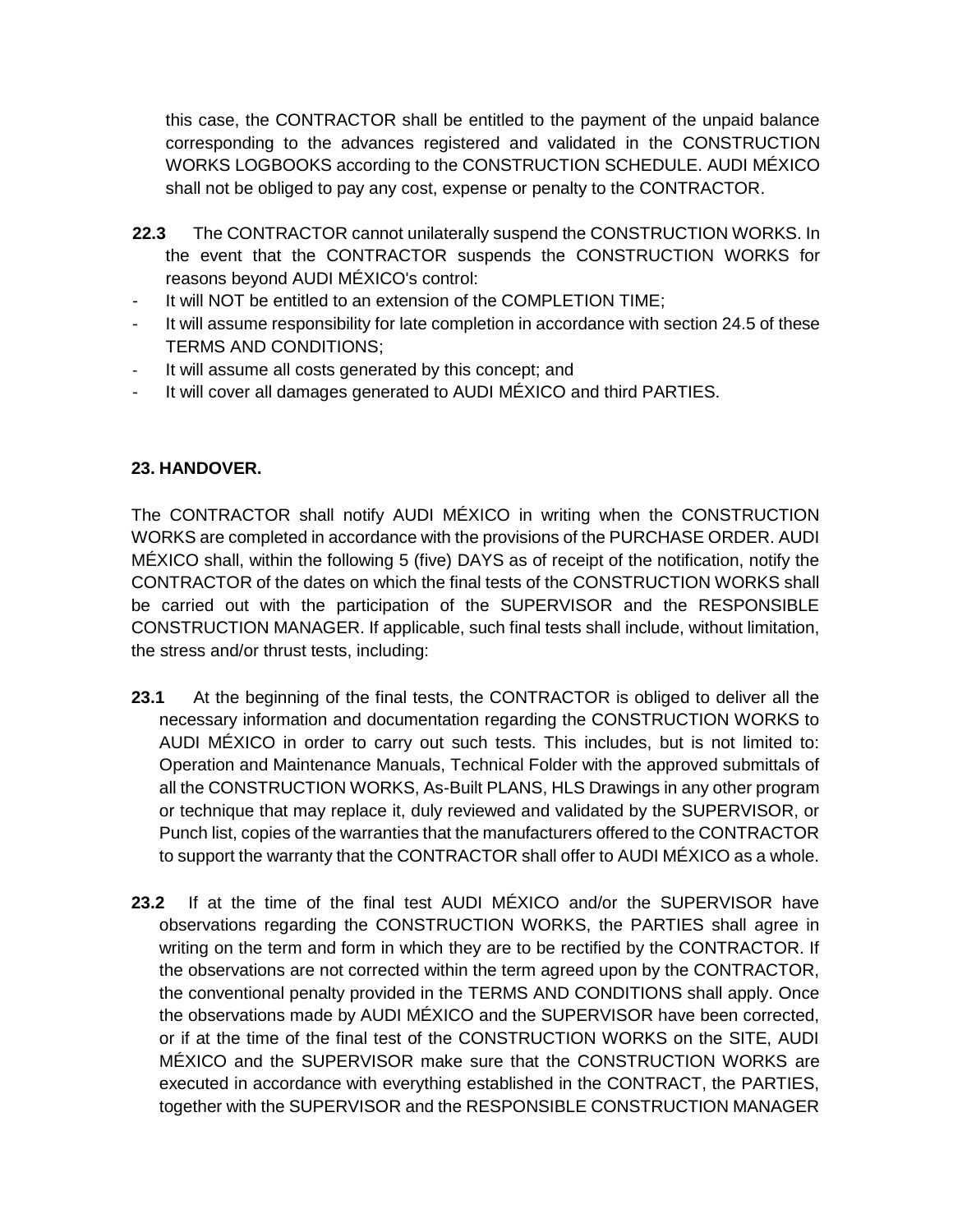will set up the corresponding record where the receipt of the completed CONSTRUCTION WORKS will be stated to the full satisfaction of AUDI MÉXICO.

- **23.3** AUDI MÉXICO shall give the CONTRACTOR a date of beneficial occupation, which does not serve as delivery, but only as a release of the department so that third PARTIES may also comply with the programs and objectives of the project. From this date on, the CONTRACTOR shall accelerate the final delivery by resolving the list of defects (*Punch list*), delivery of documentation and As-built PLANS, 3D models under HLS rules in any other program or technique that may replace it, among others; and thus proceed to the HANDOVER and start the processes of cancellation of performance bonds and initiation of warranty bonds and hidden defects.
- **23.4** AUDI MÉXICO will give the CONTRACTOR a date to start operations, which is not a delivery date, but only the release and startup of an integral equipment or system, so that third PARTIES can also comply with the programs and objectives of the project. From this date on, the CONTRACTOR shall accelerate the final delivery by resolving the list of defects (*Punch list*), delivery of documentation and As-built drawings, 3D models under HLS rules or any other program or technique that may replace it, among others; and thus proceed to the delivery, reception and start the processes of cancellation of performance bonds and initiation of the warranty bonds and hidden defects.
- **23.5** The signing of the agreement of the HANDOVER shall not release the CONTRACTOR from any liability incurred due to late completion or to the quality of the CONSTRUCTION WORKS and/or the MATERIALS.
- **23.6** AUDI MÉXICO has the right to occupy or dispose of, if considered appropriate, part of the CONSTRUCTION WORKS already completed without this being interpreted as a HANDOVER of the CONSTRUCTION WORKS. The entrance to these areas shall be subject to the prior written authorization of AUDI MÉXICO's personnel.
- **23.7** Regarding the agreement of HANDOVER , the following documents will be delivered to AUDI MÉXICO without limitation and as specified in the Lastenheft of the corresponding area, including without limitation:
	- 1. Electrical Diagram Drawings;
	- 2. Gas or electric PLANS and documents or others, validated by the construction verification units;
	- 3. Calculation reports;
	- 4. Data sheets of MATERIALS used;
	- 5. Updated PLANS of the departments involved in the project in 2D and 3D Microstation format (as applicable);
	- 6. Duly paid water and electricity bills as of the date of HANDOVER ;
	- 7. Notification of completion of construction work to the Mexican Institute of Social Security;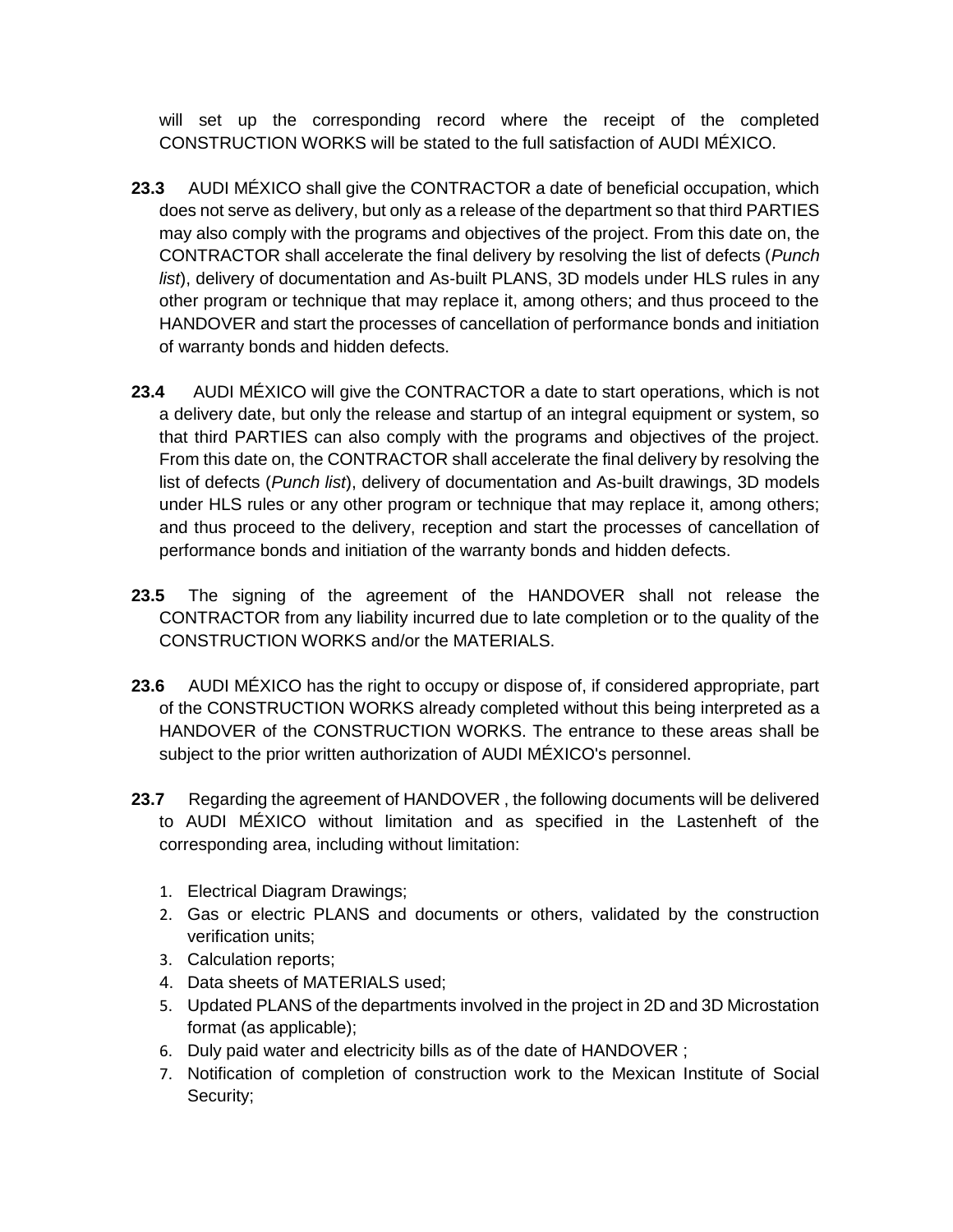- 8. Notice of completion of CONSTRUCTION WORKS to the corresponding authorities, as well as the document issued by them in this regard;
- 9. INVOICE for the completion of the CONSTRUCTION WORKS;
- 10. Any other document necessary or useful for the purposes of the PURCHASE ORDER.
- **23.8** It is the CONTRACTOR's obligation, at its own risk and cost, to satisfy all procedures in connection with the completion of the CONSTRUCTION WORKS in accordance with the applicable Mexican laws, including the requirements of the local authorities. These procedures shall include, without limitation, the registration of all necessary documents and formats.

#### **24. COMPLETION TIME.**

The CONTRACTOR shall start the CONSTRUCTION WORKS on the START DATE and shall proceed diligently and without delay, completing the CONSTRUCTION WORKS within the COMPLETION TIME.

- **24.1** The CONTRACTOR undertakes to execute the CONSTRUCTION WORKS in accordance with the CONSTRUCTION SCHEDULE. The SUPERVISOR and/or AUDI MÉXICO shall supervise the physical progress and the correct execution of the CONSTRUCTION WORKS, recording such supervision in writing in the CONSTRUCTION WORKS LOGBOOKS, which shall be signed by the SUPERVISOR and the RESPONSIBLE CONSTRUCTION MANAGER.
- **24.2** If the physical progress of the CONSTRUCTION WORKS is inconsistent with the CONSTRUCTION SCHEDULE, the CONTRACTOR shall propose improvement measures within the DAY following the date of signature of the CONSTRUCTION WORKS LOGBOOKS, to comply with the CONSTRUCTION SCHEDULE. The improvement measures do not release the CONTRACTOR from any responsibility regarding the compliance with the CONSTRUCTION SCHEDULE, the quality of the MATERIALS, the execution of the CONSTRUCTION WORKS or the CONSTRUCTION WORKS PRICE.
- **24.3** Adjustments to the CONSTRUCTION SCHEDULE, as well as an extension of the time for completion, shall only be made by prior written agreement between the PARTIES.
- **24.4** The CONTRACTOR accepts that in the event that the improvement measures to comply with the CONSTRUCTION SCHEDULE which are considered by AUDI MÉXICO as not sufficient to maintain the CONSTRUCTION WORKS COMPLETION TIME, AUDI MÉXICO may request a third party to carry out the work without this representing an intrusion of the CONSTRUCTION WORKS and the CONTRACTOR will be responsible for making the payment for the work carried out by a third party.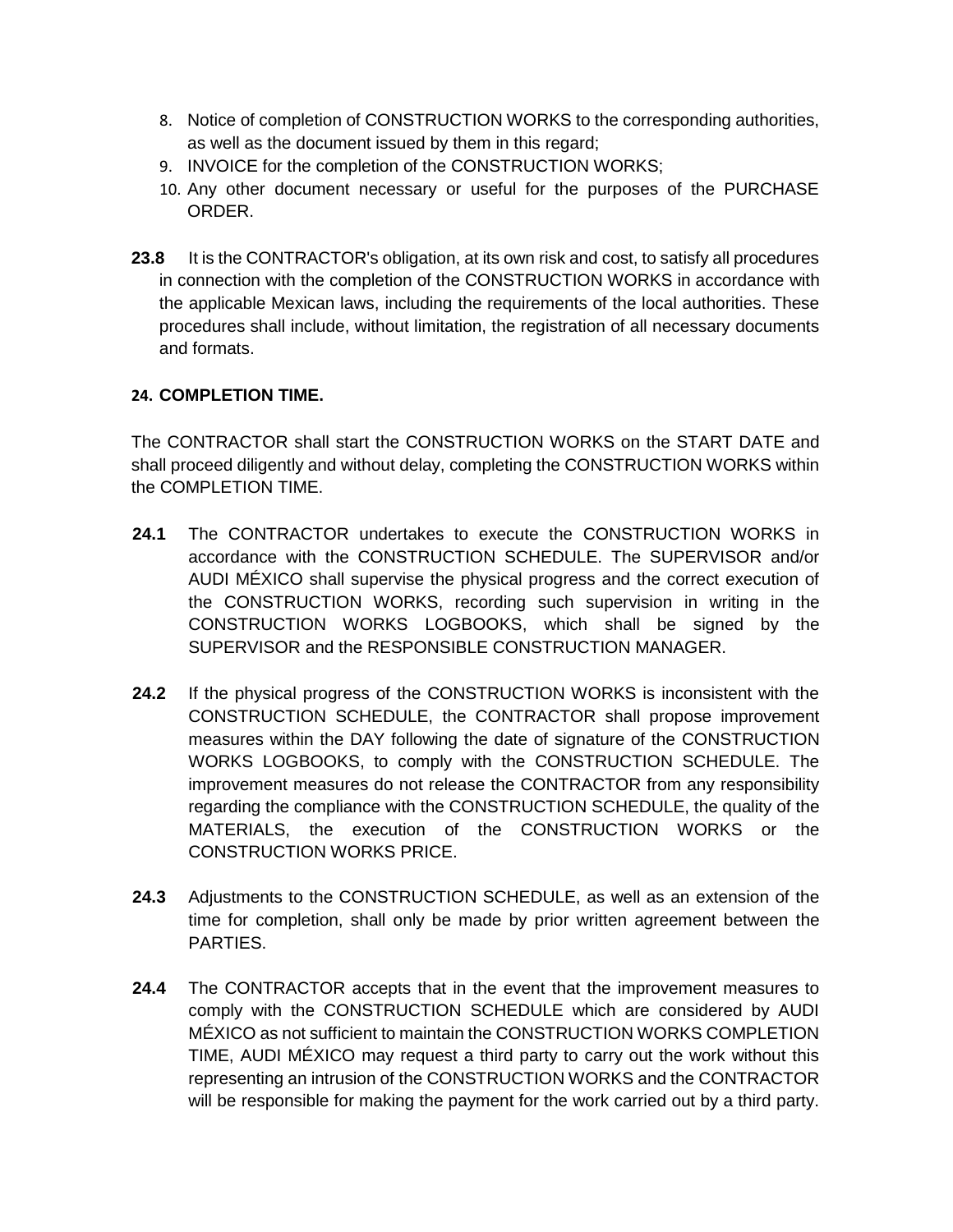If not paid in accordance with the payment conditions, AUDI MÉXICO may make the payment with the corresponding discount to the CONTRACTOR in the following payment process.

- **24.5** If the CONTRACTOR does not complete the CONSTRUCTION WORKS within the COMPLETION TIME, the CONTRACTOR shall, due to such omission, pay AUDI MÉXICO by way of conventional penalty the amount resulting from applying 0.5% (point five percent) of the CONSTRUCTION WORKS PRICE to each DAY it incurs in delay until reaching a maximum of 10% (ten percent) of the total amount of the CONSTRUCTION WORKS. The above-mentioned contractual penalty does not release the CONTRACTOR from its obligation to terminate the CONSTRUCTION WORKS, as well as from any other obligation or responsibility it may have in accordance with these TERMS AND CONDITIONS.
- **24.6** If, for any reason, the CONTRACTOR is not able to make the HANDOVER in a timely manner, such circumstance shall be notified to AUDI MÉXICO immediately, which may take any of the following options:
	- a) Terminate the PURCHASE ORDER: AUDI MÉXICO will only make payments for the goods and/or services provided until the moment the delay is generated or;
	- b) Receive or accept the CONSTRUCTION WORKS extemporaneously;
	- c) Carry out the CONSTRUCTION WORKS through a third party, at the expense of the CONTRACTOR (including the compensation to AUDI MÉXICO of the costs derived from the change of CONTRACTOR).
- **24.7** Acting on any of the above mentioned options shall not void the right of AUDI MÉXICO to charge the CONTRACTOR for the expenses, damages and losses caused by breach.
- **24.8** If AUDI MÉXICO decides to receive the CONSTRUCTION WORKS with a delay by the CONTRACTOR, the CONTRACTOR accepts that AUDI MÉXICO may collect the contractual penalty that would have been agreed upon for the delay in the delivery term, without AUDI MÉXICO having to prove that it suffered damage or harm due to the CONTRACTOR's default. The enforceability of the PURCHASE ORDER and the payment of the contractual penalty shall be optional for AUDI MÉXICO, since it reserves the right to demand, instead of the foregoing, the payment of damages that it may have suffered due to the default of the CONTRACTOR, agreeing subsequently with the CONTRACTOR the amount of the corresponding contractual penalty.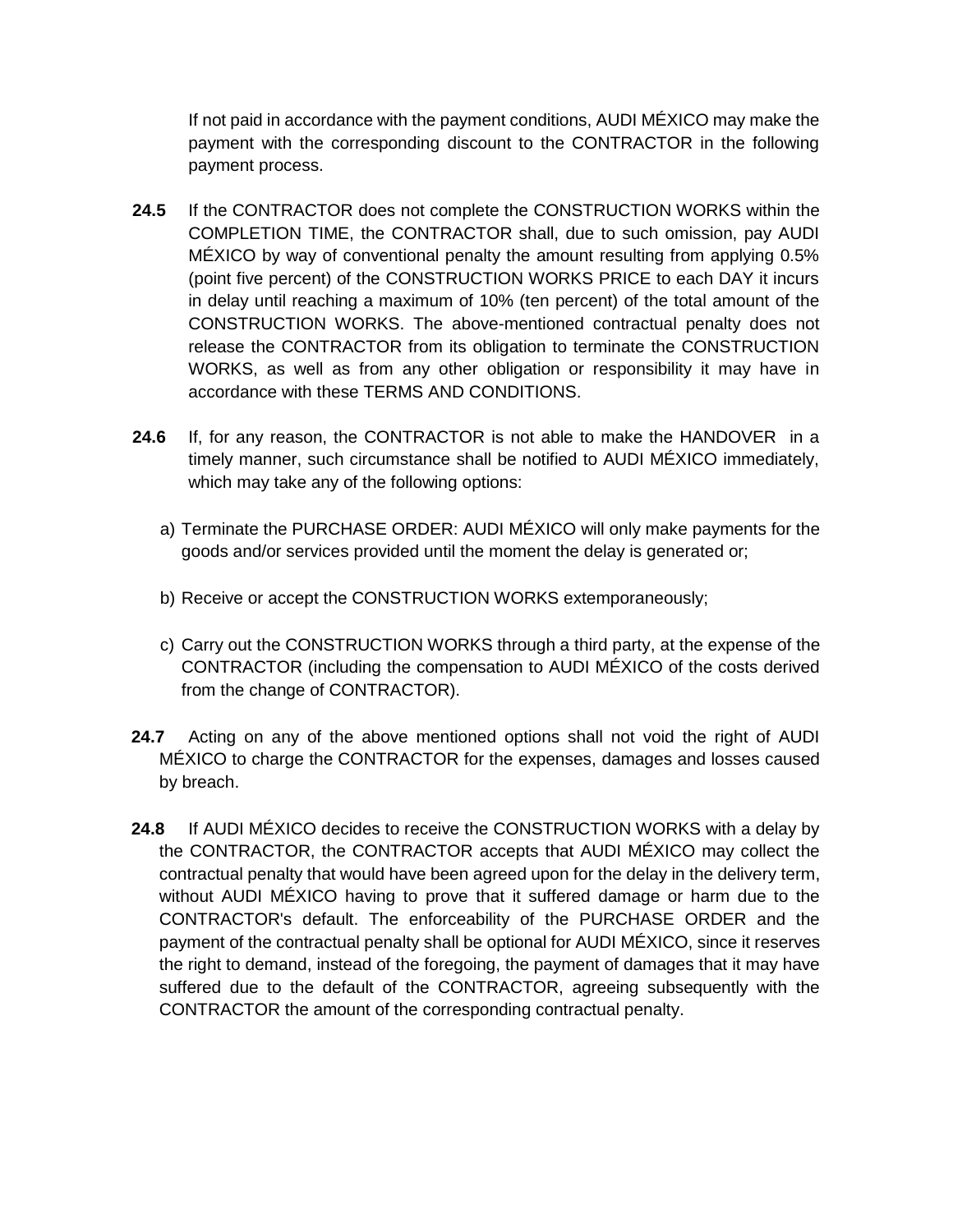#### **25. TERMINATION.**

The PURCHASE ORDER may be terminated by AUDI MÉXICO at any time and immediately without any liability on its behalf and without the need for a prior judicial declaration, only by giving written notice to the CONTRACTOR of its decision in any of the following cases:

- a) In case that the bankruptcy or the dissolution and liquidation, either judicial or extrajudicial, of the CONTRACTOR is required, ordered or approved;
- b) In case of assignment of the PURCHASE ORDER by the CONTRACTOR to a third party, without the authorization of AUDI MÉXICO;
- c) Due to technical and/or commercial incapacity and/or due to fraud, negligence, bad faith of the CONTRACTOR;
- d) When AUDI MÉXICO considers that there is a delay in the partial or total compliance or breach by the CONTRACTOR in the execution and/or delivery of the CONSTRUCTION WORKS;
- e) If the CONTRACTOR and its personnel act in an irregular, deficient, imprudent, negligent and/or irresponsible manner;
- f) In case of unjustified interruptions by the CONTRACTOR or the personnel in charge thereof, or if it does not start the CONSTRUCTION WORKS on the START DATE or suspends the execution thereof for reasons attributable thereto, or if it does not conclude the CONSTRUCTION WORKS on the agreed date;
- g) If the CONTRACTOR abandons the CONSTRUCTION WORKS or omits or refuses to comply with a request from AUDI MÉXICO and/or the SUPERVISOR;
- h) For any non-compliance with the provisions of the PURCHASE ORDER and the TERMS AND CONDITIONS.
- **25.1** Prior to the termination, AUDI MÉXICO shall request in writing to the CONTRACTOR to rectify the breach within a term of 5 (five) DAYS after the notification and in case there is no answer that satisfies AUDI MÉXICO, the PURCHASE ORDER shall be terminated, applying the corresponding bond for breach.

Likewise, in case of early termination of the PURCHASE ORDER due to causes attributable to the CONTRACTOR, the conventional penalty set forth in Section 24.5 shall apply.

- **25.2** In the event AUDI MÉXICO wishes to terminate the PURCHASE ORDER, it shall notify the CONTRACTOR in writing 5 (five) DAYS in advance of the date on which it wishes to terminate it. Such notice shall be made at the address indicated in the PURCHASE ORDER.
- **25.3** In the event of termination of the PURCHASE ORDER, the CONTRACTOR shall stop the execution of the CONSTRUCTION WORKS and deliver to AUDI MÉXICO the CONSTRUCTION WORKS documents and all the documentation generated on the occasion of the PURCHASE ORDER for the due continuation and termination of the CONSTRUCTION WORKS, as well as all those MATERIALS already paid by AUDI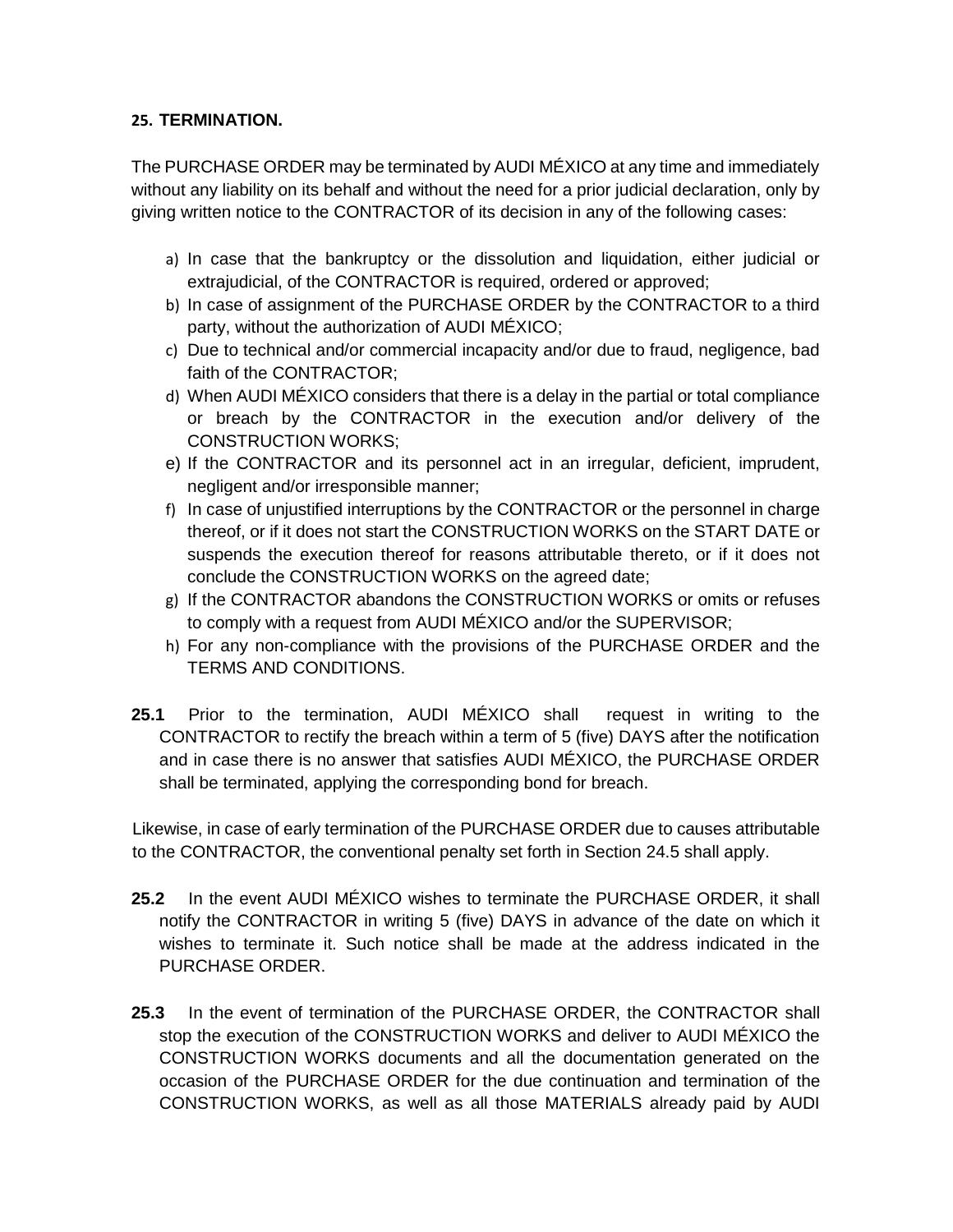MÉXICO that are on the SITE, vacating it in a term no longer than 5 (five) DAYS after the date of termination.

- **25.4** The termination of the PURCHASE ORDER by AUDI MÉXICO shall be without loss to any other right of AUDI MÉXICO in accordance with the PURCHASE ORDER and these TERMS AND CONDITIONS, such as the claim for damages.
- **25.5** In the event of termination without cause attributable to the CONTRACTOR, the latter shall be entitled to the payment of the unpaid balance corresponding to the progress of the CONSTRUCTION WORKS registered and validated in the CONSTRUCTION WORKS LOGBOOKS in accordance with the CONSTRUCTION SCHEDULE. AUDI MÉXICO shall not be obliged to pay any costs or other expenses to the CONTRACTOR. The CONTRACTOR shall not be entitled to claims other than those stipulated in this paragraph for rescission or termination of this legal instrument, waiving any claim in this respect.
- **25.6** Under no circumstances may the CONTRACTOR claim from AUDI MÉXICO any amount for the CONSTRUCTION WORKS not executed at the date of termination of the PURCHASE ORDER.
- **25.7** In the event of termination or cancellation of the PURCHASE ORDER, AUDI MÉXICO shall analyze the progress in the execution of the CONSTRUCTION WORKS in order to determine whether the amount covered by the advance payment has been applied by the CONTRACTOR in its entirety to cover the expenses generated by the execution of the CONSTRUCTION WORKS, if this is not the case, the CONTRACTOR undertakes to return to AUDI MÉXICO the amount of the advance payment not applied for the execution of the CONSTRUCTION WORKS, within a term not exceeding 10 (ten) DAYS. If the CONTRACTOR does not proceed with the return within the time indicated herein, the CONTRACTOR acknowledges that it shall pay a moratorium interest of 1.5% (one point five percent) per month on the unpaid balances and, if applicable, the costs and expenses of the lawsuit and recovery.

### **26. CONTRACTOR'S OBLIGATIONS.**

Without prejudice to the obligations set forth in each of the sections of these TERMS AND CONDITIONS, the CONTRACTOR is obligated to:

- i. Carry out the necessary surveys for the execution of the CONSTRUCTION WORKS, in case these exist and are provided by AUDI MÉXICO, the CONTRACTOR accepts that they will only have the purpose of serving as a reference;
- ii. Carry out the necessary calculations and measurements for the execution of the CONSTRUCTION WORKS;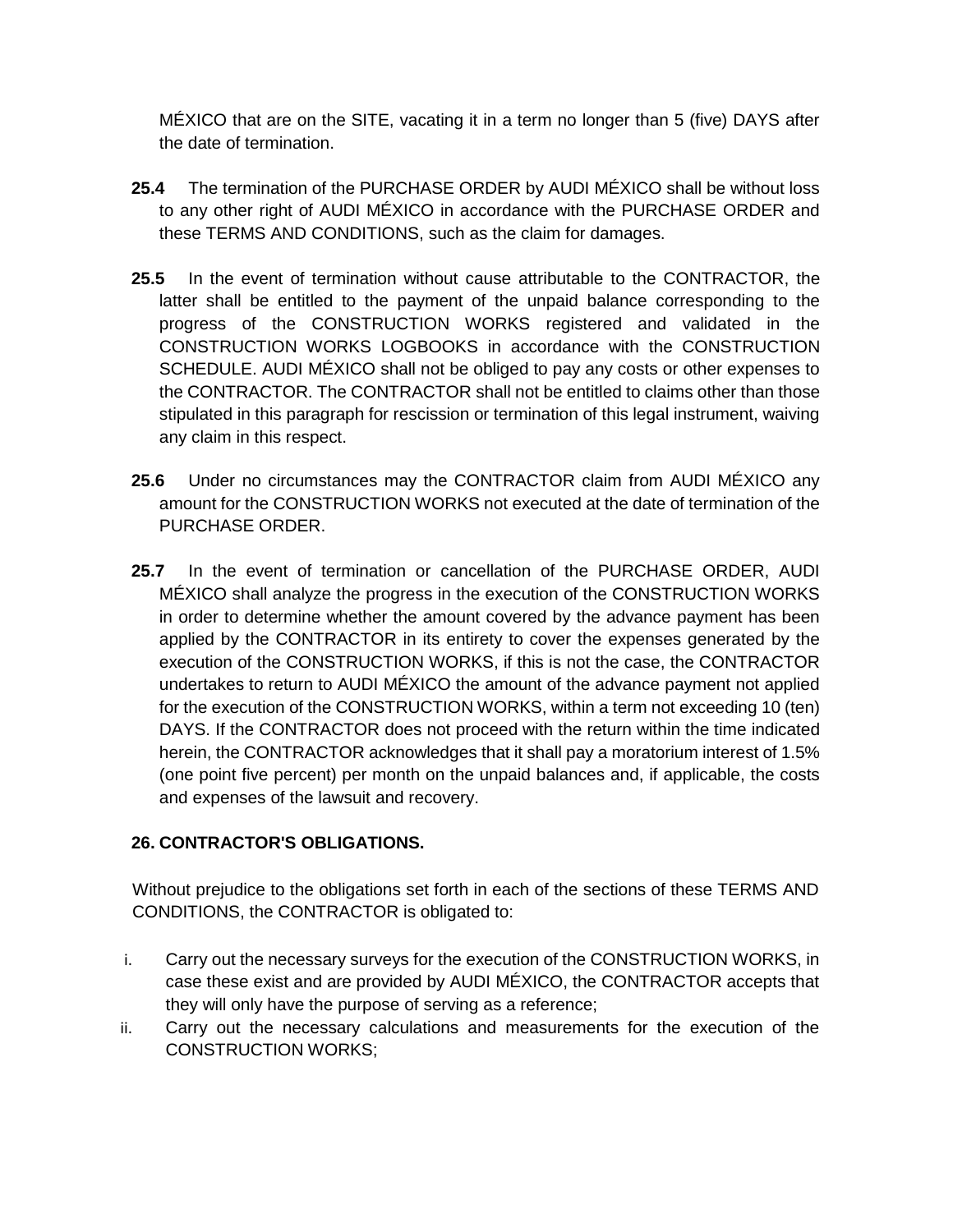- iii. Participate in meetings with the corresponding authorities related to the CONSTRUCTION WORKS, as well as filling out forms and presenting the documentation that the authority requires;
- iv. Carry out regular visits with the RESPONSIBLE CONSTRUCTION MANAGER and the SUPERVISOR in order to corroborate the execution of the CONSTRUCTION WORKS;
- v. Apply reasonable skill, care and diligence to the execution of CONSTRUCTION WORKS;
- vi. Provide the MATERIALS and CONSTRUCTION EQUIPMENT in accordance with the SPECIFICATIONS for the correct execution of the CONSTRUCTION WORKS;
- vii. Use properly trained personnel for the execution of the CONSTRUCTION WORKS;
- viii. Elaborate the Progress Reports, in time and form, as well as the construction work logbooks:
- ix. Prepare and deliver to AUDI MÉXICO at the signature of the HANDOVER the PLANS of piping and electrical connections and other hidden installations, together with the license or document issued by the corresponding authority regarding the completion of the CONSTRUCTION WORKS;
- x. Follow the instructions given by AUDI MÉXICO regarding the execution of the CONSTRUCTION WORKS, while the CONTRACTOR adheres at all times to the SPECIFICATIONS and documents of the CONSTRUCTION WORKS;
- xi. Start the CONSTRUCTION WORKS according to the START DATE and execute them according to the CONSTRUCTION SCHEDULE and deliver them according to the time of completion. The CONSTRUCTION WORKS must be suitable for the purposes for which they were arranged as defined in the PURCHASE ORDER. The CONSTRUCTION WORKS shall include any work necessary to comply with the purpose of the PURCHASE ORDER, ensuring at all times the proper operation and structural stability of the CONSTRUCTION WORKS;
- xii. In case of delays, to obtain the extensions, modifications, prolongation of the permits and licenses by the corresponding authorities that are necessary for the correct execution of the CONSTRUCTION WORKS;
- xiii. Propose improving measures for the purpose of complying with the CONSTRUCTION SCHEDULE. The CONTRACTOR shall notify AUDI MÉXICO in case it identifies economic and ecological alternatives for the execution of the CONSTRUCTION WORKS, which must be viable from the construction engineering point of view, or appropriate to facilitate the operation and maintenance thereof. Any potential cost reduction identified by the PARTIES and/or SUPERVISOR and/or the RESPONSIBLE CONSTRUCTION MANAGER after the execution of the PURCHASE ORDER shall be jointly agreed in writing by AUDI MÉXICO and the CONTRACTOR;
- xiv. Comply with the quality guarantee period;
- xv. Give notice as foreseen in relation to hidden works;
- xvi. Adhere to the provisions of the permits or licenses granted by the corresponding authorities for the correct execution of the CONSTRUCTION WORKS, as well as to all the technical standards, guidelines and legal provisions in force, freeing AUDI MÉXICO from any liability, whether civil, labor, criminal or any other, either due to omission or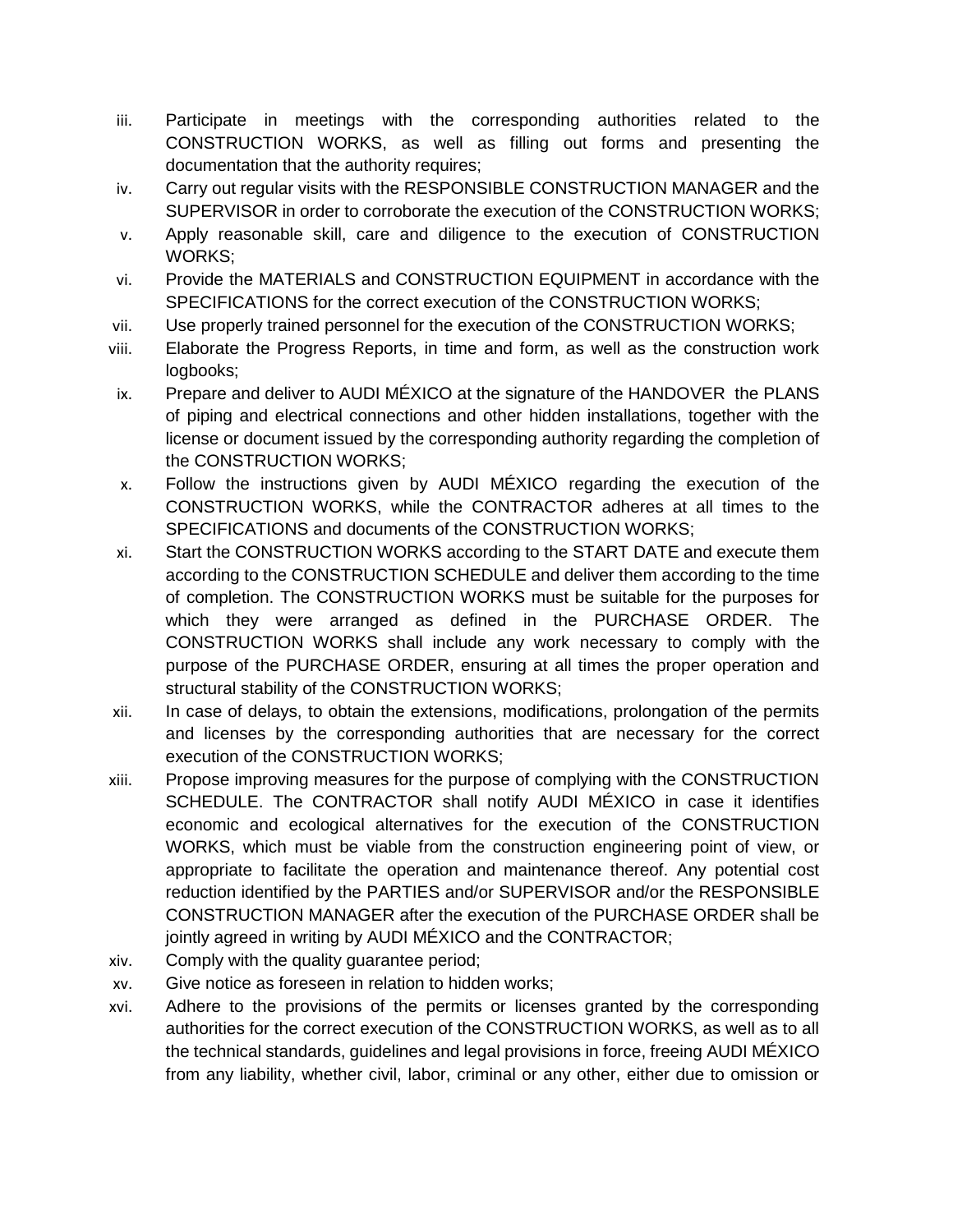non-compliance thereof, as well as from the imposition of any fine or penalty related to such permits or licenses;

- xvii. Assume responsibility for any civil, commercial, criminal or legal claim by third PARTIES with respect to its personnel and the subcontractor, being obliged to keep AUDI MÉXICO harmless from such claims, or if applicable, covering the damages that such claims generate, whether for AUDI MÉXICO or for third PARTIES;
- xviii. That its personnel, suppliers and subcontractors (if applicable) are subject to the instructions given by AUDI MÉXICO's personnel in order to follow punctually the requirements of Access Control to AUDI MÉXICO's facilities and/or to the SITE, the CONTRACTOR being obliged, if applicable, to use AUDI MÉXICO's facilities correctly, being responsible for any damage caused thereto. It is a requirement for any person to comply with all AUDI MÉXICO's Access Control requirements, otherwise they will not be allowed access to AUDI MÉXICO's facilities without generating any responsibility for the PURCHASE ORDER. Likewise, if the personnel, suppliers and subcontractors of the CONTRACTOR enter the facilities of AUDI MÉXICO, they must comply with the instructions issued by the personnel of AUDI MÉXICO regarding safety and conduct within the building or facilities of AUDI MÉXICO. Such personnel must also keep due composure, respect and the greatest order of attention and courtesy in their relations with AUDI MÉXICO and with third PARTIES, otherwise AUDI MÉXICO may at its discretion remove the personnel of the CONTRACTOR, its suppliers or subcontractors from such property or facilities, without the foregoing being interpreted as a breach of this legal instrument;
- xix. Ensure that its personnel comply with the indications contained in the Internal Regulations of AUDI MÉXICO, Industrial Safety, and the Environmental regulations; said personnel must maintain due respect and the greatest order, attention and courtesy in their relations with third PARTIES;
- xx. Be responsible for any damage and/or harm directly generated by its personnel derived from negligence, fraud, bad faith or lack of expertise, whether such damage is generated to AUDI MÉXICO or to third PARTIES; furthermore, to be responsible for any act, omission or negligence of its own or its officers, personnel, employees, agents, representatives and/or any person who, for any reason, is or could be linked to the PURCHASE ORDER;
- xxi. Be responsible for the adequacy and safety of all operations on the SITE, as well as the correct execution of all works;
- xxii. Assume full responsibility for the execution of the CONSTRUCTION WORKS, if prior to the issuance of the PURCHASE ORDER, the CONTRACTOR did not express any objection whatsoever in relation to the SPECIFICATIONS, MATERIALS and documents of the CONSTRUCTION WORKS, releasing therefore AUDI MÉXICO from any responsibility regarding any error, inaccuracy or omission of any kind with respect to these documents, as well as with respect to the execution of the CONSTRUCTION WORKS;
- xxiii. Be responsible for the content of all documentation, whether written or electronic, concerning the execution of the CONSTRUCTION WORKS, considering that the responsibility in that regard shall not be excluded or limited by the fact that the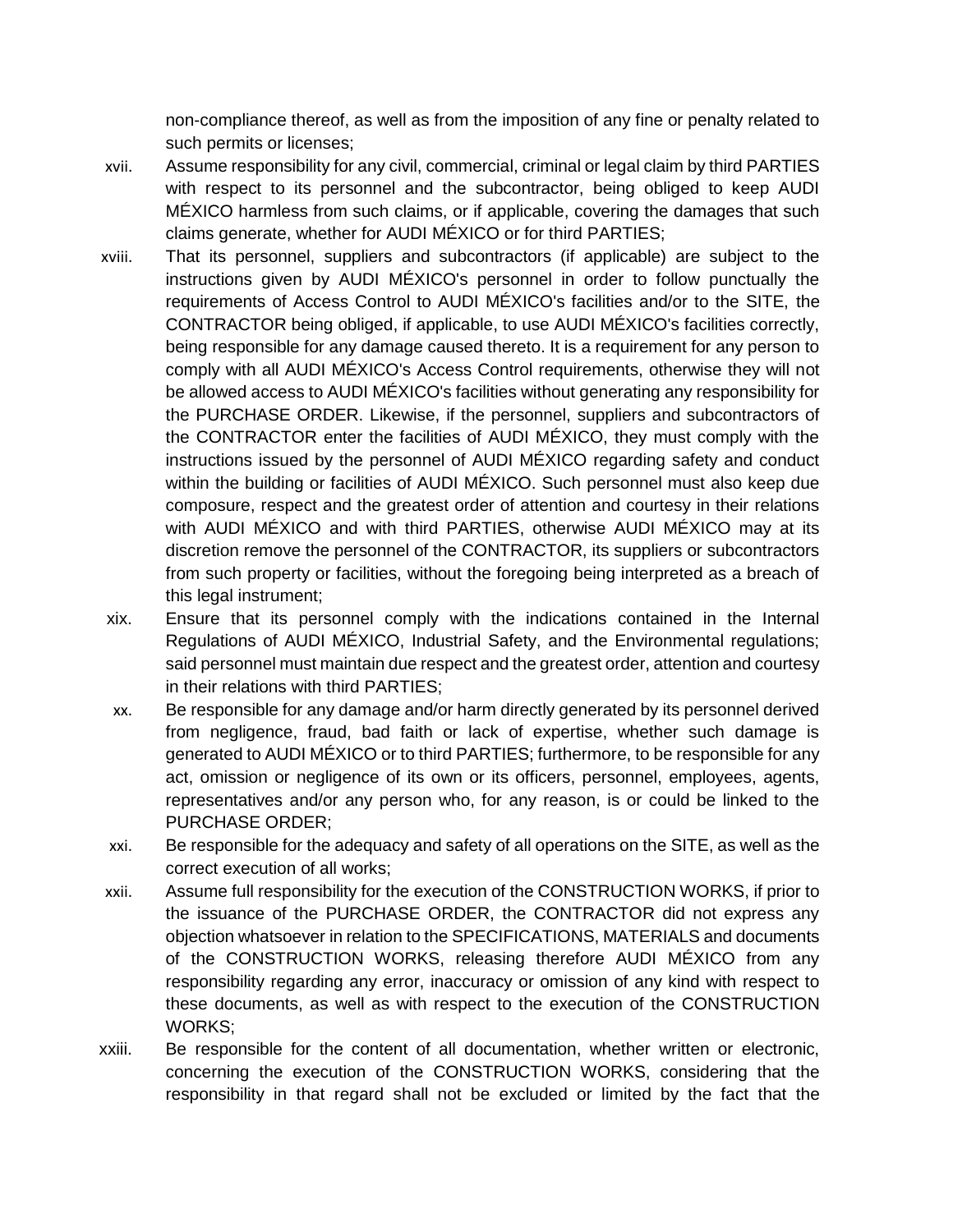documentation has been reviewed or approved by AUDI MÉXICO or the SUPERVISOR, renouncing to this end any claim or right to make any defense in the sense of not having been duly supervised;

- xxiv. Grant AUDI MÉXICO and its assignees an irrevocable, exclusive, royalty-free license to use and reproduce any of the drawings, details, SPECIFICATIONS and calculations and any other material (whether in printed, digital or electronic form that have been or are prepared by or on behalf of the CONTRACTOR relating to the CONSTRUCTION WORKS and the designs contained therein for all purposes in connection with the CONSTRUCTION WORKS;
- xxv. Comply with the Occupational Safety and Health measures in accordance with the Federal Regulation of Occupational Safety and Health, as well as the applicable rules for that purpose; having to provide the documents that support the Diagnosis of Occupational Safety and Health, Program of Occupational Safety and Health, as well as the follow-up to such programs; integrating for the above mentioned the commissions of Safety and Hygiene, generating a healthy organizational environment, as well as the other applicable measures in accordance with the applicable legislation;
- xxvi. Ensure that the RESPONSIBLE CONSTRUCTION MANAGER complies with the obligations set out in the PURCHASE ORDER, as well as those inherent to the nature of its assignment;
- xxvii. Participate in the act of HANDOVER , as well as in the partial delivery of spaces of the CONSTRUCTION WORKS already finished without this being interpreted as a HANDOVER of the CONSTRUCTION WORKS;
- xxviii. Carry out all the tests on the functioning of the CONSTRUCTION WORKS and its installations in order to verify its correct operation and in case of irregularities, to propose and execute immediately the corrective measures that correct the defects of the CONSTRUCTION WORKS in order to deliver them to AUDI MÉXICO in proper function;
- xxix. Comply with the other obligations established in the PURCHASE ORDER in the CONSTRUCTION WORKS documents and these TERMS AND CONDITIONS, as well as other legal provisions that may be applicable.

### **27. AUDI MÉXICO'S OBLIGATIONS.**

Without prejudice to the obligations stipulated in each of the sections of these TERMS AND CONDITIONS, AUDI MÉXICO undertakes to:

- i. Allow the CONTRACTOR and its personnel and authorized subcontractors, access to the SITE for compliance with the PURCHASE ORDER;
- ii. Avoid physical obstructions that make access to the SITE difficult during the execution of the CONSTRUCTION WORKS, provided that this is due to a cause attributable to AUDI MÉXICO and that these are notified within the following twenty-four (24) hours after they became known to the CONTRACTOR;
- iii. Cover the CONSTRUCTION WORKS PRICE to the CONTRACTOR according to these TERMS AND CONDITIONS;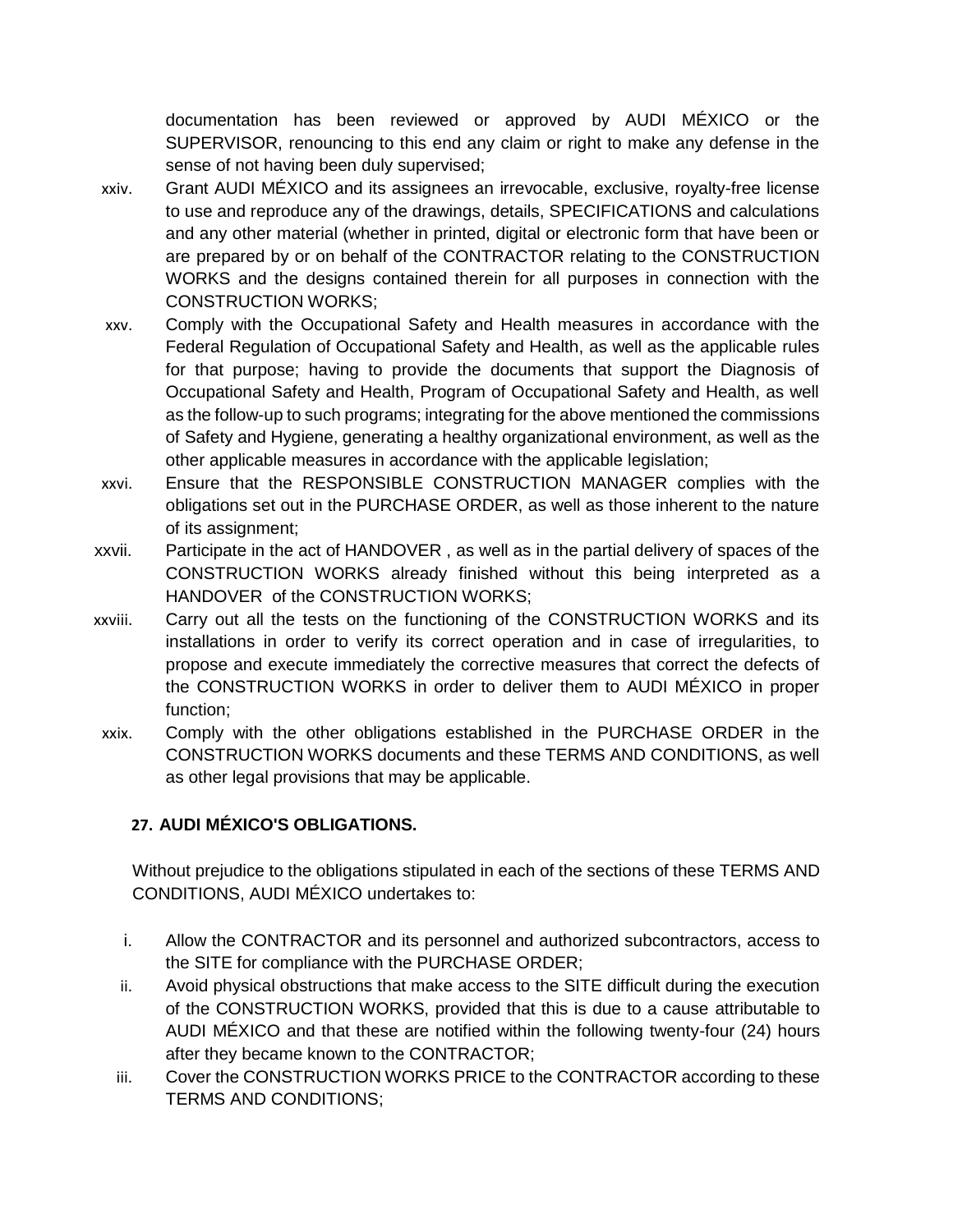iv. All the other obligations set forth in the PURCHASE ORDER and the TERMS AND CONDITIONS.

#### **28. OCCUPATIONAL LIABILITY.**

The PARTIES acknowledge and accept that the only existing legal relationships between them are those derived from the PURCHASE ORDER. Therefore, the CONTRACTOR is obliged to perform and execute the CONSTRUCTION WORKS subject to the PURCHASE ORDER with its own personnel and workers, duly trained, under its own direction and dependence.

Therefore, the PARTIES expressly recognize in this act that AUDI MÉXICO has no link or labor relationship whatsoever with the CONTRACTOR's employees or workers, and therefore, the CONTRACTOR releases AUDI MÉXICO from any liability resulting from the application of the Federal Labor Law, the Social Security Law, the INFONAVIT Law and/or any other applicable laws, derived from the execution of the CONSTRUCTION WORKS and from the exercise by the workers of the CONTRACTOR of their legitimate rights, either individually or collectively, since the latter expressly assumes them in an integral manner, and the CONTRACTOR is responsible for the payment of ordinary and extraordinary salaries, vacations, Christmas bonuses, seniority premiums, accidents, dismissals, the Mexican Social Security Institute (IMSS) and the Institute of the National Fund for Workers' Housing (INFONAVIT), as well as any obligation derived from the work relationship between the CONTRACTOR and its personnel. In this sense, the CONTRACTOR agrees to reimburse AUDI MÉXICO for all the expenses and attorney's fees it may have incurred in the defense against any claim or legal action mentioned above or against any requirement from a judicial and/or administrative authority; the foregoing regardless of the actions of a civil, criminal, administrative nature and/or of any other nature that may assist AUDI MÉXICO in exercising its rights against the CONTRACTOR.

- **28.1** The CONTRACTOR undertakes regarding the personnel that it designates for purposes of compliance with the PURCHASE ORDER to comply in a timely manner with all of the obligations set forth in the Social Security Law, and therefore releases AUDI MÉXICO from any claim in this respect, and shall also comply, on a quarterly basis, with the provisions set forth in Article 29 Bis of the INFONAVIT Law and provide AUDI MÉXICO with physical evidence of such compliance.
- **28.2** AUDI MÉXICO may request, at any time and as many times as necessary, the CONTRACTOR to produce proof that the personnel it uses for the execution of the CONSTRUCTION WORKS is duly registered with the Mexican Institute of Social Security (IMSS) and INFONAVIT. Likewise, it may request at any time a copy of the provisional payment made to the Mexican Institute of Social Security (IMSS) and INFONAVIT to release the payment of the consideration.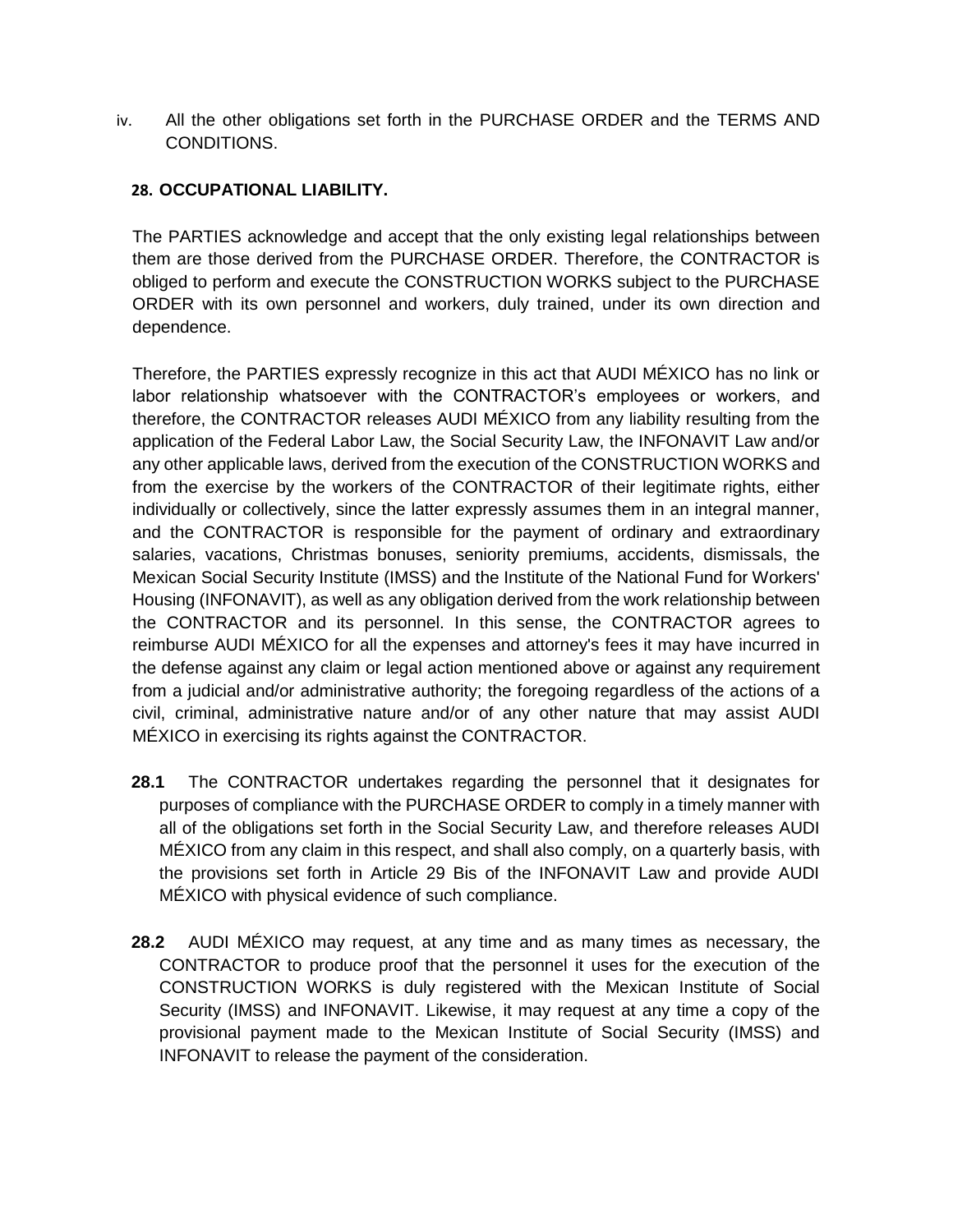- **28.3** If any type of legal action is brought against AUDI MÉXICO by the personnel or workers of the CONTRACTOR, regardless of their position or function, for purposes of the PURCHASE ORDER, the CONTRACTOR (including any subcontracted personnel) is obliged to keep AUDI MÉXICO harmless.
- **28.4** The CONTRACTOR shall comply with the Occupational Safety and Health measures in accordance with the provisions of the Federal Regulations on Occupational Safety and Health, as well as with the applicable rules for such purpose; providing, if applicable, the documents that support the Occupational Safety and Health Diagnosis, Occupational Safety and Health Program, as well as the follow-up of such programs; integrating for such purpose the Safety and Health Commissions, generating a healthy organizational environment, as well as the other applicable measures in accordance with the applicable legislation.
- **28.5** The CONTRACTOR hereby declares to pay to any worker-union dues in connection with its workers to the corresponding unions, as well as to any other union that may claim ownership of the Collective Bargaining Agreement.

### **29. RISK AND RESPONSIBILITY.**

The CONTRACTOR shall have full responsibility for the due execution of the CONSTRUCTION WORKS from the START DATE and until the HANDOVER, in accordance with the framework of the applicable rules and regulations in force in the Mexican Republic, whether Federal, State or Municipal.

- **29.1** The CONTRACTOR shall be liable for each damage caused by it, its workers, suppliers and, if applicable, subcontractors, unless it proves that there is no fault on its part or on the part of those mentioned, and shall be liable according to civil, criminal and other laws applicable to the case.
- **29.2** The PARTIES shall be responsible for covering at their own expense the costs generated by any damage or harm resulting from negligence attributable to them, as well as for the breach of the PURCHASE ORDER.
- **29.3** The CONTRACTOR shall be liable for all damages caused to AUDI MÉXICO and/or third PARTIES as a result of negligence, willfulness, bad faith or lack of expertise; furthermore, it shall be liable for any act, omission or negligence by itself or its officers, personnel, employees, agents, representatives and/or any person who, for any reason, is or may be linked to the CONSTRUCTION WORKS.

Likewise, the CONTRACTOR shall be responsible for the correct execution of the CONSTRUCTION WORKS, including those damages caused by errors and inaccuracies of any type, being responsible for those crimes generated by the noncompliance in the execution of the CONSTRUCTION WORKS.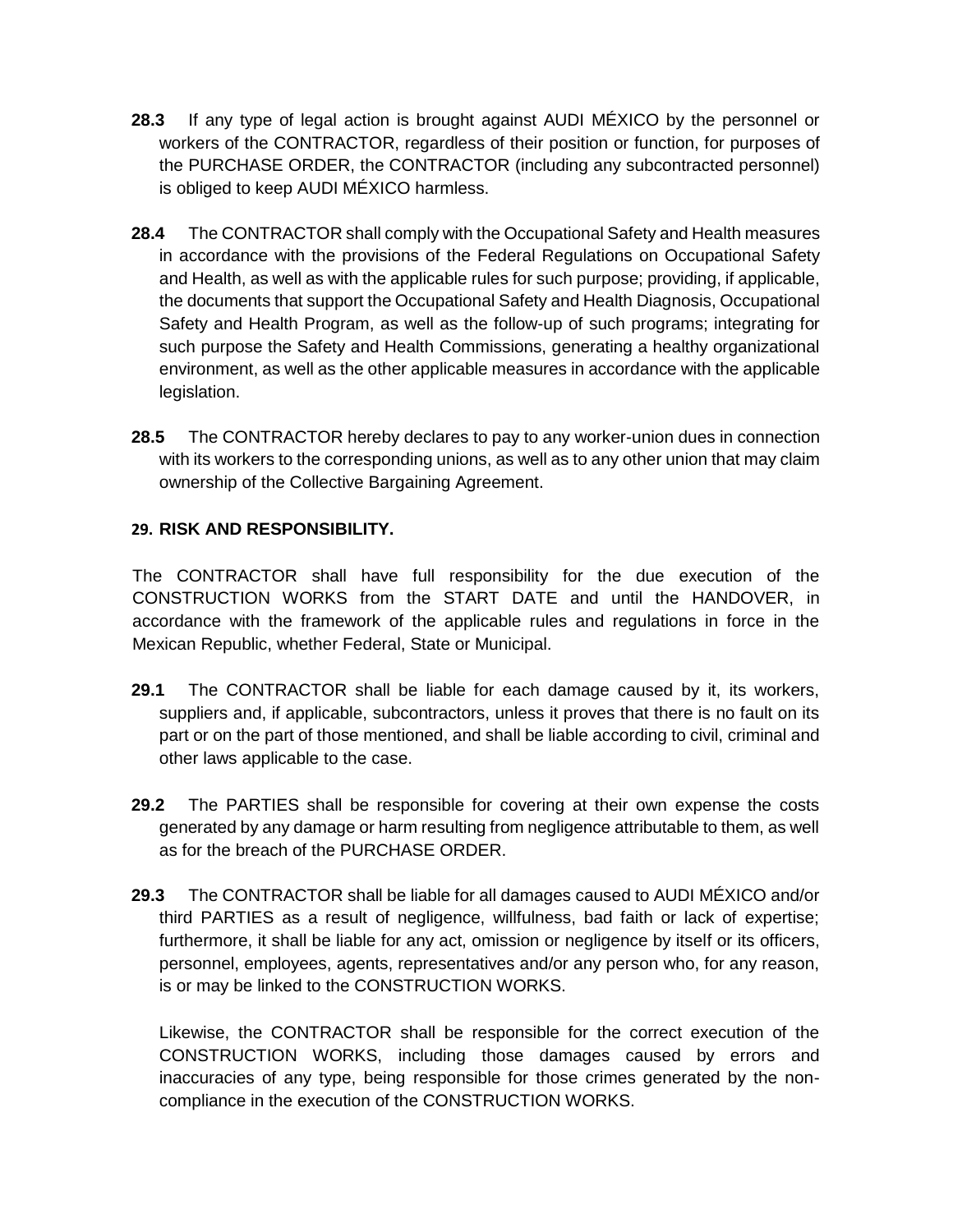- **29.4** AUDI MÉXICO will not be responsible for having signed any document derived from the PURCHASE ORDER, since the responsibility in the execution of the CONSTRUCTION WORKS shall be of the CONTRACTOR at all times.
- **29.5** The CONTRACTOR undertakes to observe the safety standards within the SITE, providing the appropriate training and safety equipment to the workers and observing and complying with all the measures set forth in section [\*]. If the CONTRACTOR fails to comply with such norms, AUDI MÉXICO shall request the CONTRACTOR in writing to correct the safety omissions within a period of no more than 24 (twenty-four) hours after the request. Otherwise, AUDI MÉXICO may temporarily or permanently suspend the CONSTRUCTION WORKS, at the CONTRACTOR's expense, and in case of delay in the HANDOVER, the contractual penalty provided in Section 2.4 of these TERMS AND CONDITIONS shall apply.

### **30. CONFIDENTIALITY/THIRD PARTY RIGHTS AND PROTECTION OF PERSONAL DATA.**

The CONTRACTOR is obliged to consider the PURCHASE ORDER, as well as all technical drawings, know-how, designs, SAMPLES, prototypes, brands, PLANS and in general any information received from AUDI MÉXICO (regardless of the medium in which it is printed, recorded, stored or device in which it is found) as AUDI MÉXICO's confidential information and commercial secret .

- **30.1** The CONTRACTOR may only use the confidential information when it is absolutely necessary for the adequate compliance with the PURCHASE ORDER. The CONTRACTOR agrees to prevent any third party from obtaining unauthorized access to such information and documents without AUDI MÉXICO's prior written consent in connection with such disclosure. Such consent shall be granted at the discretion of AUDI MÉXICO. If applicable, the CONTRACTOR shall ensure that its employees and subcontractors only obtain access to such information when and to the extent that such access is necessary, and shall impose the obligation to keep its employees and subcontractors confidential in the same, or comparable, manner to that contained in the PURCHASE ORDER. The CONTRACTOR, if applicable, shall enforce the obligations of confidentiality with respect to its employees and subcontractors, and shall inform AUDI MÉXICO immediately in the event of any violation thereof.
- **30.2** The duty of confidentiality agreed in this section shall remain in force for 5 (five) years following the termination of the contractual relationship.
- **30.3** The obligations under this section shall not apply in the following cases: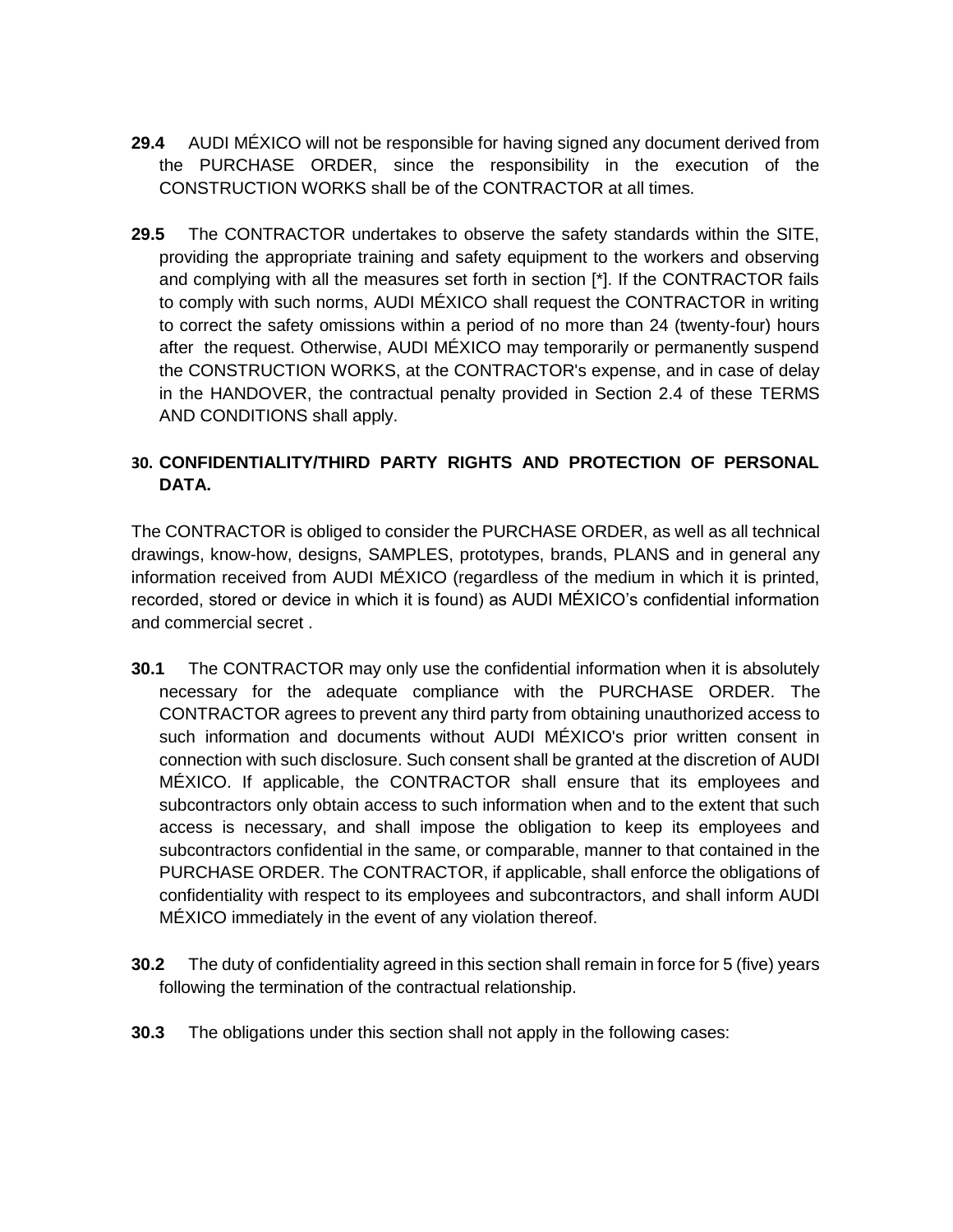- a. If the CONTRACTOR was already aware of the information before it was communicated by AUDI MÉXICO and the CONTRACTOR was not obliged in any way to keep this information confidential;
- b. The information was duly transmitted to the CONTRACTOR by a third party authorized by AUDI MÉXICO;
- c. Information that was public knowledge at the time it was communicated by AUDI MÉXICO;
- d. The information is not public knowledge after being communicated by AUDI MÉXICO without this being due to a violation of the duty of confidentiality established in the PURCHASE ORDER or a violation of other obligations of confidentiality.
- **30.4** The corporate name of AUDI, AUDI MÉXICO, as well as the brands, logos, designs, and other protected rights of the companies that make up the AUDI GROUP.

The CONTRACTOR may only make public their business relationship with AUDI MÉXICO for advertising purposes with prior written authorization from AUDI MÉXICO. Likewise, it is understood that the CONTRACTOR is not authorized to use the trademarks and/or company name and/or logos of AUDI MÉXICO without written authorization from AUDI MÉXICO.

- **30.5** The CONTRACTOR guarantees to AUDI MÉXICO that by reason of the performance of the contracted activities, no patent rights, registered trademarks, copyrights, industrial or intellectual property rights, or any other rights of third PARTIES, protected by law in the Republic of the United Mexican States or abroad, are infringed. If for any reason AUDI MÉXICO is claimed to be responsible for the assignment of third party rights, the CONTRACTOR shall take such claim at its own expense and shall cover all damages, expenses and costs that AUDI MÉXICO may suffer or incur directly or indirectly due to claims derived from the assignment of legally protected third party rights incurred by the CONTRACTOR.
- **30.6** In accordance with the Federal Law for the Protection of Personal Data in Possession of Individuals (hereinafter LFPDPPP) and its Regulations, if the contractual and/or commercial relationship involves the processing of personal data and due to such processing, AUDI MÉXICO delivers to the CONTRACTOR, and/or the latter collects said personal data on behalf of AUDI MÉXICO by any means, the CONTRACTOR shall, in its capacity as the data controller process the data only and exclusively in accordance with AUDI MÉXICO's instructions, and shall in all cases, in its capacity as the person in charge, comply with the obligations set forth for such purpose in those Regulations, that is, by way of illustration and not limitation, to:
	- I. Only treat personal data according to AUDI MÉXICO's instructions;
	- II. Refrain from processing personal data for purposes other than those instructed by AUDI MÉXICO;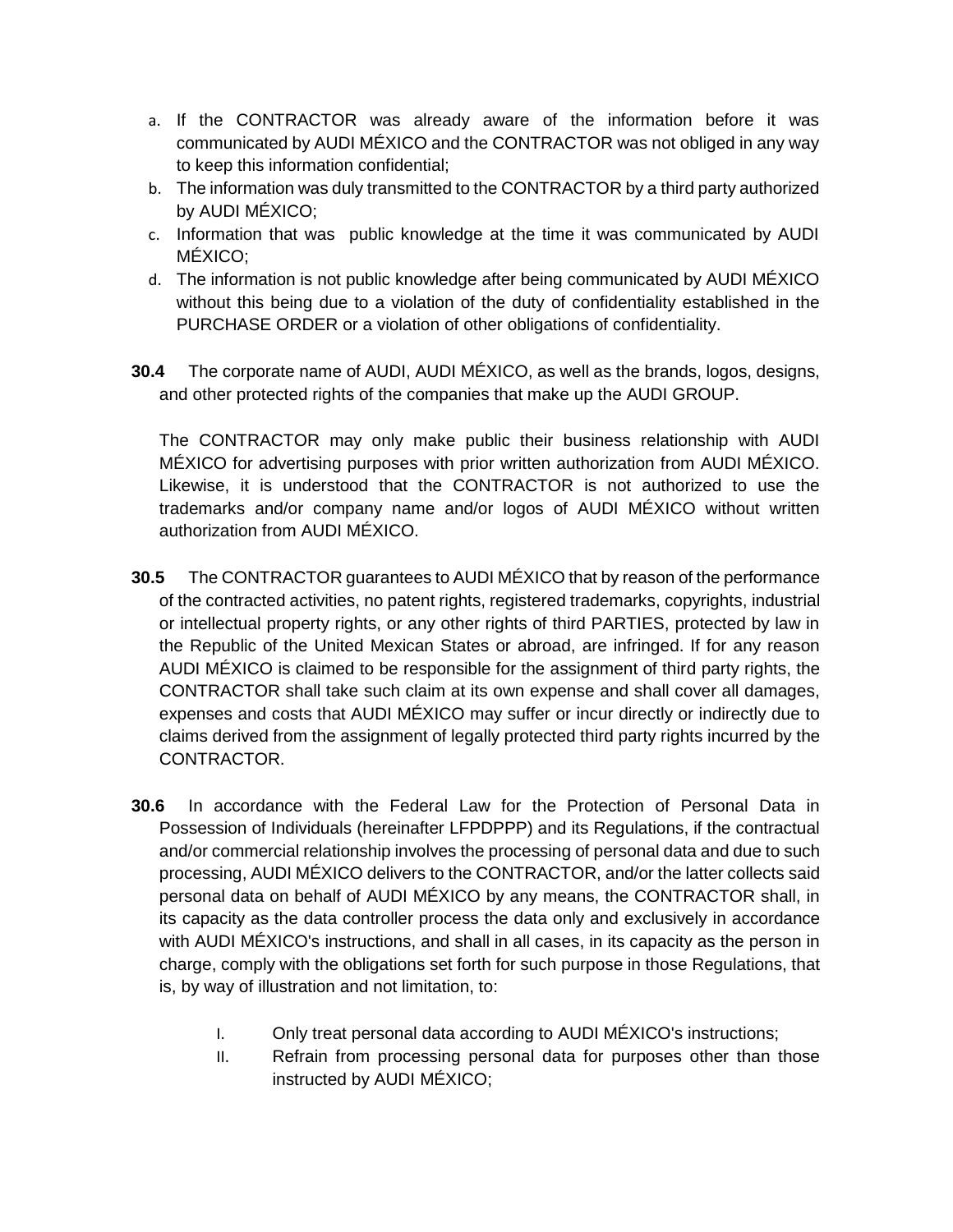- III. Implement the safety and personal data protection measures established in the PURCHASE ORDER, in the LFPDPPP, its Regulations and in the other applicable legal provisions;
- IV. Keep personal data confidential;
- V. Delete the personal data that is being processed once the legal relationship with AUDI MÉXICO has been fulfilled or on AUDI MÉXICO's instructions, as long as there is no legal provision requiring the conservation of personal data;
- VI. Refrain from transferring personal data except if AUDI MÉXICO determines the transfer coming from subcontracting, or when required by the competent authority;
- VII. Establish and maintain safety, administrative, physical and where appropriate, technical measures for the protection of personal data, in accordance with the provisions of the LFPDPPP and its Regulations, regardless of the system of processing. Safety measures for the purposes of the PURCHASE ORDER shall mean the control or group of safety controls to protect personal data;
- VIII. Accept visits by the National Institute of Transparency, Access to Information and Personal Data Protection (INAI) to obtain the necessary elements of conviction to continue with the verification procedure established in the Regulations, as well as any other audit that AUDI MÉXICO may wish to implement.
- **30.7** All obligations regarding the protection of personal data contained in the PURCHASE ORDER shall subsist the termination of this contractual relationship in accordance with the LFPDPPP.
- **30.8** The CONTRACTOR is obliged to have its personnel trained in the Processing of Personal Data, in order to know and execute the obligations set forth in the LFPDPPP during the performance of the object of the PURCHASE ORDER.
- **30.9** The CONTRACTOR assumes the responsibility of complying with the obligations mentioned in the TERMS AND CONDITIONS and shall be liable for any breach, either by itself or by its subcontractors before AUDI MÉXICO. The CONTRACTOR acknowledges that its first contact for settling disputes are its contacts at AUDI MÉXICO.
- **30.10** The CONTRACTOR undertakes to keep AUDI MÉXICO, VOLKSWAGEN DE MÉXICO and/or any of the companies of the AUDI MÉXICO or VOLKSWAGEN DE MÉXICO Group, their officers and/or staff, harmless from:
	- a. Any dispute, administrative procedure, controversy, which is a consequence of the breach of the obligations established in this agreement and its Annexes;
	- b. Any demand, action, claim and/or complaint that is attempted by any direct or indirect personnel in charge of the CONTRACTOR and/or authorized subcontractors; and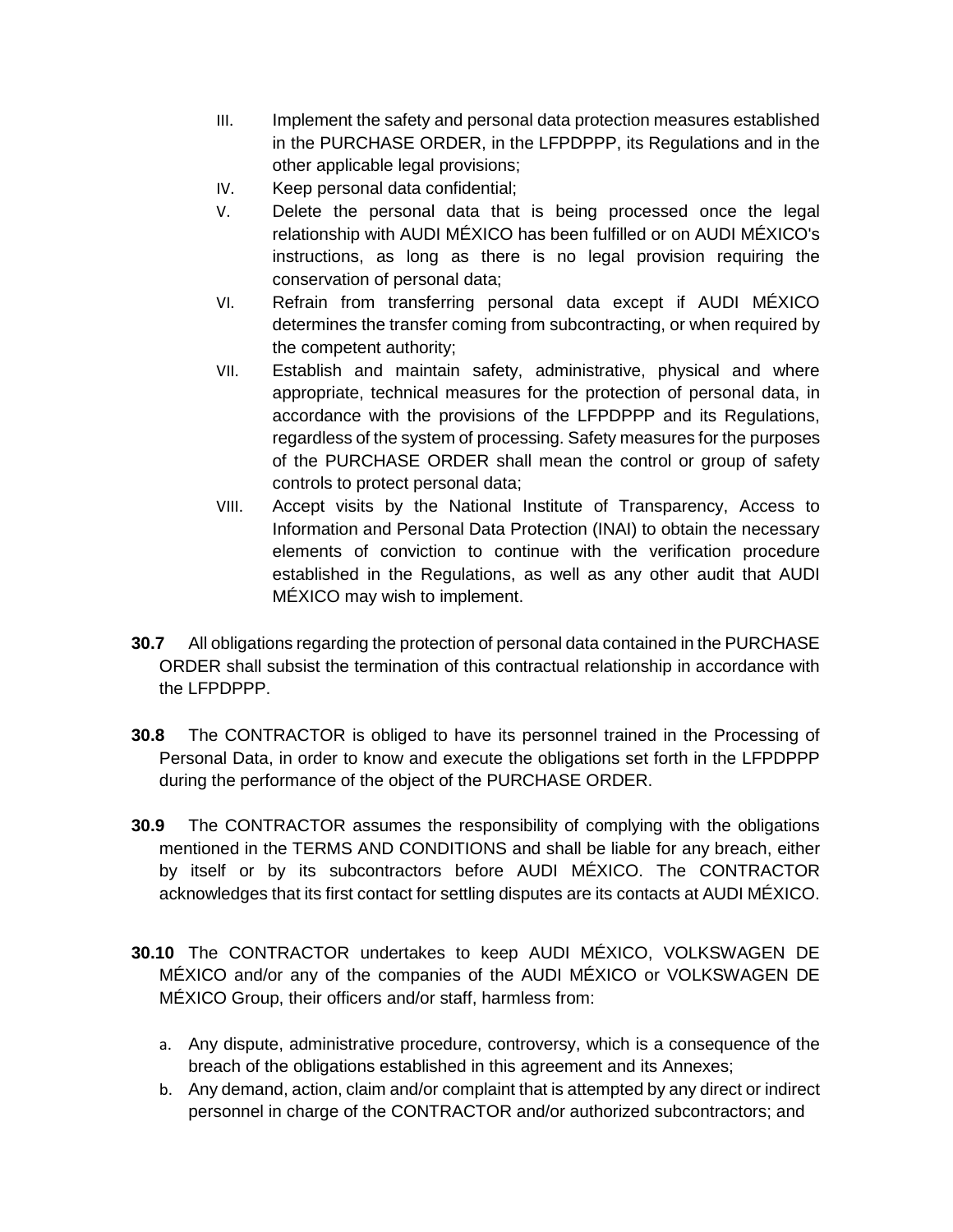- c. Any fine, requirement, procedure, seizure or assignment of property, collection action, demand, action, claim and/or complaint that is attempted by any authority, by reason of any action or omission attributable to the CONTRACTOR directly or indirectly or by reason of the breach of the obligations set forth in this TERMS AND CONDITIONS, the LFPDPPP and its Regulations and other applicable provisions on the protection of personal data, before INAI or of any other nature.
- **30.11** In any of the foregoing cases referred to in this section, the CONTRACTOR agrees to pay and/or reimburse AUDI MÉXICO and/or any of the companies of the AUDI GROUP, their officers and/or personnel, any amount that they may have to pay for the attention of such actions, fines, claims, requirements and procedures in general, including attorney's fees, expenses and associated costs, as well as any amount that must be paid as a result of a conviction by a judicial and/or administrative authority or as a result of agreements or settlements that tend to end the controversy.

#### **31. COPYRIGHT.**

If the CONTRACTOR holds the copyright or other rights over any of its PLANS and/or documents and/or over the works made in accordance with its drawings, PLANS and/or documents and/or instructions, it shall grant AUDI MÉXICO, free of charge, the exclusive, irrevocable, transferable, temporary, related and unrestricted rights in terms of the provisions of the Federal Copyright Law in any possible way, in whole or in part, authorizing its reproduction as many times as desired, in an unaltered or redesigned form.

In particular, the granting of rights includes, without limitation, the right to publish, multiply, distribute, reproduce, edit, exploit, as well as any other legal position regarding ideas, concepts, solutions, drafts and design of the works or services granted in any form. In the event that the employees or other agents of the CONTRACTOR possess or have acquired copyrights or other rights over the CONSTRUCTION WORKS or services to be rendered to AUDI MÉXICO, the CONTRACTOR agrees to acquire such rights and to transfer them free of charge to AUDI MÉXICO in the same manner as set forth in this provision.

The CONTRACTOR guarantees that all services received by AUDI MÉXICO in the PURCHASE ORDER are not subject to any rights, in particular the copyrights of third PARTIES. However, in the event that AUDI MÉXICO is held liable to third PARTIES for the violation of the rights of such third PARTIES in the context of the CONSTRUCTION WORKS and services to be provided by the CONTRACTOR, it shall indemnify AUDI MÉXICO for such claims and shall guarantee AUDI MÉXICO the continued use of the contractual services by means of appropriate measures.

#### **32. FORCE MAJEURE.**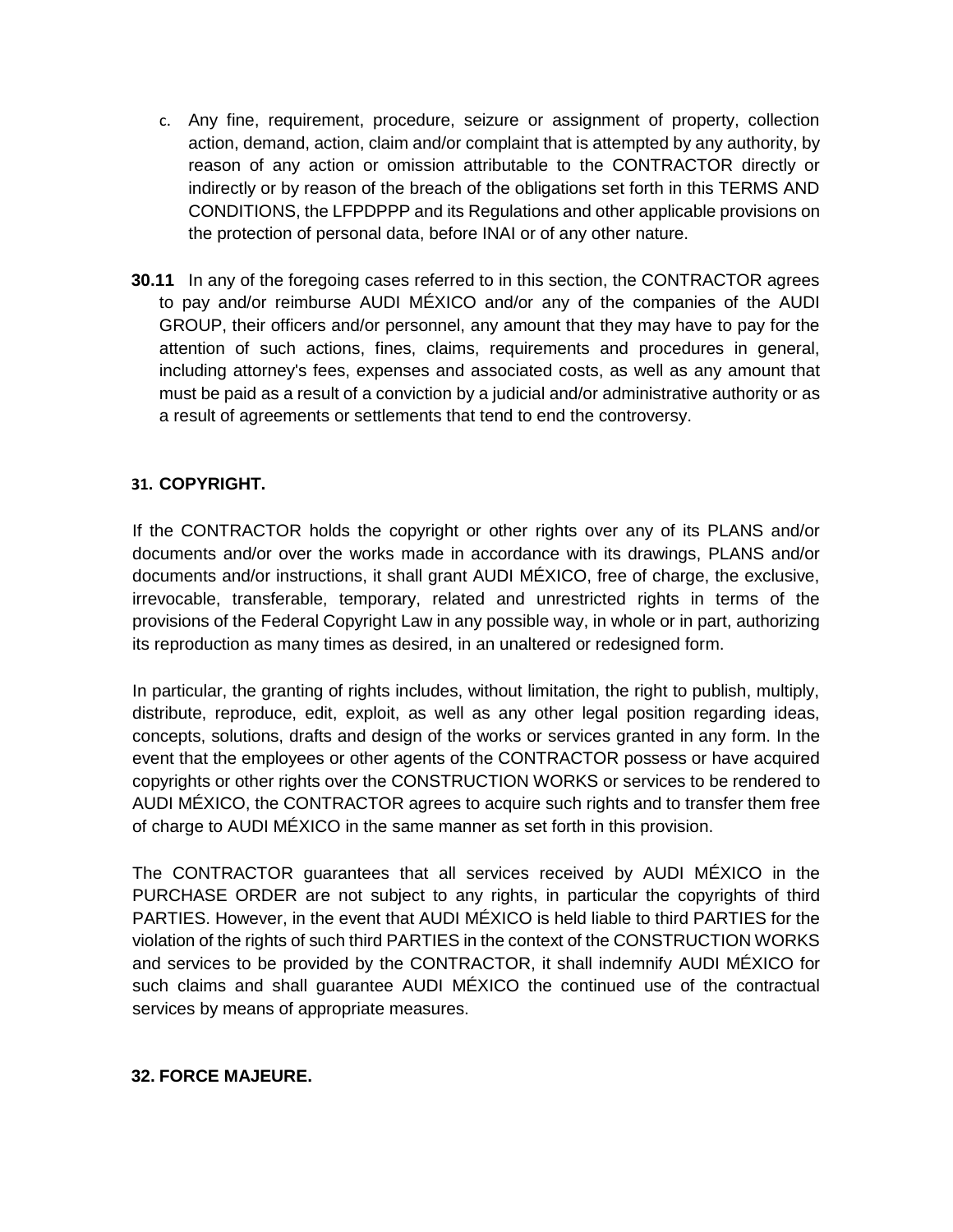None of the PARTIES shall be liable or considered to be in breach of any obligation under the PURCHASE ORDER, if such breach results directly or indirectly from unforeseen circumstances or force majeure.

Fortuitous event or force majeure shall be any external circumstance, beyond the control of the PARTIES, reasonably unforeseeable and unavoidable or derived from an order of the authority, which makes compliance with the PURCHASE ORDER absolutely impossible, provided that there is no deceit, negligence or bad faith attributable to any of the PARTIES.

Likewise, the PARTIES accept that, for the purposes of the PURCHASE ORDER, facts attributable to the obligated party or facts which, being unforeseeable, are avoidable by the obligated party will not be considered a fortuitous case or force majeure. Neither shall the temporary or definitive absence, the seizure or intervention of its bank accounts, bankruptcy, insolvency or liquidation thereof be considered a fortuitous case or force majeure with respect to the CONTRACTOR.

- **32.1** In the event that either of the PARTIES is affected by a circumstance of unforeseen circumstances or force majeure, it shall notify its counterpart within 24 (twenty-four) hours of becoming aware of the event, indicating the effects of such circumstance on the fulfilment of its obligations under the PURCHASE ORDER, as well as the estimated duration of such circumstance. If necessary, AUDI MÉXICO shall instruct the CONTRACTOR to suspend the execution of the CONSTRUCTION WORKS and/or the stop of the CONSTRUCTION EQUIPMENT. The party affected by the circumstance of fortuitous case or force majeure shall notify its counterpart within 24 (twenty-four) hours of the termination of said event. If the event continues for a period of 90 (ninety) DAYS, either party may give written notice of termination, which shall take effect 3 (three) DAYS after notice.
- **32.2** As consequence of the termination of the PURCHASE ORDER due to unforeseen circumstances or force majeure, the CONTRACTOR shall be entitled to the payment of the outstanding balance corresponding to the advances registered and validated in the CONSTRUCTION WORKS LOGBOOKS in accordance with the CONSTRUCTION SCHEDULE. AUDI MÉXICO shall not be obliged to pay any cost or other expenses to the CONTRACTOR, its suppliers and/or subcontractors.

### **33. MISCELLANEOUS PROVISIONS.**

The PARTIES agree that no oral agreements or additional agreements have been entered into and that the provisions of the PURCHASE ORDER, documents and construction work documentation have been complied with. Modifications and supplements to the PURCHASE ORDER must be made in writing and with the express consent of the PARTIES, in order to be legally effective.

**33.1** All obligations arising from the PURCHASE ORDER must be fulfilled in the form, place and terms and/or conditions agreed upon. The ownership and risk of the items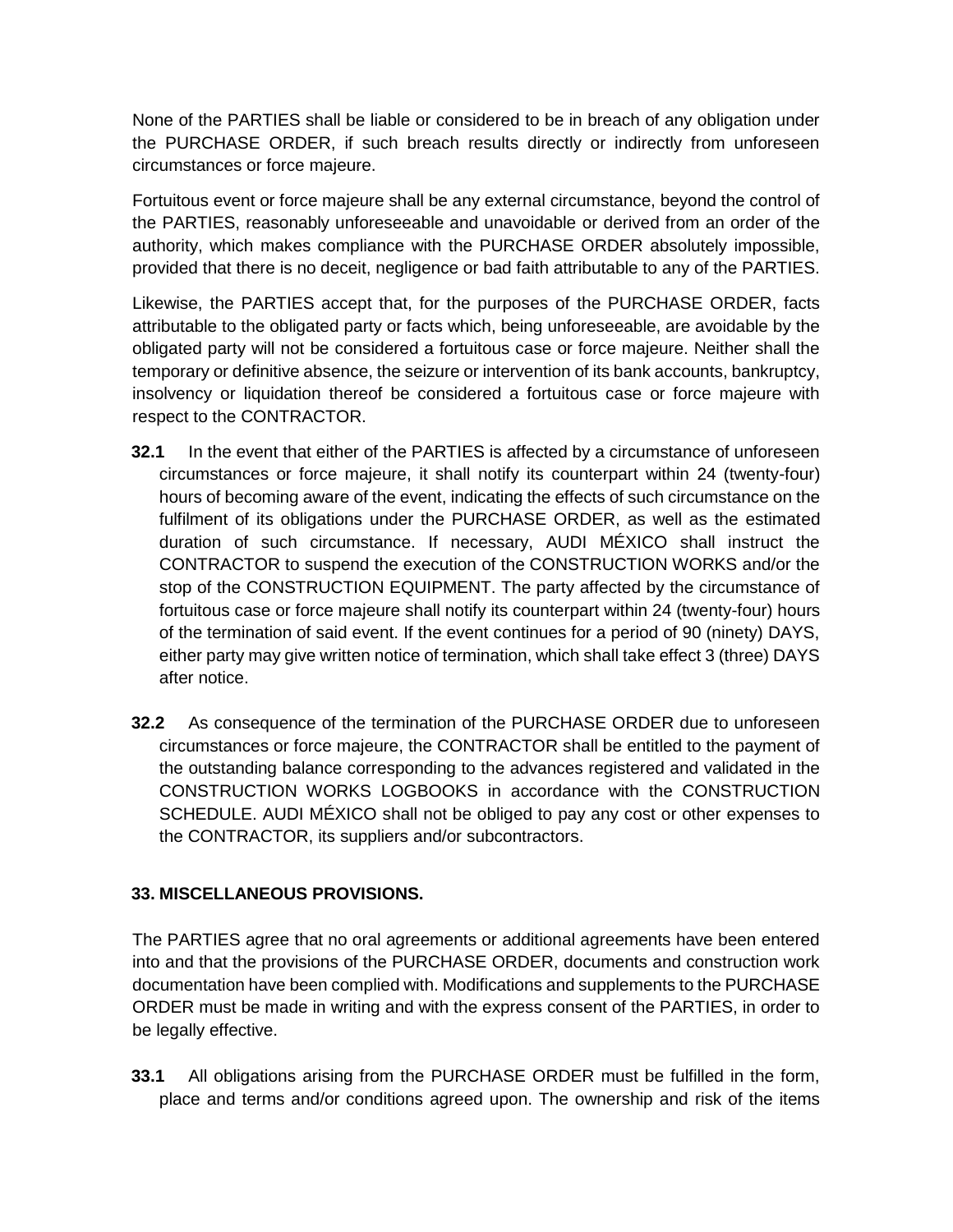shall be borne by the CONTRACTOR and shall pass to AUDI MÉXICO only until they are received and accepted by AUDI MÉXICO in accordance.

- **33.2** The CONTRACTOR shall keep all governmental permits, licenses, orders, applications and approvals required for the construction of the CONSTRUCTION WORKS valid.
- **33.3** The CONTRACTOR also undertakes to comply with all applicable provisions established by AUDI MÉXICO regarding the regulations for contractors and subcontractors, environmental measures, safety measures, processes and logistics systems and/or any other valid regulations, and therefore undertakes to impose the contents thereof for the execution of the PURCHASE ORDER. The same shall be applicable with respect to the Mexican Official Standards and/or any other legal regulations related to the purpose of the PURCHASE ORDER, since any damages caused to AUDI MÉXICO, its assets, persons or those of its visitors or the CONTRACTOR or clients derived from the breach of any of these provisions, are the responsibility of the CONTRACTOR.
- **33.4** Upon entering the facilities of AUDI MÉXICO, the CONTRACTOR is obliged to comply with the legal regulations and provisions of AUDI MÉXICO in effect at the time of entry.
- **33.5** With respect to Industrial Safety and Hygiene, the Industrial Safety department is authorized to request the CONTRACTOR to submit the pertinent documentation to verify that it is complying with the valid laws and with the provisions of AUDI MÉXICO at the time of the review and according to its activity within AUDI MÉXICO.
- **33.6** If the CONTRACTOR is authorized to hire third PARTIES to execute the PURCHASE ORDER, the CONTRACTOR shall ensure compliance with the provisions of this section.
- **33.7** AUDI MÉXICO may modify at any time the SPECIFICATIONS and quantities established in the PURCHASE ORDER, as well as the PLANS and drawings that serve as a reference, the indications on the mode of transport of the CONSTRUCTION WORKS, covered by the PURCHASE ORDER, while the additional costs that may be incurred are at its own expense.

The modifications to the PURCHASE ORDER will be carried out and agreed upon through the electronic means and/or systems designated by AUDI MÉXICO (or otherwise in a written document granted and signed by both PARTIES), releasing AUDI MÉXICO from any modification not carried out in such terms.

**33.8** Each party shall act as an independent contractor to the other, and neither party shall have any power to act, bind or commit itself on behalf of the other.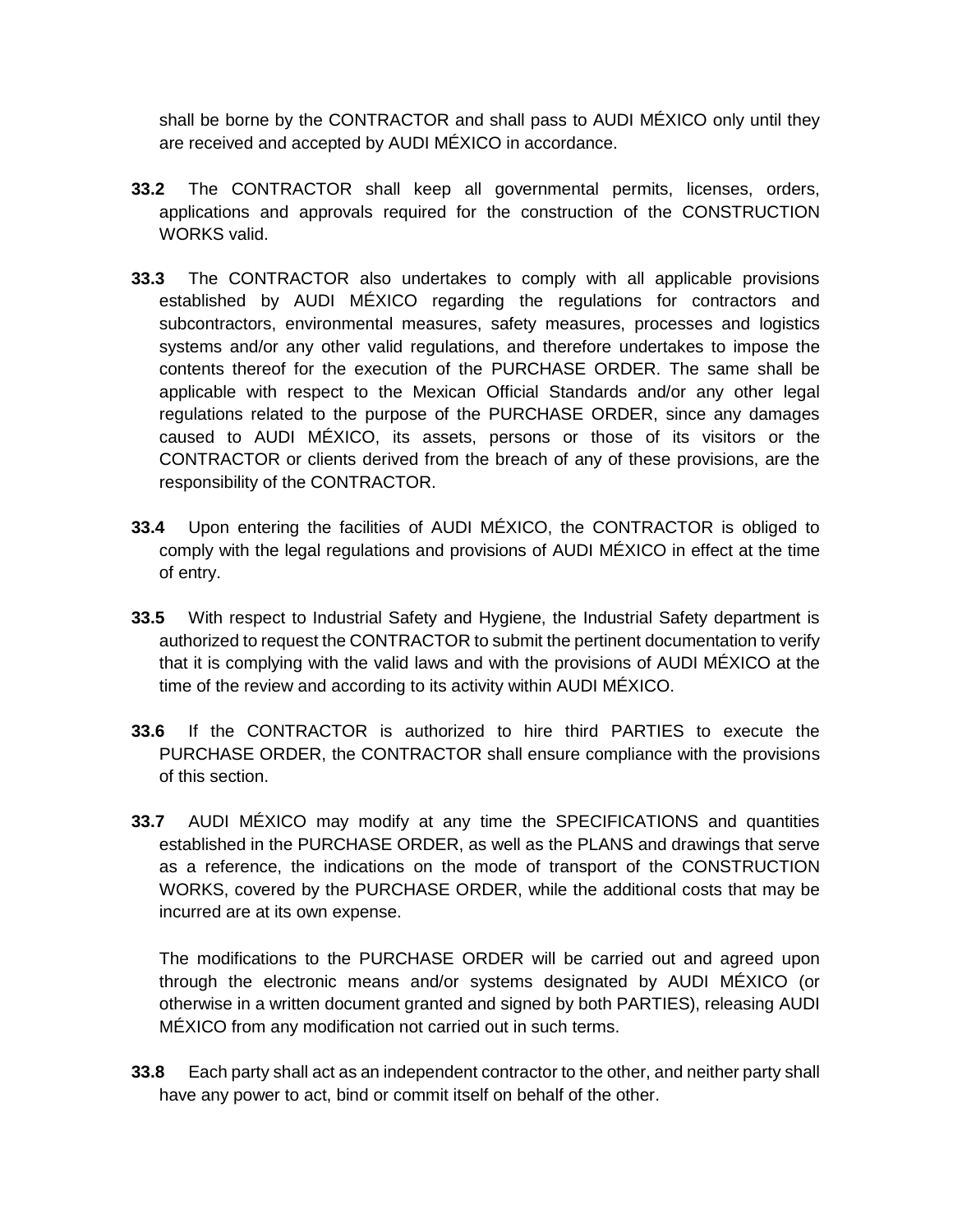- **33.9** Regardless of the causes indicated in these TERMS AND CONDITIONS, in the PURCHASE ORDER or in an agreement granted in writing between the PARTIES, it shall be considered a cause of termination of this PURCHASE ORDER if the CONTRACTOR does not comply with the obligations it acquires or deviates from the conditions it had agreed upon in writing with AUDI MÉXICO, the CONTRACTOR acknowledges AUDI MÉXICO's right to terminate the PURCHASE ORDER without the need for a prior judicial process and/or resolution, and therefore the CONTRACTOR expressly acknowledges the validity of the commissioning agreement contained herein and waives the right to invoke any thesis or provision that intends to detract from such agreement.
- **33.10** Should any of the provisions of these TERMS AND CONDITIONS or the PURCHASE ORDER be invalid, it shall not affect the validity of the remaining provisions of these TERMS AND CONDITIONS. The PARTIES shall replace the invalid provisions within the scope of reasonableness and good faith with a provision that comes as close as possible to the legal and economic intent of the invalid provision.
- **33.11** Each time there is a request from the specialized departments of AUDI MÉXICO, the CONTRACTOR agrees to contact the specialized department within a period of no more than 24 (twenty four) hours from the request.

#### **34. ENVIRONMENT**.

The CONTRACTOR declares that in the preparation of the CONSTRUCTION WORKS documents, it foresaw everything related to the environmental quality and the system to be used in the execution of the CONSTRUCTION WORKS, having to comply with the environmental measures established in the applicable legislation, as well as those proposals issued by the different competent administrative authorities.

Likewise, the CONTRACTOR is obliged to apply all the specific measures and procedures for the reduction or reuse of waste during the development of the CONSTRUCTION WORKS, as well as for the protection and improvement of the fauna and flora of the SITE.

- **34.1** The CONTRACTOR shall be responsible for the handling of all hazardous substances, as well as for the storage of such substances and shall take all necessary safety precautions to that effect. The final disposal of hazardous and non-hazardous waste shall be the CONTRACTOR's full responsibility.
- **34.2** If soil, water or air pollution is generated, it shall be the CONTRACTOR's responsibility to take all necessary measures to remedy the damage caused, as well as to cover any fines or violations imposed by the corresponding authorities, releasing AUDI MÉXICO from any liability.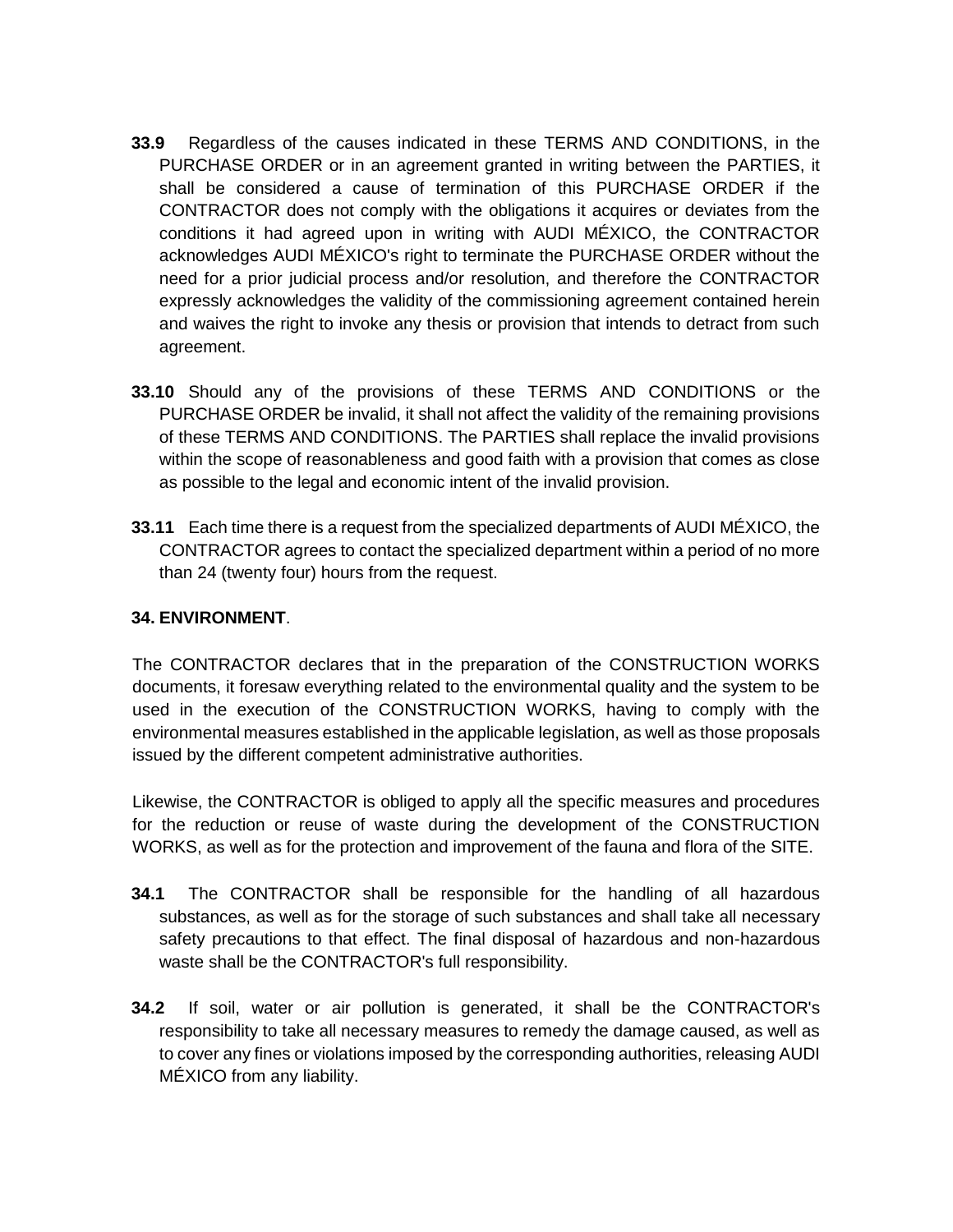- **34.3** For the use or handling that implies care, risk or danger (e.g. flammable, explosive, perishable, danger or damage to the persons handling it), the CONTRACTOR is obliged to ostensibly indicate such characteristics on the containers, wrappings, or on the items themselves with legends such as "handle with care", "danger", "explosive" or other applicable phrase, as provided by the Mexican Official Standards and applicable international standards.
- **34.4** For the execution of the CONSTRUCTION WORKS, the CONTRACTOR shall respect and abide by the regulations for contractors, which have been provided prior to the date of issuance of the PURCHASE ORDER which are considered of its knowledge and acceptance. If applicable, all containers of products and chemical substances entering AUDI MÉXICO facilities shall be identified in accordance with the requirements indicated in the Mexican Official Standards which, in terms of safety and hygiene, identification of containers and any others that may be applicable to the date of the PURCHASE ORDER and/or thereafter, shall be attached by mail to the CONTRACTOR.
- **34.5** If the CONTRACTOR does not comply with the above-mentioned provisions, it shall be directly responsible for any type of affectation that AUDI MÉXICO may suffer in accordance with these TERMS AND CONDITIONS. The PARTIES agree that the CONTRACTOR shall cover at its own expense all material expenses incurred by AUDI MÉXICO for having failed to comply with any safety measure in force at the time of the loss. In addition, the CONTRACTOR shall ensure that AUDI MÉXICO is kept harmless in case any third party tries to affect the interests of AUDI MÉXICO derived from the effect caused by the breach of security measures incurred by the CONTRACTOR.

### **35. REQUIREMENTS FOR SUSTAINABILITY IN RELATIONS WITH BUSINESS PARTNERS (CODE OF CONDUCT FOR BUSINESS PARTNERS).**

By making an offer to AUDI MÉXICO and/or accepting the PURCHASE ORDER and/or executing an order, the CONTRACTOR confirms its knowledge and awareness of AUDI MÉXICO's requirements for sustainable development, which can be found at: [www.vwgroupsupply.com](http://www.vwgroupsupply.com/) under the heading "Sustainability".

AUDI MÉXICO reserves the right to verify on SITE, by means of experts, the compliance by the business partners with the aforementioned requirements, only after prior notice and in the presence of representatives of the CONTRACTOR, within normal business hours and in compliance with the respectively applicable legislation, especially that of data protection.

The CONTRACTOR accepts and recognizes that the resources that make up its assets do not come from activities derived from or related to money laundering, financing of terrorism, or any activity considered by law as illegal; likewise it is manifested that the resources delivered to AUDI MÉXICO in the development of this TERMS AND CONDITIONS do not come from the activities described above. For purposes of the foregoing, the CONTRACTOR declares not to be in any of the lists, information systems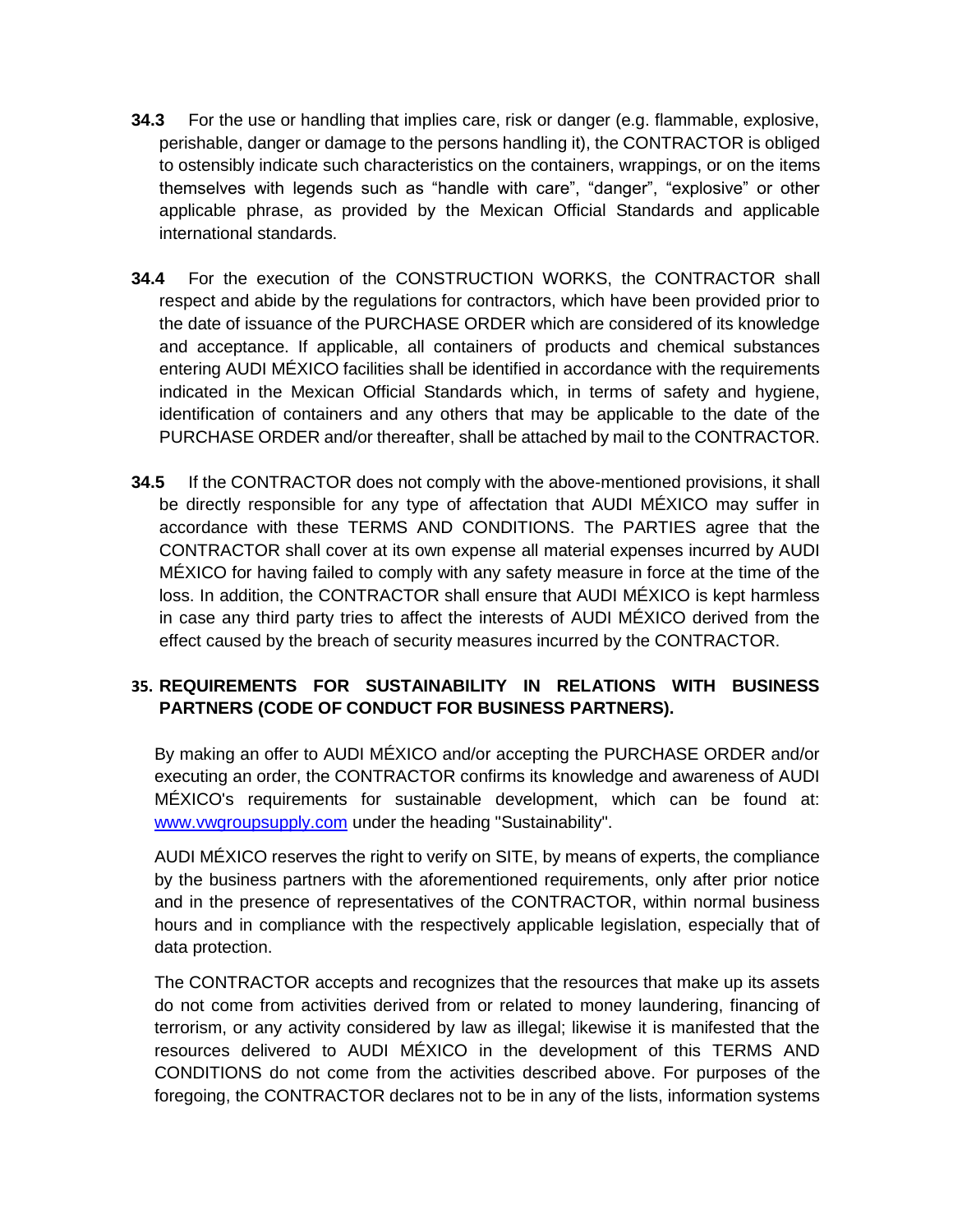or databases of entities that finance terrorism or actively or passively contribute to the laundering of assets.

Additionally, the CONTRACTOR declares that it has preventive measures to avoid any money laundering activity, financing of terrorism, or any activity considered by law as illegal.

If the CONTRACTOR makes use of resources of illegal origin, disregarding its measures, it agrees to keep AUDI MÉXICO harmless from any fine or damage that may be generated by the CONTRACTOR's use of resources of illegal origin, money laundering, financing of terrorism, or any activity considered by law as illegal.

The requirements for sustainable development define the expectations of the Volkswagen Group companies regarding the conduct of suppliers involved in the added value of their products. The full text of these requirements can be found at [www.vwgroupsupply.com](http://www.vwgroupsupply.com/) under the heading "Sustainability".

### **36. ANTI-CORRUPTION**

Each of the PARTIES declares that it has not paid, offered payment, caused payment, offered or agreed to be paid directly or indirectly, in respect of the PURCHASE ORDER and ancillary agreements, any contribution, fee or political commission, and further declares that they will not offer, pay, promise payment or authorize payment of money; or offer, grant or promise to grant or authorize the delivery of any security to any authority or to employees of any company or to any third party.

- **36.1** The CONTRACTOR declares for all legal purposes that there is no conflict of interest in the acceptance of the PURCHASE ORDER, and, in case of one, the PURCHASE ORDER may be terminated immediately without any liability on the part of AUDI MÉXICO.
- **36.2** The CONTRACTOR undertakes to perform its obligations ethically and in accordance with the applicable laws, regulations and standards in force, including, without limitation, laws that prohibit bribery and money laundering, laws that require compliance with tax laws, regulations related to imports and exports and to the payment of fees and applicable rights, and human rights laws, orders that the CONTRACTOR declares to be aware of and that it ensures that its directors, officers, employees, agents, subcontractors and representatives shall comply with the TERMS AND CONDITIONS.

#### **37. NOTIFICATIONS.**

The PARTIES indicate as their addresses to hear and receive notifications those stated in the PURCHASE ORDER. The PARTIES agree that any notice or communication shall be